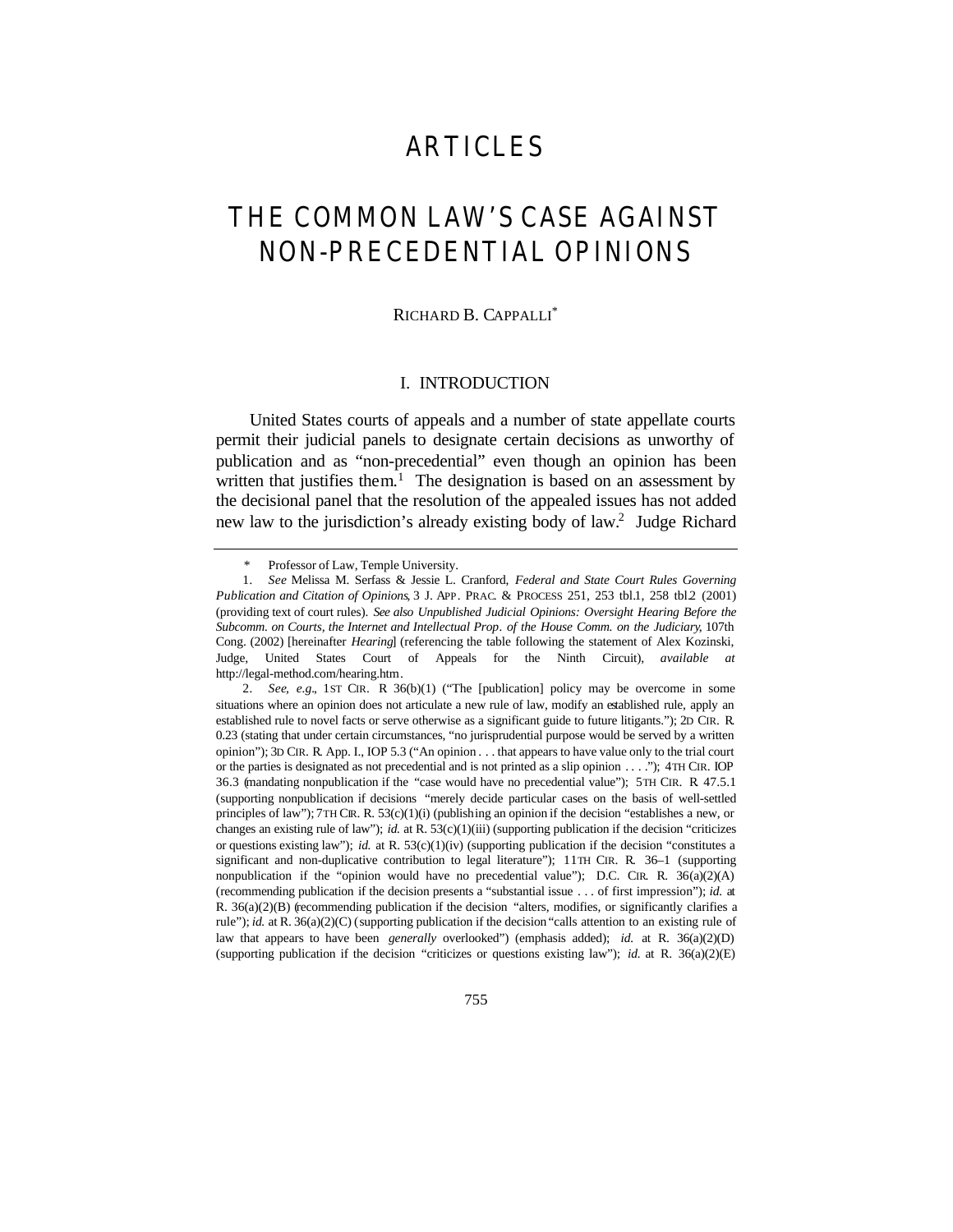Posner has described this criterion as "imprecise and nondirective."<sup>3</sup> An empirical study "casts serious doubt on whether the official criteria for publication of opinions provide a meaningful guide to the judges."<sup>4</sup> Once a decision-with-opinion receives the "non-precedential" label, it may not be used as authority in future cases by any of the jurisdiction's courts, and lawyers are prohibited from citing it in their briefs and oral arguments.<sup>5</sup> These opinions were once called "unpublished" and were distributed only to the parties to the appeal, but they are now widely available through online databases<sup>6</sup> and through the Federal Appendix, a new West publication.<sup>7</sup> This Article uses the noun "non-precedent" and the adjective "non-precedential" to refer to these opinions.

The selective publication policy evolved in the precomputer era when courts and judicial councils worried about their physical ability to publish hard copies of the ever-increasing number of court opinions, the costs to the legal community of acquiring and storing voluminous law reporters, and overwhelming law-finding devices.<sup>8</sup>

6*. See Hearing, supra* note 1 (testimony of Arthur Hellman, Professor of Law, University of Pittsburgh Law School) (stating that eleven of thirteen federal circuits make unpublished opinions available to Westlaw and LexisNexis).

7*. See generally* Brian P. Brooks, *Publishing Unpublished Opinions: A Review of the Federal Appendix*, 5 THE GREEN BAG: AN ENTERTAINING J. OF L. 259 (2002) (studying the initial volumes of the Federal Appendix and uncovering numerous lengthy and disputed opinions).

8*. See* A REP. OF THE COMM. ON USE OF APP. CT. ENERGIES OF THE ADVISORY COUNCIL ON APP. JUSTICE, NO. 73-2, STANDARDS FOR PUBLICATION OF JUDICIAL OPINIONS 8 (1973) [hereinafter STANDARDS]. *See also* Kirt Shuldberg, Comment, *Digital Influence: Technology and Unpublished Opinions in the Federal Courts of Appeals*, 85 CAL. L. REV. 541, 556 (1997) ("[T]he arguments in favor of the limited publication plans were necessarily premised on legal storage and research as it then existed—on the printed page."). The non-precedent policy traces back to 1964 when the Judicial Conference recommended that federal courts publish only "those opinions which are of general precedential value*.*"ADMIN. OFFICE OF THE U.S. CTS., REPORTS OF THE PROCEEDINGS OF THE JUDICIAL CONFERENCE OF THE UNITED STATES (Mar. 16–17, 1964) [hereinafter JUDICIAL CONFERENCE ]. Courts started to implement the policy in 1973 when it was strongly recommended by a

<sup>(</sup>supporting publication if the decision "resolves an apparent conflict in decisions"); FED. CIR. R. 47.6(b) ("An opinion . . . which is designated as not to be cited as precedent is one unanimously determined by the panel issuing it as not adding significantly to the body of law.").

<sup>3.</sup> RICHARD A. POSNER, THE FEDERAL COURTS: CHALLENGE AND REFORM 165 (1996).

<sup>4.</sup> Donald R. Songer, Danna Smith & Reginald S. Sheehan, *Nonpublication in the Eleventh Circuit: An Empirical Analysis*, 16 FLA. ST. U. L. REV. 963, 984 (1989).

<sup>5</sup>*. See Hearing*, *supra* note 1 (Judge Kozinski's testimony). This is the strict version of the policy. *See* 1ST CIR. R. 36(b)(2)(F); 2D CIR. R. 0.23; 7TH CIR. R. 53(b)(2)(iv); 9TH CIR. R. 36-3; FED. CIR. R. 47.6(b). Some circuits allow citation of non-precedent cases as persuasive authority. *See* 5TH CIR. R. 47.5.4; 8TH CIR. R. 28A(i); 10TH CIR. R. 36-3(B)(1); 11TH CIR. R. 36-2. Three circuits allow unpublished opinions to be cited as binding precedent, but discourage their use. *See* 4TH CIR. R. 36(c); 6TH CIR. R. 28(g); D.C. CIR. R. 28(c)(1)(B) (stating that unpublished dispositions entered on or after Jan. 1, 2002 may be cited as precedent). Judges in the Third Circuit do not cite unpublished opinions as authority, 3D CIR. App. I., IOP 5.7, but do not forbid lawyers from citing them.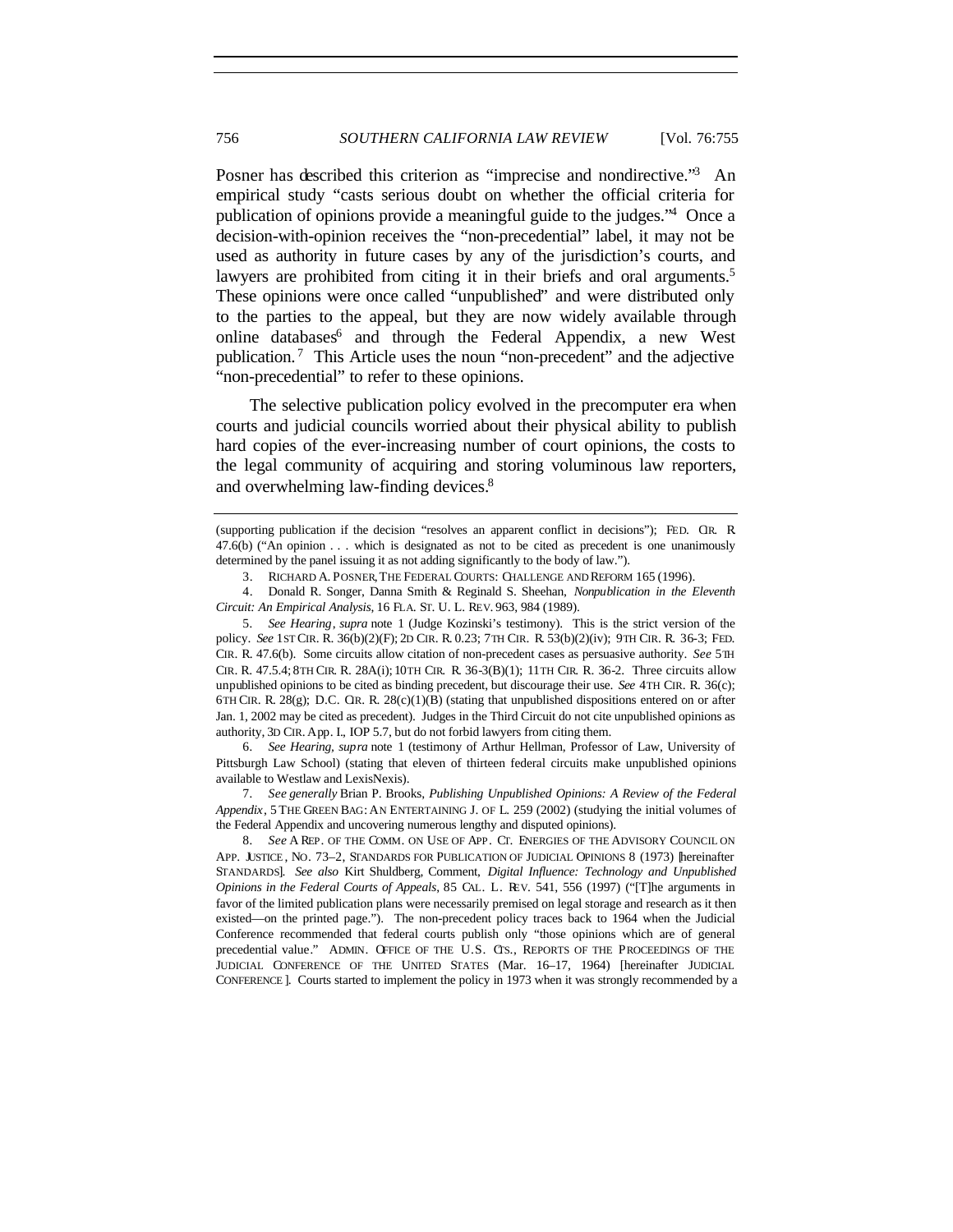The non-precedent court rules and the practices that evolved under them were a "radical departure from any court practice of the past."<sup>9</sup> Designating these decisions as non-precedential and forbidding their citation in later cases were natural companions to their inferior publication status. To permit citation by lawyers would create a market for these opinions and thereby defeat the cost-saving goal; further, only wealthier litigants could enter this market.<sup>10</sup> Both justifications have been eliminated by technology,  $11$  but the policy remains, having gathered new justifications, such as the energy and time saved by large appellate caseloads handled by insufficient numbers of judges<sup>12</sup> and the maintenance of "consistency and clarity" in circuit law.<sup>13</sup>

Whatever the justification, the number of non-precedential opinions currently outnumber by far the ones that count as authority, reaching a four-to-one ratio in the federal circuits as a whole.<sup>14</sup> All United States courts of appeals have controls on citing unpublished opinions: Some ban it

11*. See generally* Shuldberg, *supra* note 8 (arguing that the costs of digitally retrieving and storing cases have decreased considerably, and that cases can be accessed on the Internet at public libraries).

council comprised mostly of appellate judges, some quite prominent. *See* STANDARDS, *supra* , at 5–21. Historical details of the policy's growth are provided in several articles. *See, e.g.*, Salem M. Katsh & Alex V. Chachkes, *Constitutionality of "No-Citation" Rules*, 3 J. APP. PRAC. & PROCESS 287, 290–96 (2001); William L. Reynolds & William M. Richman, *An Evaluation of Limited Publication in the United States Courts of Appeals: The Price of Reform* , 48 U. CHI. L. REV. 573, 575–84 (1981) [hereinafter Reynolds & Richman, *An Evaluation*]; William L. Reynolds & William M. Richman, *The Non-Precedential Precedent—Limited Publication and No-Citation Rules in the United States Courts of Appeals*, 78 COLUM. L. REV. 1167, 1168–72 (1978); Kenneth Anthony Laretto, Note, *Precedent, Judicial Power, and the Constitutionality of "No-Citation" Rules in the Federal Courts of Appeals*, 54 STAN. L. REV. 1037, 1039–43 (2002).

<sup>9.</sup> Polly J. Price, *Precedent and Judicial Power After the Founding*, 42 B.C. L. REV. 81, 113 (2000).

<sup>10</sup>*. See* STANDARDS*, supra* note 8, at 19; DONNA STIENSTRA , FED. JUD. CTR., UNPUBLISHED DISP OSITIONS: PROBLEMS OF ACCESS AND USE IN THE COURTS OF APPEALS 47 (1986). A survey of federal government lawyers with ready access to unpublished opinions through internal distribution demonstrated substantial use of these opinions in making litigation or settlement decisions. *See* Lauren K. Robel, *The Myth of the Disposable Opinion: Unpublished Opinions and Government Litigants in the United States Courts of Appeals*, 87 MICH. L. REV. 940, 958–59 (1989).

<sup>12</sup>*. See, e.g.*, 1ST CIR. R. 36(a) ("The volume of filings is such that the court cannot dispose of each case by opinion."); 2D CIR. R. 0.23 ("The demands of an expanding case load require the court to be ever conscious of the need to utilize judicial time effectively."). *See also* Richard S. Arnold, *Unpublished Opinions: A Comment*, 1 J. APP. PRAC. & PROCESS 219, 221–22 (1999) (presenting statistics on judges' increasing caseloads in contradistinction to the scanty increase in judgeships).

<sup>13</sup>*. See Hearing*, *supra* note 1 (Judge Kozinski's testimony).

<sup>14</sup>*. See* Laretto, *supra* note 8, at 1039–40 (citing 2000 JUDICIAL BUSINESS OF THE UNITED STATES COURTS 44 tbl.S-3). The rate was about fifty percent in the early 1980s. *See* STIENSTRA , *supra* note 10, at 40 tbl.2.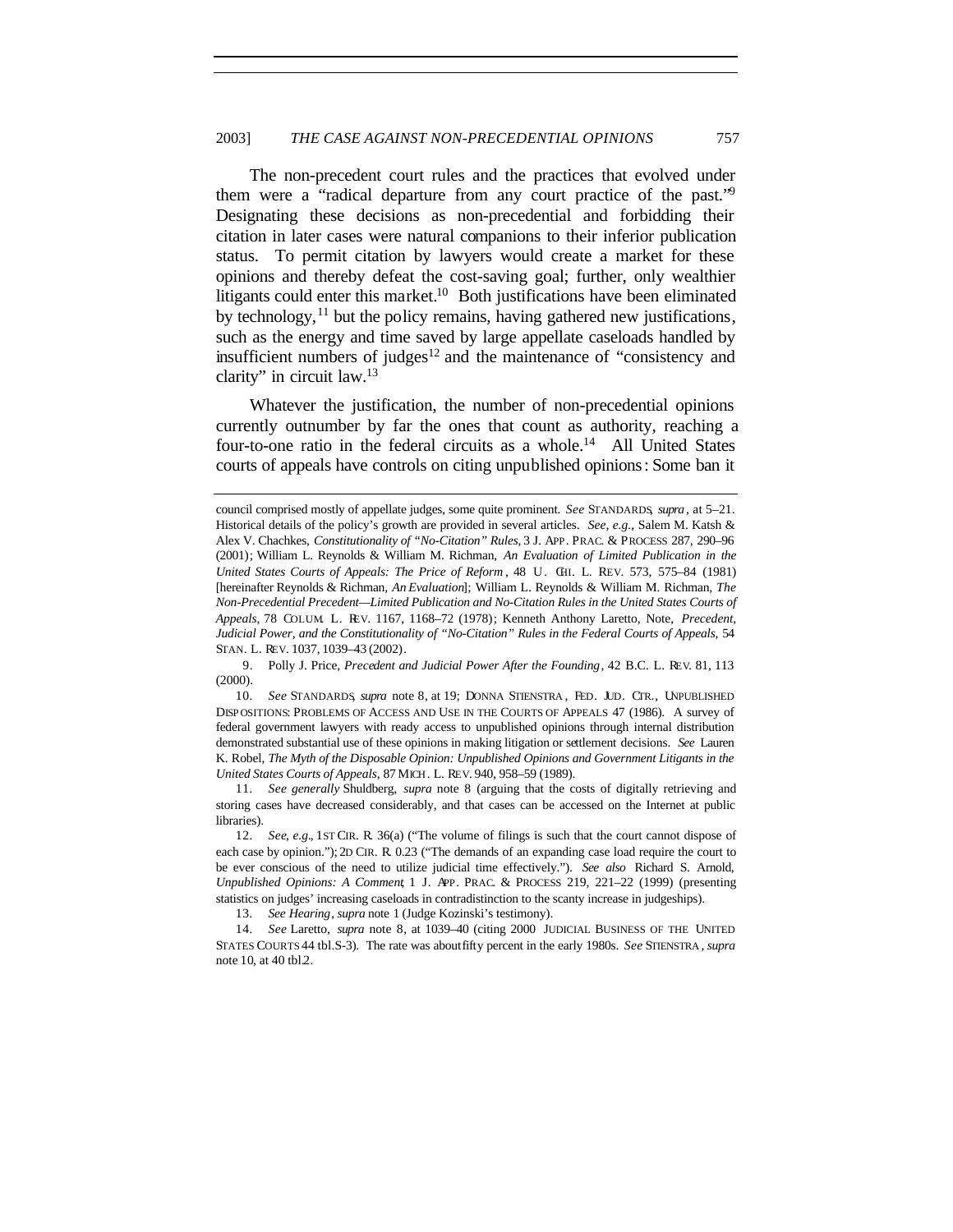outright<sup>15</sup> while others permit citation for persuasive value.<sup>16</sup> A majority of states ban citation of unpublished opinions in their appellate courts.<sup>17</sup>

Some movement can be noted away from the practice of using nonprecedent, which has dominated in the past three decades. The United States Court of Appeals for the District of Columbia now permits all of its decisions to be cited as precedent.<sup>18</sup> The Ninth Circuit has invited litigants to comment on its no-citation policy, and its advisory committee on rules will make recommendations to the court.<sup>19</sup> The Ohio Supreme Court is now posting all opinions of Ohio appellate courts on its website, <sup>20</sup> has abolished the prior distinction between "controlling" and "persuasive" opinions,<sup>21</sup> and permits citation of "[a]ll courts of appeals opinions . . . as legal authority . . . . "<sup>22</sup> The Wisconsin Supreme Court is reconsidering its rule prohibiting the citation of unpublished opinions.<sup>23</sup> The Texas Supreme Court has abolished the "do not publish" designation for civil cases, and all civil precedents may be cited for their precedential value.<sup>24</sup> The Texas Rules of Appellate Procedure now state that "[a]ll opinions of the courts of appeals are open to the public and must be made available to public reporting services, print or electronic."<sup>25</sup> Finally, the American Bar Association recommends that courts publish all decisions and permit citation to them. <sup>26</sup>

The current nationwide reexamination of non-precedent practice<sup>27</sup> was sparked by a courageous decision of the Eighth Circuit and justified in a

24*. See* Mary Alice Robins, *High Courts Split on "Do Not Publish" Designation*, TEX. LAW., Aug. 9, 2002, at 1.

26*. See* CRIMINAL JUSTICE , TORT & INSURANCE PRACTICE AND SENIOR LAWYERS DIVISION, A.B.A., REPORT TO THE HOUSE OF DELEGATES, Res. 01A115 (Aug. 1, 2001).

27. The Advisory Committee on the Federal Rules of Appellate Procedure of the Judicial Conference of the United States is considering an appellate rule, per the United States Department of

<sup>15</sup>*. See supra* note 5. *See generally* The Honorable Boyce F. Martin, Jr*.*, *In Defense of Unpublished Opinions*, 60 OHIO ST. L.J. 177, 193–97 (1999) (advocating prohibitions on the citation of unpublished opinions).

<sup>16</sup>*. See supra* note 5.

<sup>17</sup>*. See Hearing*, *supra* note 1 (Judge Kozinski's testimony).

<sup>18</sup>*. See id.* (Hellman's testimony).

<sup>19</sup>*. See* 9TH CIR. R. 36–3 advisory committee's notes.

<sup>20</sup>*. See* OHIO R. CT. 9(A), *available at* http://www.sconet.state.oh.us/Rules/reporting/.

<sup>21</sup>*. See id.* at 4(A).

<sup>22</sup>*. See id.*

<sup>23</sup>*. See* Wis. Sup. Ct. Order No. 01-04 (Sept. 4, 2001), *available at* http://www.wisbar.org/wislawmag/2001/10/scto3.html (permitting publication of, and citation to part of an opinion as precedent). Years earlier, the Wisconsin Supreme Court rejected a state bar proposal permitting unpublished opinions to be cited for persuasive and informational purposes. *See In re* Amendment of Section 809.23(3), 456 N.W.2d 783 (Wis. Sup. Ct. 1990).

<sup>25.</sup> TEX. R. APP. PROC. 47.3 (effective Jan. 1, 2003).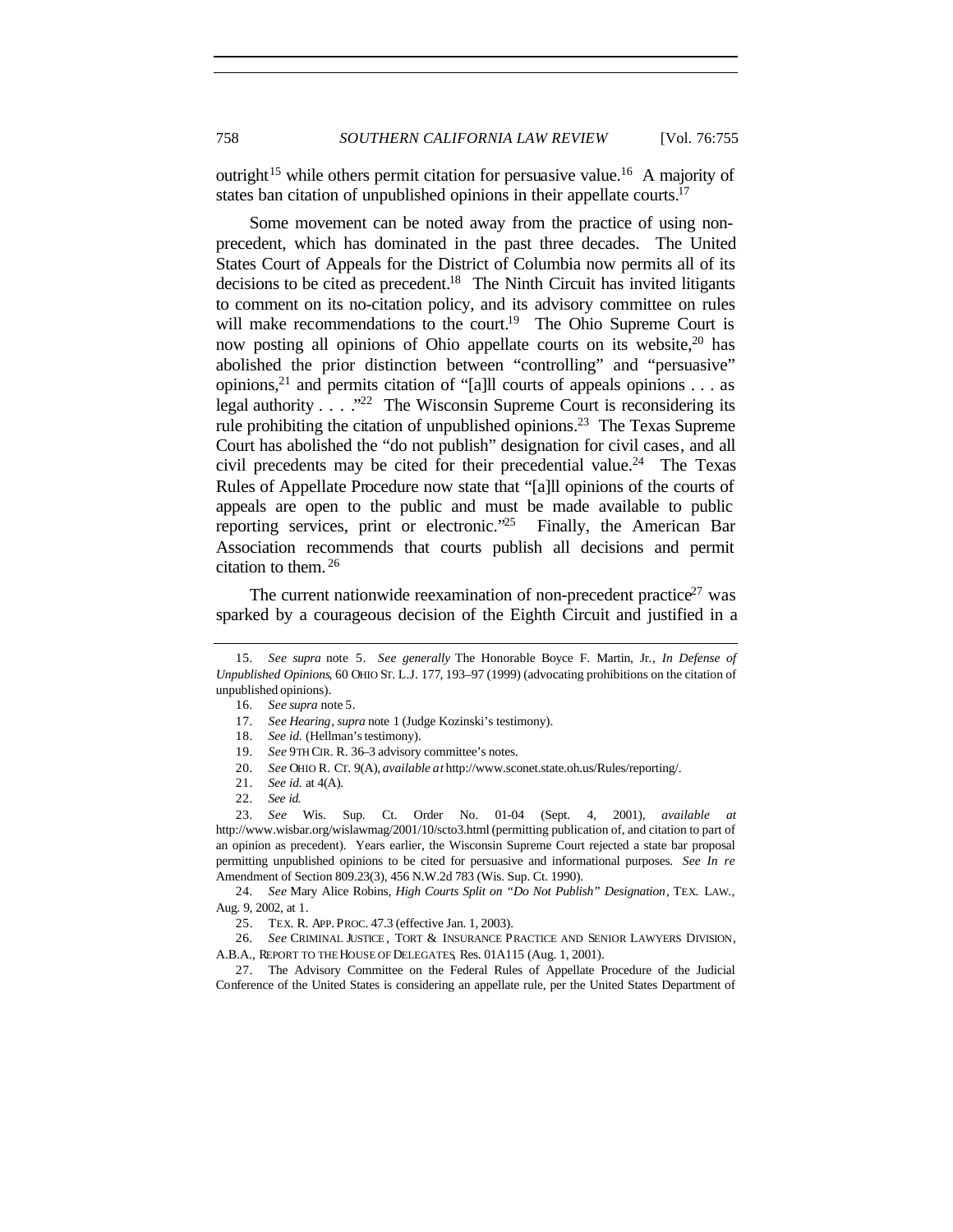powerful opinion by Judge Richard Arnold, holding that the circuit's nocitation policy was an unconstitutional abdication of the rule of stare decisis.<sup>28</sup> The Ninth Circuit quickly disagreed in an equally powerful opinion by Judge Alex Kozinskithat found no such mandate in Article III's grant of "judicial power."<sup>29</sup> Kenneth Schmier, a California lawyer who was aggrieved by a nonpublication decision of the California Court of Appeal,  $30$  created the Committee for the Rule of Law, erected a website dedicated to the issue, $31$  and has convinced a California congressman to convene an oversight hearing on the matter.<sup>32</sup>

This Article looks at the non-precedent policy through the lens of the common law tradition, and reveals strong arguments against it that have not yet been addressed. It demonstrates how the American legal system suffers from the practices of appellate judges in choosing to label the bulk of their actions as non-precedential—choices that defy the wisdom of the common law. The losing parties to these appeals are likely victims because it is dubious that their appeals were given due consideration by an appellate panel. The body of law is also victimized by the loss of valuable precedent. The constitutional issues have been amply discussed elsewhere,  $33$  as have the stare decisis notions of the Framers,  $34$  and will not

30*. See Hearing*, *supra* note 1 (testimony of Kenneth J. Schmier, Chairman, Committee for the Rule of Law).<br>31. See

THE COMMITTEE FOR THE RULE OF LAW, NONPUBLICATION.COM, http://nonpublication.com.

32*. See Hearing*, *supra* note 1 (Schmier's testimony).

34*. See* R. Ben Brown, *Judging in the Days of the Early Republic: A Critique of Judge Richard Arnold's Use of History in* Anastasoff v. United States, 3 J. APP. PRAC. & PROCESS 355, 360–83 (2001); Thomas Healy, *Stare Decisis as a Constitutional Requirement*, 104 W. VA. L. REV. 43, 50 (2001) (contending that the historical record illustrates that binding stare decisis was not accepted at the time of the founding); Thomas R. Lee & Lance S. Lehnhof, *The* Anastasoff *Case and the Judicial Power to "Unpublish" Opinions*, 77 NOTRE DAME L. REV. 135, 166 (2001) (maintaining that the force

Justice's suggestion, that would permit parties in all circuits to cite an unpublished opinion for persuasive value if a published precedent of the forum court does not already cover the point. *See Hearing*, *supra* note 1 (testimony of Samuel A. Alito, Jr., Judge, United States Court of Appeals for the Third Circuit).

<sup>28</sup>*. See* Anastasoff v. United States, 223 F.3d 898, 900 (8th Cir. 2000), *vacated by* 235 F.3d 1054 (8th Cir. 2000).

<sup>29</sup>*. See* Hart v. Massanari, 266 F.3d 1155, 1159–63 (9th Cir. 2001). *Accord* Symbol Techs., Inc. v. Lemelson Med., Educ. & Research Found., 277 F.3d 1361, 1366–68 (Fed. Cir. 2002) (rejecting the stare decisis effect of two contrary unpublished opinions).

<sup>33</sup>*. See* Daniel N. Hoffman, *Publicity and the Judicial Power*, 3 J. APP. PRAC. & PROCESS 343, 344 (2001) (agreeing with *Anastasoff's* constitutional rationale); Katsh & Chachkes, *supra* note 8, at 290 (arguing that no-citation rules violate the First Amendment and separation of powers); Laretto, *supra* note 8, at 1038–39; Jon A. Strongman, Comment, *Unpublished Opinions, Precedent, and the Fifth Amendment: Why Denying Unpublished Opinions Precedential Value is Unconstitutional*, 50 U. KAN. L. REV. 195, 196 (contending that the non-precedent policy violates equal protection and procedural due process).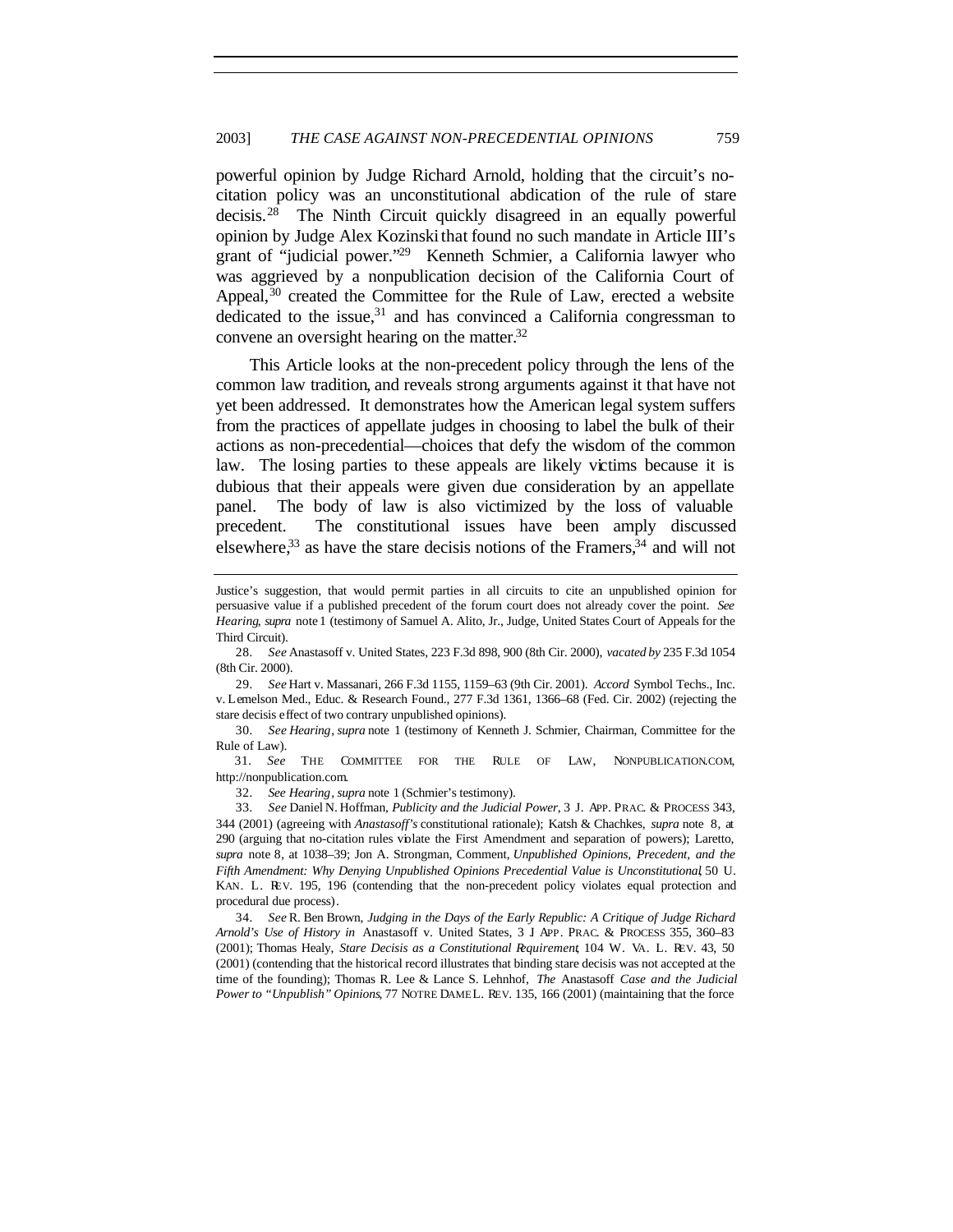be revisited here. Nor does the Article try to synthesize the multitude of pragmatic considerations raised in the large and ever-growing body of literature,<sup>35</sup> which reveals that judges support the non-precedent policy *en masse*<sup>36</sup> against the near unanimous opposition of lawyers and academics.<sup>37</sup>

35. For a compendium of the early literature on the policy, see Robert J. Martineau, *Restrictions on Publication and Citation of Judicial Opinions: A Reassessment*, 28 U. MICH. J.L. REFORM 119, 126 n.39 (1994).

36*. See*POSNER, *supra* note 3, at 171 ("[L]imited publication is good on balance . . . ."); Martin, *supra* note 15, at 181 (arguing that the alternatives to nonpublication are "worse" or "unworkable"); The Honorable Philip Nichols, Jr., *Selective Publication of Opinions: One Judge's View*, 35 AM. U. L. REV. 909, 914 (1986) ("[T]he nonprecedent is really not a precedent, and the rule works as intended."); Alex Kozinski & Stephen Reinhardt, *Please Don't Cite This! Why We Don't Allow Citation to Unpublished Dispositions*, CAL. LAW., June 2000, at 81 ("[C]itation of [unpublished opinions] is an uncommonly bad idea.").

37*. See* Memorandum of Petitioner Christopher G. Wren in Support of Petition for an Order Amending WIS. STAT. § (Rule) 809.23(3), *In re* WIS. STAT. § 809.23(3) at 1 (Wis. Sup. Ct.) (No. 02- 02) (recommending citation of unpublished opinions for persuasive value) (on file with the Southern California Law Review); THOMAS E. BAKER, RATIONING JUSTICE ON APPEAL: THE PROBLEMS OF THE U.S. COURTS OF APPEALS 134 (1994) (calling for a rigorous evaluation of the policy and adoption of a uniform national standard); CRIMINAL JUSTICE , TORT & INSURANCE PRACTICE AND SENIOR LAWYERS DIVISION, A.B.A., REPORT ON RECOMMENDATION FOR PUBLICATION AND RELIANCE UPON UNPUBLISHED OPINIONS IN THE FEDERAL COURTS OF APPEALS (Mar. 30, 2001) (recommending electronic and other forms of publication of all opinions and full ability to cite to them); Stephen R. Barnett, *From* Anastasoff *to* Hart *to West's Federal Appendix: The Ground Shifts Under No-Citation Rules*, 4 J. APP. PRAC. & PROCESS 1, 25 (2002) (recommending citation of unpublished opinions for persuasive value); Brooks, *supra* note 7, at 260, 263 (arguing that it is a fiction that unpublished opinions are categorically different from their precedential cousins); Charles E. Carpenter, Jr., *The No-Citation Rule for Unpublished Opinions: Do the Ends of Expediency for Overloaded Appellate Courts Justify the Means of Secrecy?*, 50 S.C. L. REV. 235, 259 (1998) (recommending citation of unpublished opinions for persuasive value); Martha J. Dragich, *Will the Federal Courts of Appeals Perish if They Publish? Or Does the Declining Use of Opinions to Explain and Justify Judicial Decisions Pose a Greater Threat?* , 44 AM. U. L. REV. 757, 801 (1995) (recommending a strong presumption favoring publication and nonpublication in only "truly insignificant cases"); James N. Gardner, *Ninth Circuit's Unpublished Opinions: Denial of Equal Justice?*, 61 A.B.A. J. 1224, 1227 (1975) ("All members of the bar of the Ninth Circuit should have the right to order, at any time, that any written disposition by the court be published."); Robel, *supra* note 10, at 961 (recommending universal publication with an accompanying no-citation legend for particular unpublished opinions); J. Thomas Sullivan, *Concluding Thoughts on the Practical and Collateral Consequences of* Anastasoff, 3 J. APP. PRAC. & PROCESS 425, 450 (2001) (stating that there is "something flawed about these decisions and their supporting opinions"); Melissa H. Weresh, *The Unpublished, Non-Precedential Decision: An Uncomfortable Legality?*, 3 J. APP. PROC. & PROCESS 175, 176 (2001) (recommending Supreme Court review of the legality of the policy); Johanna S. Schiavoni, Comment, *Who's Afraid of Precedent?: The Debate over the Precedential Value of Unpublished Opinions*, 49 UCLA L. REV. 1859, 1890–93 (2002) (recommending that all appellate opinions be officially published and able to be cited to); Shuldberg, *supra* note 8, at 574 (recommending electronic reporting of unpublished opinions and citation for persuasive value). *See generally* Joshua R. Mandell, Note, *Trees that Fall in the Forest: The*

of precedent was unsettled at the time of the Framers); Price, *supra* note 9, at 84–85 (stating that the Framers' core idea of precedent was that judicial decisionmaking starts with past cases); Recent Cases: *Constitutional Law—Article III Judicial Power—Eighth Circuit Holds That Unpublished Opinions Must Be Accorded Precedential Effect.—*Anastasoff v. United States, 223 F.3d 898 (8th Cir. 2000), 114 HARV. L. REV. 940, 941–46 (2001).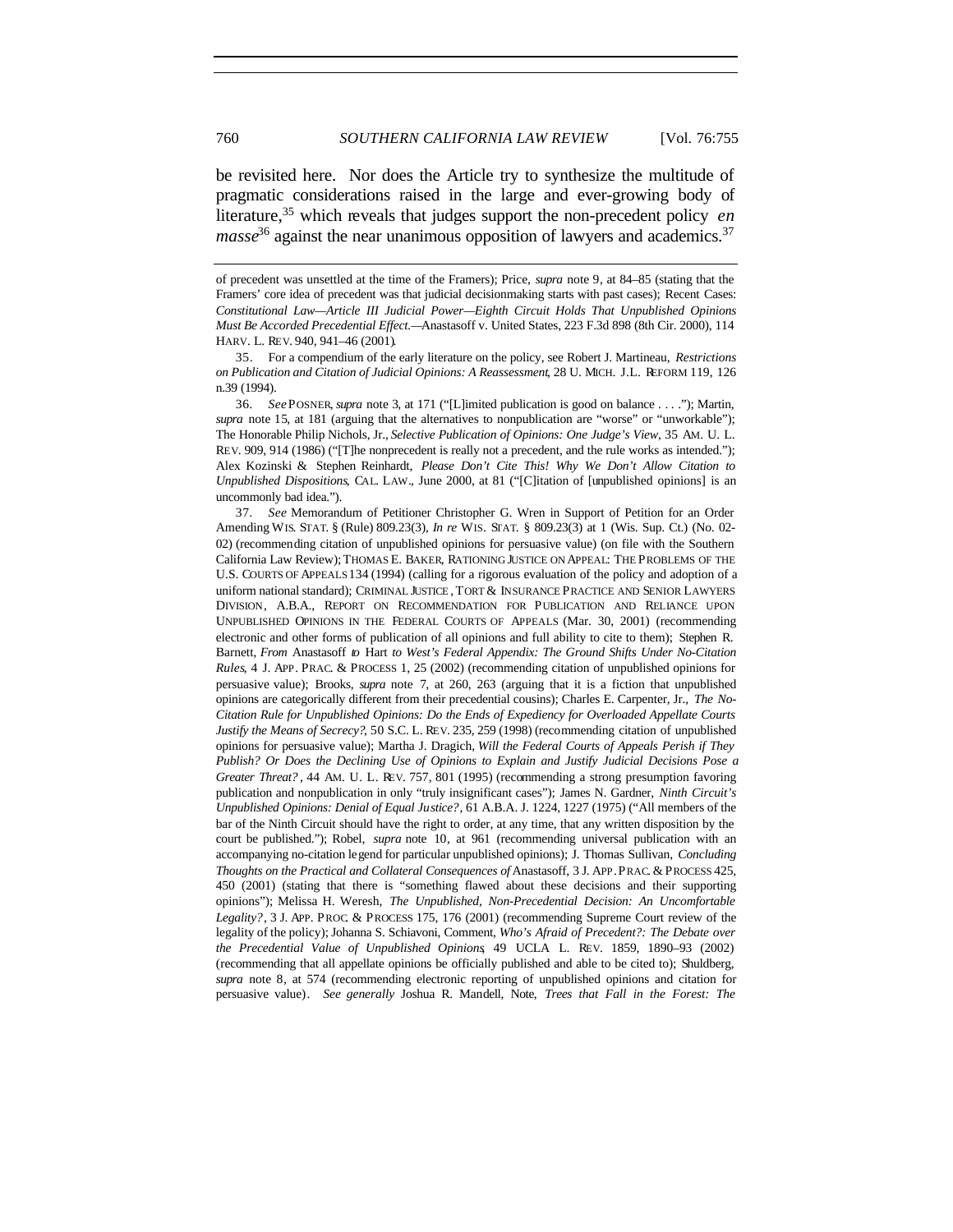#### II. COMMON LAW FUNDAMENTALS

#### A. WHAT IS THE FORCE OF A PRECEDENT?

The no-citation, no-precedent rules remove the power to control the resolution of future disputes from selected appellate opinions. To label them non-precedential is to deprive them of stare decisis effects. This necessitates some discussion of what stare decisis normally means in American courts.<sup>38</sup> We have to understand precisely what is taken away from this class of appellate decisions. Although these preliminary ideas may seem elementary, they are an essential foundation for later observations.

A decision on a legal issue is made by an appellate court and justified by ideas expressed in a written opinion. Assuming a single -issue appeal, a typical opinion lays out the facts of the case, frames the issue as a question of law, discusses relevant principles and precedents, and decides the matter by applying what we can call a "decisional rule" to the material case facts. In the American legal tradition, the court is obliged to decide under law,  $39$ which means that the court arrives at a principle of general application that it would be willing to apply in future comparable cases.<sup>40</sup> This decisional rule is called the "rule of the case" or "holding of the case."

This rule formation involves various levels of creativity. At the highest level, the situation before the court may be unparalleled, meaning that no prior judicial decision in any jurisdiction has considered the legal issue presented by such a combination of case facts. An early, renowned privacy case, *Pavesich v. New England Life Insurance Co.*, <sup>41</sup> is

*Precedential Effect of Unpublished Opinions*, 34 LOY. L.A. L. REV. 1255 (2001) (critically reviewing the limited publication policy and suggesting careful reexamination).

<sup>38</sup>*. See generally* RICHARD B. CAPPALLI, THE AMERICAN COMMON LAW METHOD (1997) (assessing a synthesis of methods used to create, understand, and apply American case law).

<sup>39</sup>*. See* Osborn v. Bank of the United States, 22 U.S. (9 Wheat.) 738, 866 (1824) (Marshall, C.J.).

Judicial power, as contradistinguished from the power of the laws, has no existence. Courts are the mere instruments of the law, and can will nothing. When they are said to exercise a discretion, it is a mere legal discretion, a discretion to be exercised in discerning the course prescribed by law; and, when that is discerned, it is the duty of the Court to follow it. Judicial power is never exercised for the purpose of giving effect to the will of the Judge; always for the purpose of giving effect to the will of the . . . law.

*Id.*

<sup>40</sup>*. See* Marbury v. Madison, 5 U.S. 137, 177 (1803) ("It is emphatically the province and duty of the judicial department to say what the law is. Those who apply the rule to particular cases, must of necessity expound and interpret that rule.").

<sup>41.</sup> 50 S.E. 68 (Ga. 1905).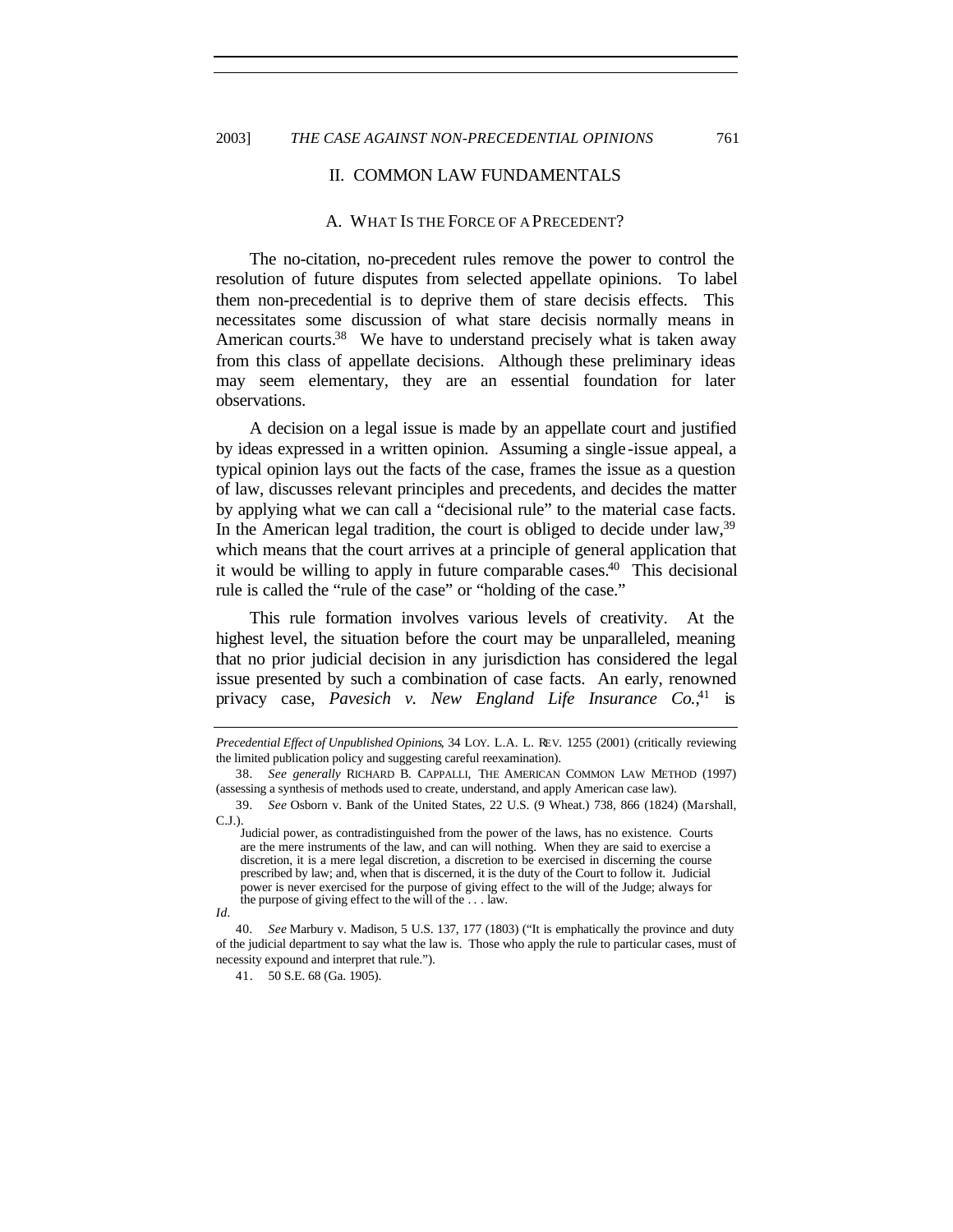representative. The defendant used Paolo Pavesich's photograph in an advertisement published in a newspaper to promote its life insurance without his consent.<sup>42</sup> Pavesich was neither a model nor a prominent personality. <sup>43</sup> The question before the court was whether a cause of action for damages arose from these facts.<sup>44</sup> The Georgia Supreme Court turned to concepts of natural justice, as well as to privacy values underlying nuisance law and constitutional search requirements, in creating a cause of action for invasion of Pavesich's privacy.<sup>45</sup> Having little in the way of comparable judicial precedent<sup>46</sup> and past judicial thinking on the subject, the court had free range to create law.

The Georgia court did not express its holding in verbal form, as was its right. It could have estimated its rule, as might lawyers, academics, judges, law students, and other later users of the precedent. It might have said, for example, "We hold that private individuals have their right of privacy violated and have a right to damages when another uses their photograph for commercial advertising purposes without their consent." Under the doctrine of stare decisis, the *Pavesich* precedent controls, which means its decisional rule, whether implicit or express, is to be applied in future cases in Georgia with comparable facts even if a later Georgia court is dissatisfied with the rule.

To envision the rule of stare decisis in operation, let us imagine that years later the following case reaches the Georgia Supreme Court.<sup>47</sup> A photograph of a woman named Roberson is used without her consent to advertise the defendant's flour product. She is not a model, actress, or public figure of any sort. The photograph is reproduced on flyers that are widely posted throughout the city of her residence. To adjudicate this new case, the court must extract the *Pavesich* decisional rule, understand its rationale, and then test the facts of the new case against the rule and its reasons. Law students would likely conclude that Roberson gets damages for violation of her privacy right because the precedent is on point. Differing facts in the two cases—the plaintiff was male in the first case and female in the second, the product was life insurance in the first and flour in

<sup>42</sup>*. See id.* at 68–69.

<sup>43</sup>*. See id.* at 69 ("Plaintiff is an artist by profession . . . .").

<sup>44</sup>*. See id.* ("The question . . . is whether an individual has a right of privacy which he can enforce, and which the courts will protect against invasion.").

<sup>45</sup>*. See id.* at 69–72.

<sup>46.</sup> Although the New York precedent, *Roberson v. Rochester Folding Box Co.*, 64 N.E. 442 (N.Y. 1902) was on the books, it flatly denied a right of privacy and provided no help to the Georgia Supreme Court for finding the other way.

<sup>47.</sup> Case facts are drawn from *Roberson*, 64 N.E. 442, 442 (N.Y. 1902).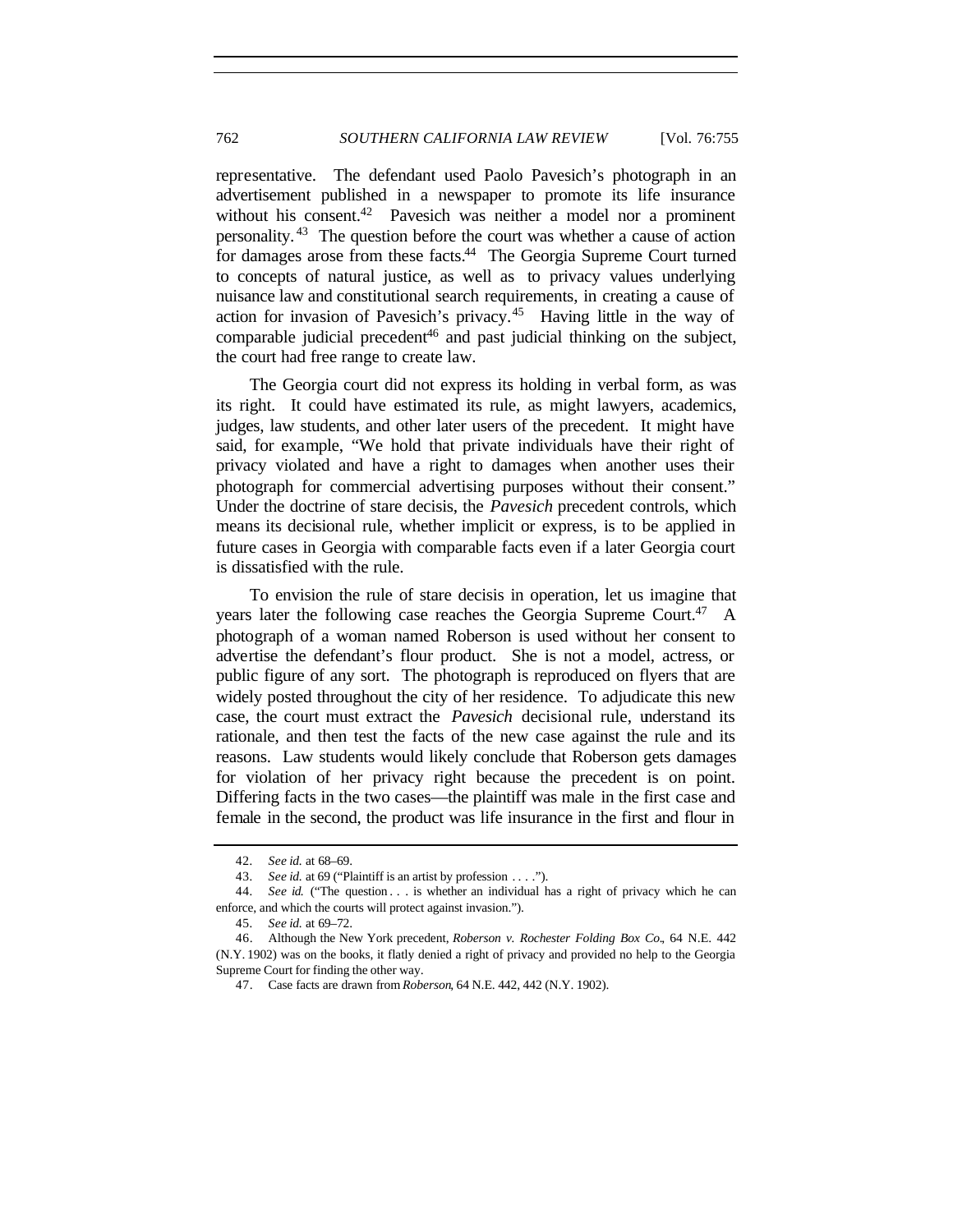the second, and there was dissemination by a newspaper in the former and a multitude of flyers in the latter—are treated as immaterial because they do not impinge on the precedent's goal of protecting individuals from unconsented commercial exploitation of an aspect of their personality.

This second privacy case is located at the lowest level of judicial creativity. The Georgia Supreme Court has the duty of understanding the scope of the *Pavesich* precedent, that is, the elements and breadth of its rule and the reasons that motivated the creation of that rule. It may then apply syllogistically the rule extracted from *Pavesich* to the current case facts,<sup>48</sup> rejecting any effort by the defendant to use distinctions in fact to create a nonliability ruling. The second precedent adds little to the jurisdiction's case law bank. It merely applies an existing, comprehensible, authoritative rule to facts that, in turn, fit comfortably within the rule and its reasons. After stating the case facts, the court may simply announce, "We affirm based on *Pavesich* . . . ." This second application of the *Pavesich* holding helps to settle the law on the subject of commercial exploitation of an individual's photograph. Lawyers would be ill-advised in later cases to challenge it by suggesting it be overruled. Because the *Roberson* case facts fit squarely within the precedent's holding, this second precedent adds nothing to the precedential force already created by *Pavesich*.

A third case illustrates the development of case law, particularly the expansion of law by the inclusion of a new, differentiated class of claimants within the precedential field. A medicinal product is advertised by means of a widely mailed catalog.<sup>49</sup> Plaintiff J.P. Chinn, a former state senator and well-known Georgian personality, finds his photograph within a catalog as part of an advertising display to which he has not consented. The question now arises in the Georgia Supreme Court whether this case fits within *Pavesich*-*Roberson* in light of the potentially distinguishing fact that the plaintiff is a public figure. This new fact compels the court to consider whether public figures retain a zone of privacy that may not be entered by commercial advertisers without consent. Decision is granted for the plaintiff. After extensive discussion of the arguments on both sides,  $50$ the opinion concludes that the better rule protects not only private citizens

<sup>48.</sup> The court would consider itself bound by *Pavesich*, meaning its holding will be followed even if the court would have decided differently in the absence of the precedent. *See, e.g.*, John Harrison, *The Power of Congress over the Rules of Precedent*, 50 DUKE L.J. 503, 508 (2000) ("Norms of precedent have decisive force precisely when the court would have come out the other way had it not been following precedent.").

<sup>49.</sup> Case facts are drawn from *Foster-Milburn Co. v. Chinn*, 120 S.W. 364, 365 (Ky. 1909).

<sup>50</sup>*. Compare Pavesich*, 50 S.E. at 74–79, *with Roberson*, 64 N.E. at 44–47 (comparing precedents protecting private citizens with precedents protecting public figures).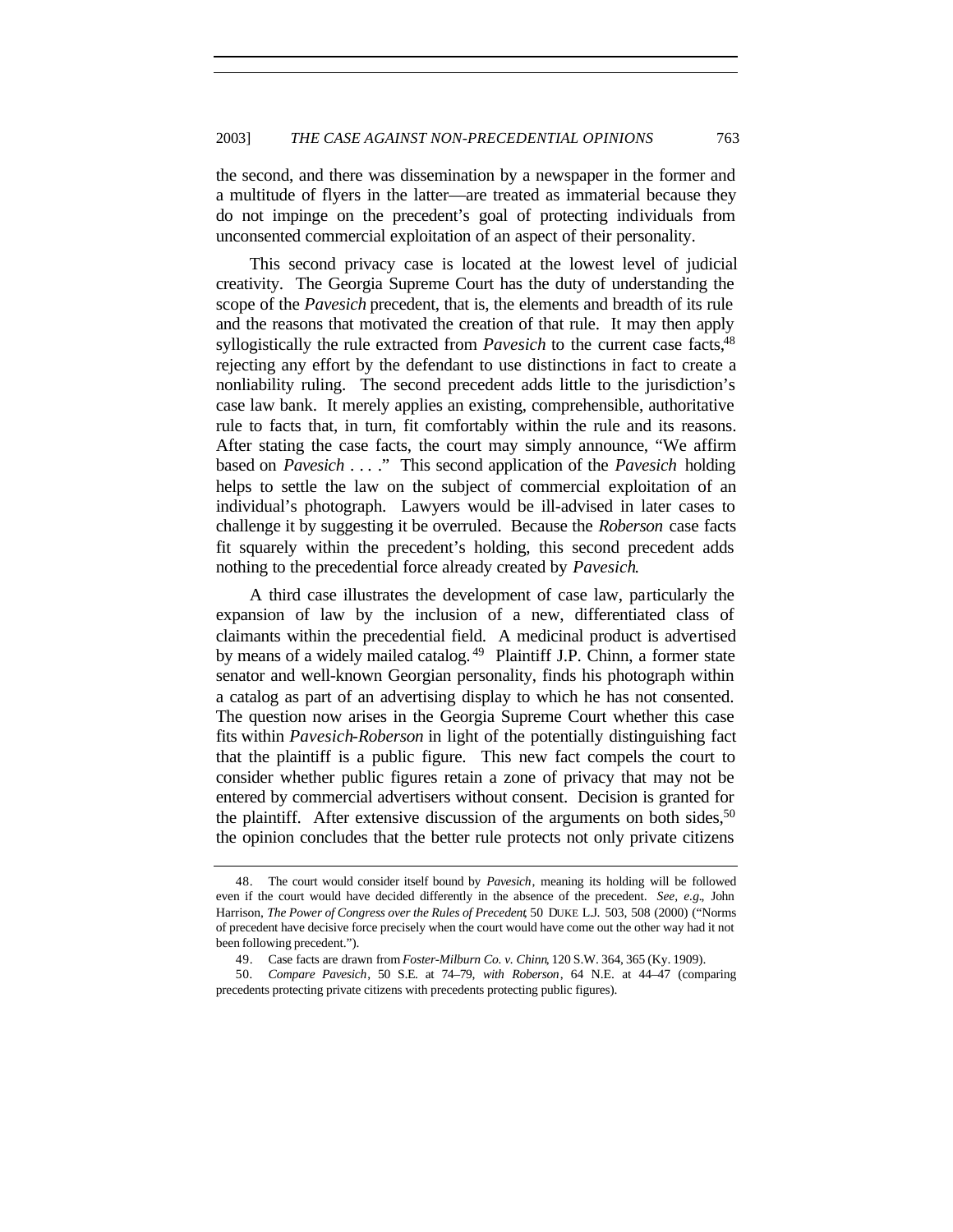but also public figures in aspects of their lives that are separate from those that brought them fame.

This third precedent has expanded the *Pavesich-Roberson* holdings by treating as immaterial the fact that plaintiff J.P. Chinn was a public personality. In combination, the three precedents hold that "individuals, whether private or public, have a right to privacy and damages if their photographs are used in commercial advertising without their consent." Should this third case be selected for nonpublication because the appellate panel carelessly believed it was merely applying *Pavesich-Roberson*, a disservice to the body of law within the jurisdiction would have occurred. Having disappeared from view, *Chinn* would be unable to instruct bench, bar, and the general public about liability for commercial exploitation of public figures. Lacking such instruction, the future would bring disputes and lawsuits among parties positioned similar to the parties in *Chinn*.

What was the precedential force of *Pavesich-Roberson* on *Chinn*? Legal method would not permit the two earlier precedents to control the new case because new reasoning was essential to cope with the distinction between victims Pavesich and Roberson, who were private parties, and victim J.P. Chinn, who was a public personality. Yet the precedents' privacy reasoning sweeps forward to inspire the *Chinn* court to adopt and expand it to include people like J.P. Chinn. A curiosity about stare decisis is that it does not have degrees of force. A precedent is not somewhat binding or almost binding. It either controls or it does not. Once distinguishing facts move a later court out of a precedent's force field, the court is free to create the rule it considers most appropriate for the resolution of that new fact configuration.<sup>51</sup>

One might rightly suspect that the underworld<sup>52</sup> of non-precedential decisions-with-opinions contains thousands of holdings that, like *Chinn*, were not controlled by precedent and that would have made law if they were allowed to surface.<sup>53</sup> How they dropped into the underworld is, of course, a mystery because appellate panels are not required to justify their non-precedential selections publicly. This Article's hypothesis, which is

<sup>51.</sup> Common law judges will nonetheless continue to utilize principles found in off point precedents. Ronald Dworkin calls this the "gravitational force" of precedent. RONALD DWORKIN, TAKING RIGHTS SERIOUSLY 112 (1977).

<sup>52.</sup> The underworld is also known as the "shadow body of law." *See* Carpenter, *supra* note 37, at 250.

<sup>53.</sup> Empirical evidence supports this conclusion. *See* Shuldberg, *supra* note 8, at 555 n.65 (citing studies that examined unpublished opinions and found "numerous instances of unpublished opinions that in fact did make law").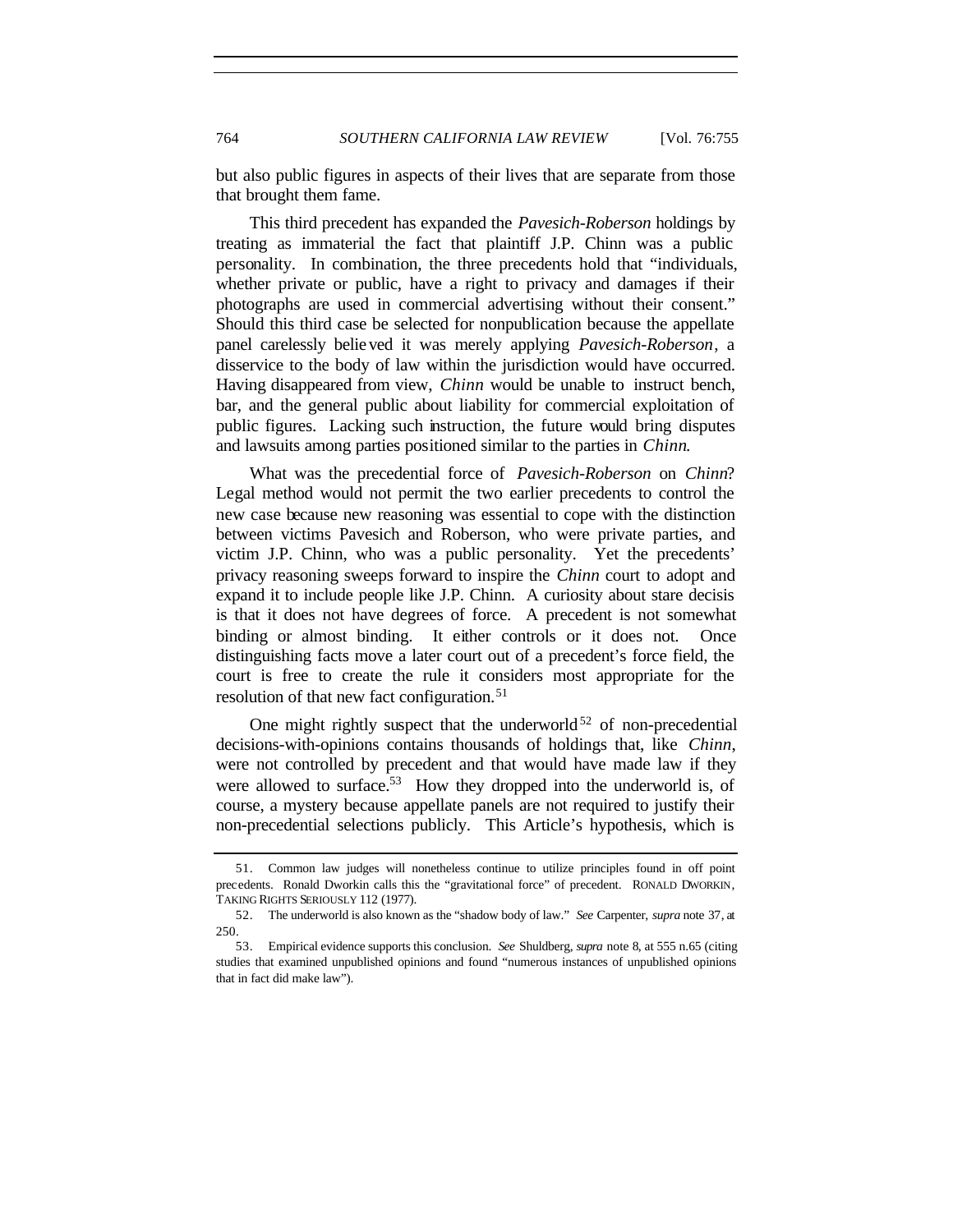discussed throughout, is that judges on these panels, or clerks recommending dispositions, consider the precedential force field to be much wider than permitted by proper legal methodology; that is, they treat words, phrases, ideas, principles, tests, standards, and ratios as binding rather than as persuasive.

A fourth case demonstrates the creation of rule exceptions. Ms. Jones' picture appears on the front page of a Georgia newspaper when it reports her husband's murder.<sup>54</sup> She was with him when he was stabbed to death on a city street. Is her privacy right impinged? The *Jones* court holds that it is not, grounding its decision on the general public's need to know about public events like murders on the streets.<sup>55</sup> Ms. Jones is part of a public event, albeit involuntarily. According to the *Jones* court, the faces, figures, and words of the participants in such events are part and parcel of the public event. The public's interest in such information outweighs Ms. Jones' privacy needs and concerns. The no-commercial-exploitation-ofindividuals'-photographs branch of the right of privacy has acquired an exception, shooting a spinoff from the main privacy doctrinal trunk.

Did the Georgia Supreme Court "enact law" in the hypothetical scenarios described above?<sup>56</sup> The common law's answer, at least with respect to cases one, three, and four, is undoubtedly "yes." A court's actions must be governed by law. Should law that is on point, as in case two, not exist, the court is obliged to fabricate a decisional rule to determine whether Paolo Pavesich, J.P. Chinn, and Ms. Jones are entitled to relief. This creation of law by a governmental institution, which continues into the future through the doctrine of precedent, can be considered the enactment of law. Is the court obliged to enact law akin to a legislature? The common law's answer, which will be subsequently explained, is undoubtedly "no." We will learn that a court may or may not attempt to articulate its decisional rule in a discrete verbal form. Consider an example from the *Chinn* court:

[W]e concur with those holding that a person is entitled to the right of privacy as to his picture, and that the publication of the picture of a person without his consent, as a part of an advertisement for the purpose

<sup>54.</sup> Case facts are drawn from *Jones v. Herald Post Co.*, 18 S.W.2d 972, 972–73 (Ky. 1929).

<sup>55</sup>*. See id.* at 973.

<sup>56.</sup> This is a theory that treats decisional law as if it were statutory law. *See* Michael Sinclair, *What Is the "R" in "IRAC"?* , 46 N.Y.L. SCH. L. REV. 457, 458 n.5 (2002–03).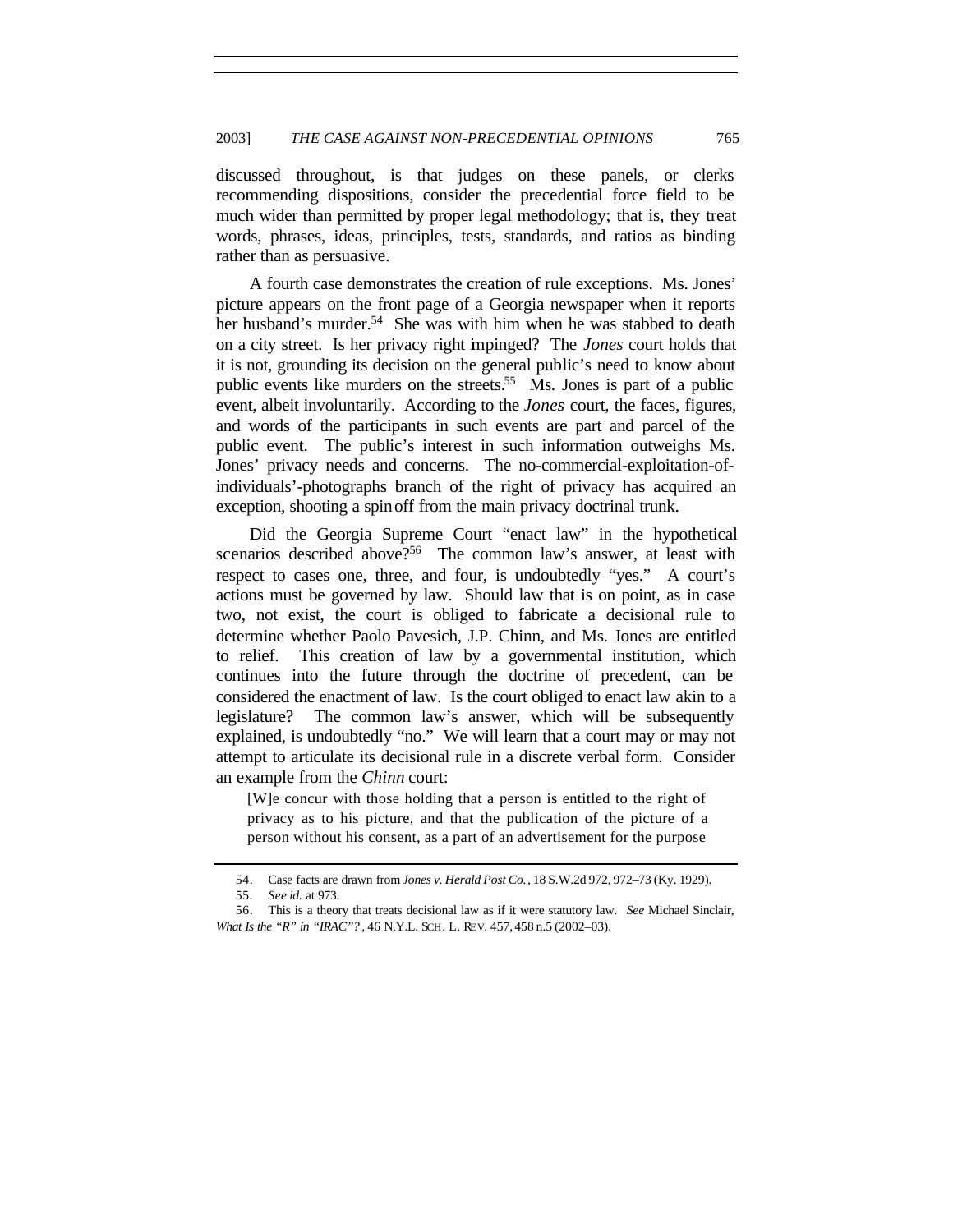of exploiting the publisher's business, is a violation of the right of privacy, and entitles him to recover without proof of special damages.  $57$ 

This decisional rule is interesting because while it sticks reasonably close to the case's material facts—picture, business advertisement, no consent, and publication—it fails to mention that the plaintiff was a prominent public figure. This could be an oversight or it could be a wonderful example of a court's determination that this fact was immaterial. This *sotto voce* extension of law from private individuals like Pavesich and Roberson to public figures like J.P. Chinn was inadvisable because one naturally wonders whether publishing a public figure's face in an advertisement will lead to the level of embarrassment and suffering claimed by Pavesich and Roberson. Had this case been judged in a nonpublication jurisdiction, it might well have been relegated to the nonprecedent bin, putatively relying on the "settled" law of *Pavesich-Roberson.*

Are later courts bound by the words used in *Chinn* to express its holding? The common law says "no,"<sup>58</sup> but with an important caveat. The opinion might well have expressed the decisional rule of the precedential court accurately, completely, and perfectly in tune with the rationale for the rule. If so, nothing prevents the current court from adopting it *in toto* and then developing it or merely applying it. This is the current court's choice, but only after it has responsibly studied the precedent to ascertain whether its decisional rule is narrower or broader than what the precedential court has written and whether the current case calls for rule development to reach a decision.

Courts have been notoriously sloppy in expressing their decisional rules. Take, for example, the *Pavesich* court: "[A] violation of the right of privacy is a direct invasion of a legal right of the individual. It is a tort, and it is not necessary that special damages should have accrued from its violation in order to entitle the aggrieved party to recover."<sup>59</sup>

<sup>57.</sup> Foster-Milburn Co. v. Chinn, 120 S.W. 364, 366 (Ky. 1909) (citing Pavesich v. New England Life Ins. Co *.*, 50 S.E. 68, 68 (Ga. 1905)).

<sup>58.</sup> The common law method insists on equality of treatment of similarly situated litigants, which Ronald Dworkin calls the "doctrine of fairness." DWORKIN, *supra* note 51, at 113. Judges considering precedents look beneath language in opinions to the underlying principles to see if those are present in the current case and require an equal solution under the doctrine of fairness. *Id.* at 110–15. This is why "[j]udges and lawyers do not think that the force of precedents is exhausted, as a statute would be, by the linguistic limits of some particular phrase [in an opinion]." *Id.* at 111.

<sup>59</sup>*. Pavesich*, 50 S.E. at 73.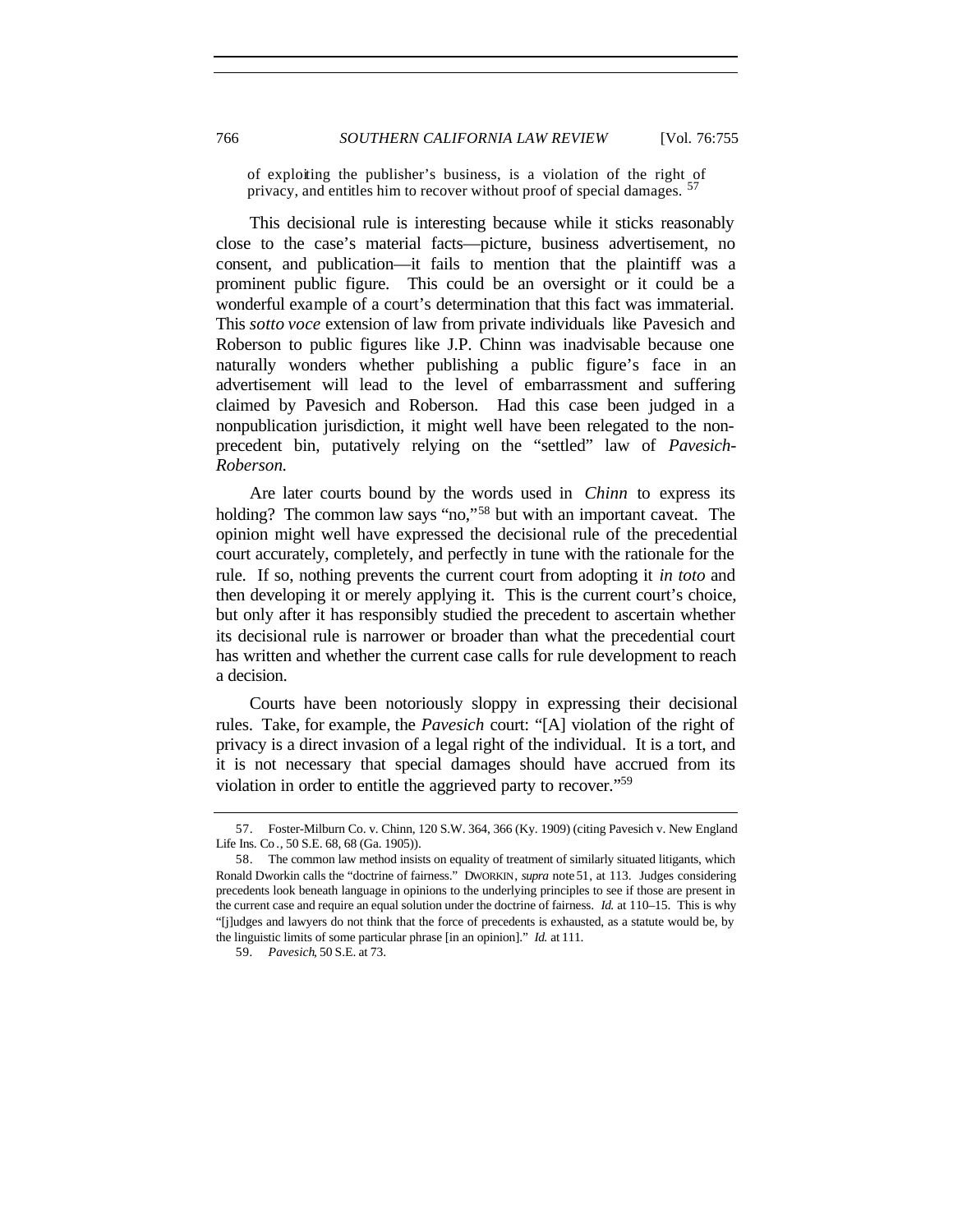Notice how broad this enactment is. The court has departed from the case facts before it and has stated a privacy rule that is so global that it loses its rule-like quality. In other words, it says so much that it says nothing. This judicial conduct is not blameworthy, however, because the court can trust future users to extract a narrower decisional rule, one in keeping with the case's material facts and its reasoning based on those facts. Trusting in the legal method abilities of future lawyers and judges, the court may write the decision without worrying about over- or underemphasizing its word choices.

The preceding passages have explained how courts create and develop law in the common law tradition. It is not purely the method of analogy, as some have asserted.<sup>60</sup> The method of analogy is but one lawyer's tool and but a part of the process of case law development.<sup>61</sup> The analogy is futile without an understanding of the relevance of prior case facts and the reasons why past courts have attributed meaning and importance to those facts:

[C]ase specific precedents manifested in written opinions . . . are not merely the "rules" of the cases, the disembodied holdings extracted by collectors and synthesizers. These case law rules, "fiats" in Fuller's analysis, cannot be understood and can easily be misunderstood apart from the reasons which justified their creation. The full meaning of the law of a single case, or a group of cases, or a body of case law can only be known through a meticulous study of the opinions which generated their holdings—in Fuller's terms, the generative reasons, the "under" side of the rules. When case lawyers speak of the reach of a precedent, they mean its authoritative force as known through the hard study of its origins and justification, the cumulative aspirations and concerns of the judges who authored the precedent, and their predecessors whose earlier work was consulted.<sup>62</sup>

Two important points emerge from this understanding of the common law's functioning. One is that case law development is hard, deliberative work. The very choice of treating an appealed case as non-precedential, if done conscientiously, has to be preceded by thoughtful analysis of the relevant precedents. The other is that burial of large quantities of

<sup>60</sup>*. See, e.g.*, Danny J. Boggs & Brian P. Brooks, *Unpublished Opinions & the Nature of Precedent*, 4 THE GREEN BAG: AN ENTERTAINING J. OF L. 17, 17 (2000).

<sup>61</sup>*. See generally* BENJAMIN N. CARDOZO , THE NATURE OF THE JUDICIAL PROCESS (1921) (explaining the several processes by which judges create law).

<sup>62.</sup> Richard B. Cappalli, *At the Point of Decision: The Common Law's Advantage over the Civil Law*, 12 TEMP. INT'L & COMP. L.J. 87, 89–90 (1998) (footnotes omitted) (citing Lon L. Fuller, *Reason and Fiat in Case Law*, 59 HARV. L. Rev. 376, 385 (1946).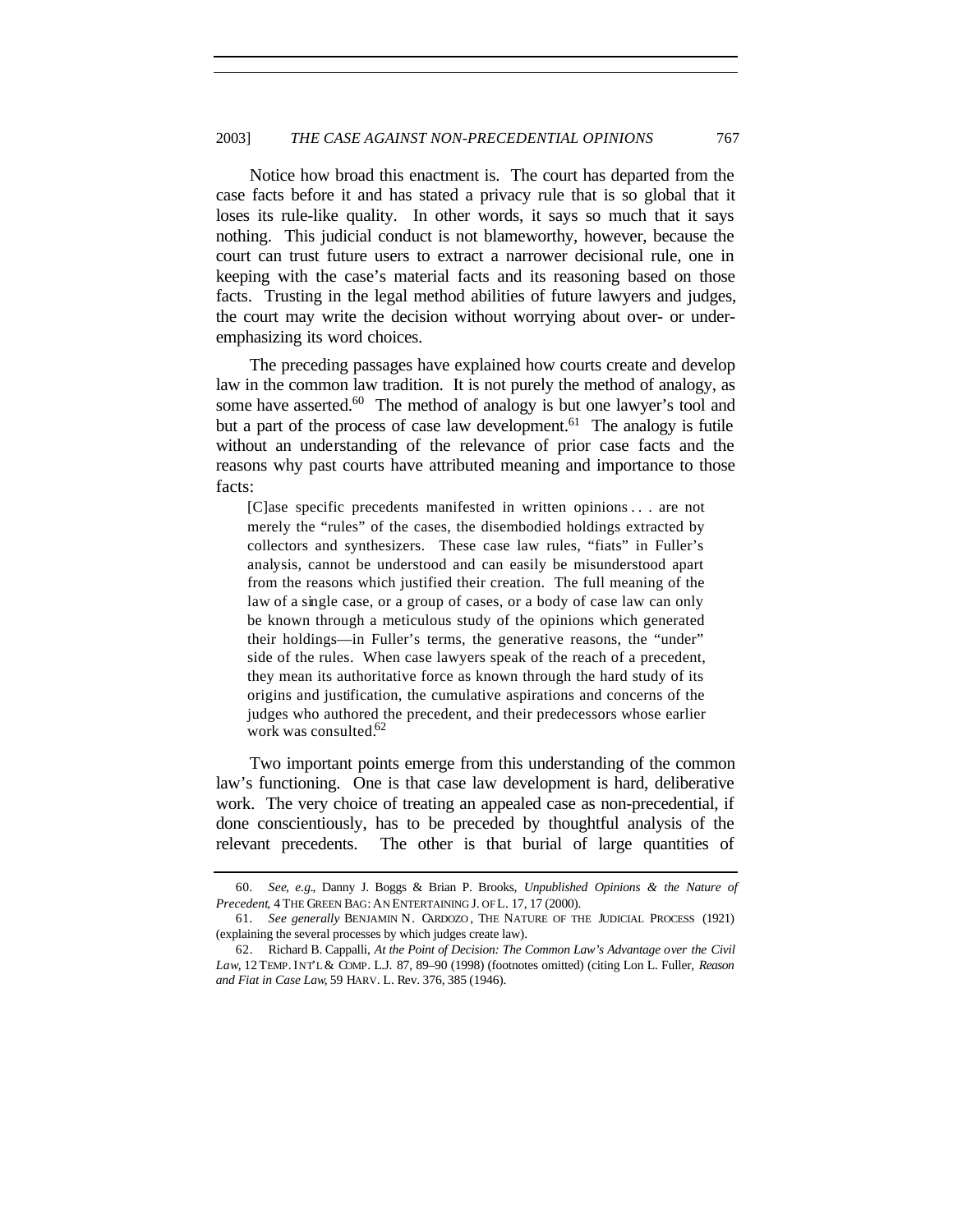decisions-with-opinions deprives the future of the thought processes that engendered the decisional rules in these cases. This presumes that (1) a decisional rule was adopted or developed to decide the appealed case and (2) meaningful consideration was given to the quality of that rule as measured by the reasons supporting it. We learn below that this presumption is suspect.<sup>63</sup>

## B. IS THE CURRENT CASE NON-PRECEDENTIAL?

Stating that the resolution of a legal issue under existing case law is  $easy<sup>64</sup>$  is quite different from saying that the resolution is non-precedential, yet this distinction is not made in the non-precedent debate. An appellate court has little difficulty when the facts of a current controversy line up neatly with a prior decision's facts and rationale. This does not refer to a case with facts exactly identical to those revealed in the precedential opinion—this is such a rare phenomenon that it should not enter the debate. The easy case occurs when the factual variations in the current case plainly do not demand a different outcome given the existing precedent's facts and rationale. The general rule or exception extracted from the existing precedent decides the new case because the deciding judges do not believe that the current case's factual differences justify a different result, considering the rationale of the prior holding. In the language of legal method, the new facts are treated as immaterial.

Even if resolution of the new case is easy, the new decision has precedential value because the rule has been applied to a fact variation. The general rule or exception has expanded, despite its verbal stability, by sweeping in the new complex of facts. In areas of law where factual settings are diverse—due care, bad faith, unconscionability, reasonableness, duress, and proximate cause—which is perhaps the bulk of law, the true content of law is known not by the verbal rule formulations but by the application of those verbal formulations to specific settings. Astute lawyers look for cases analogous to theirs decided under abstract rule formulations; they search for on point precedents. In sum, the actual scope of a doctrinal formulation is learned through its applications and not through the words chosen to express the doctrine.

<sup>63</sup>*. See infra* Part. V.

<sup>64</sup>*. See Hearing*, *supra* note 1 (Judge Alito's testimony) ("Opinions dealing with the easy application of established law to specific facts have little use as precedent for other litigants or posterity."); Laretto, *supra* note 8, at 1041 (describing cases where the law is well-settled as "easy").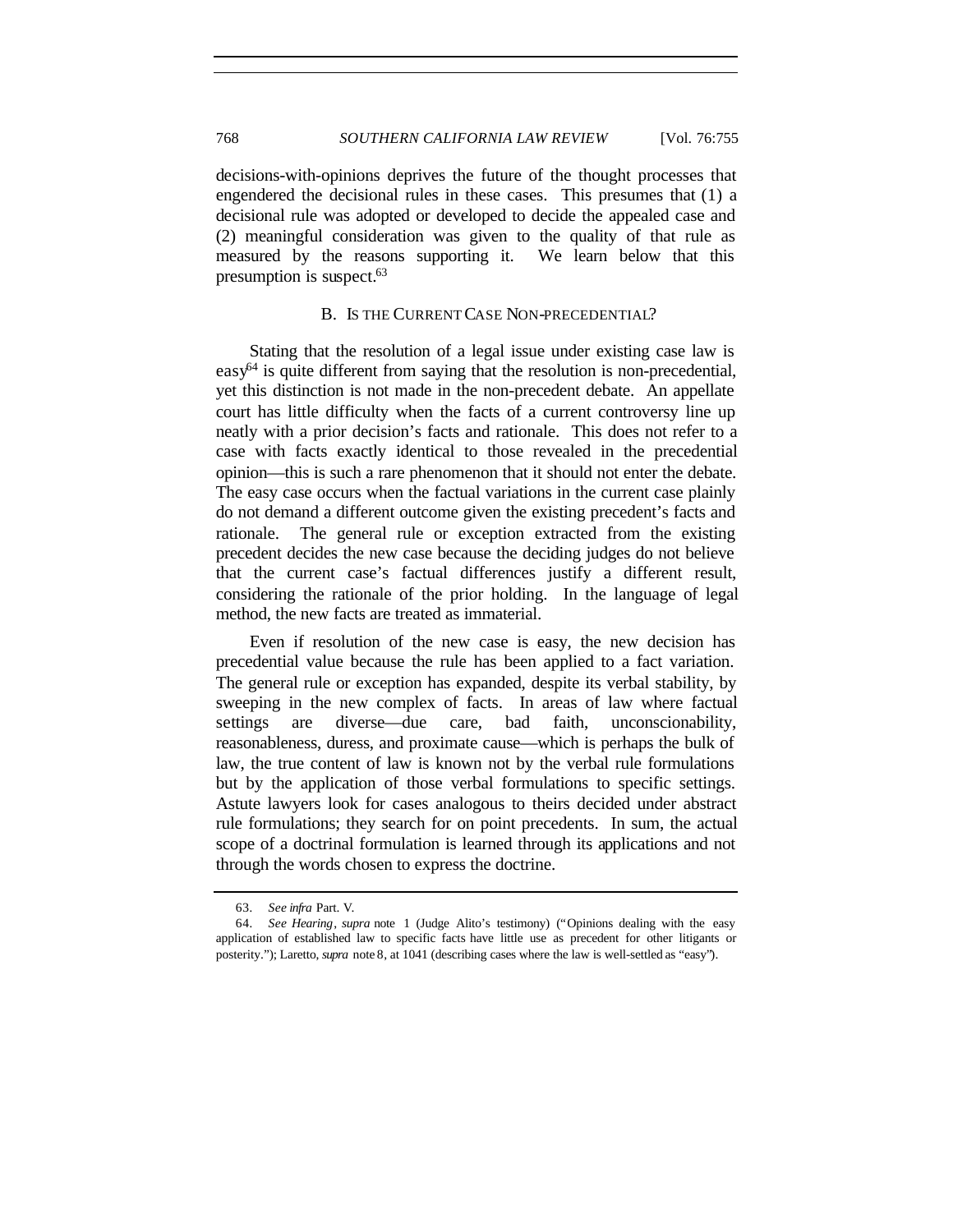If the distinction between easy and non-precedential is correct, the former occupies a wide field and the latter a narrow one.<sup>65</sup> The legal system needs not merely the leading case but also the expansions and contractions of old, verbally stable rules that are found in humdrum applications, or what we might call the "rules in operation" as compared to the "rules in the books." Eighty percent or more of appellate decisions, not counting routine administrative orders, should be written and published as precedential and twenty percent as summary affirmances, and not vice versa.<sup>66</sup> What may be reversing this ratio is the application of loose views of precedent by the appellate bench or its staff. After studying nonprecedent opinions issued by the Seventh Circuit, a student author surmised that the appellate bench was stretching case facts to fit within precedents or stretching precedents to fit the facts before them.<sup>67</sup> She may be right.

The current appellate practice of hiding precedents may have an adverse effect on the courts' workload. The greater the number of precedents, the greater the volume of law, the greater the number of solutions to legal issues, and the easier it would be to determine whether an authoritative answer to a legal issue has been judicially sanctioned. <sup>68</sup> Assuming that most lawyers would not raise issues on appeal that an appellate court would consider already decided,<sup>69</sup> an increased volume of law would serve to lower the number of appeals and the number of issues raised in those cases that are appealed far more effectively than sanctions for frivolity. In 2000, 20,791 decisions on litigated legal issues were withheld from bench and bar.<sup>70</sup> Some  $400,000$  legal resolutions have been hidden since the no-precedent, no-citation practice gathered force in the

<sup>65</sup>*. See, e.g.*, Williams v. Dallas Area Rapid Transit, 256 F.3d 260, 263 (5th Cir. 2001) (Smith, J., dissenting from denial of petition for rehearing en banc) ("[O]ne assumption on which the [nonpublication] practice is based—that such opinions create no new law—is dubious."); Brooks, *supra* note 7, at 260 (arguing that predictions about the precedential value of appeals are "imperfect").

<sup>66.</sup> During the era when all federal circuit court opinions were published, about eighty percent were considered important enough to be cited in a later opinion. *See* POSNER, *supra* note 3, at 164 tbl.6.1.

<sup>67</sup>*. See* Pamela Foa, Comment, *A Snake in the Path of the Law: The Seventh Circuit's Non-Publication Rule*, 39 U. PITT. L. REV. 309, 339 (1977) ("It has been shown how . . . an unrealistic simplification of the facts or of a prior 'controlling' case had to be made in order to find some of the orders valueless to the bar.").

<sup>68</sup>*. See*POSNER, *supra* note 3, at 166 ("[T]he aggregate value of unpublished opinions as sources of guidance to the bar and to lower-court judges . . . might well outweigh the costs . . . of publishing . . . .").

<sup>69</sup>*. But see* Martin, *supra* note 15, at 183 ("[T]oo high a percentage of litigants are appealing. . . . I see litigants bring arguments that contradict settled points of law."); Nichols, *supra* note 36, at 919 ("[A] substantial minority of the lawyers . . . [do] not *see* any appeal as hopeless.").

<sup>70</sup>*. See* Laretto, *supra* note 8, at 1054 n.101.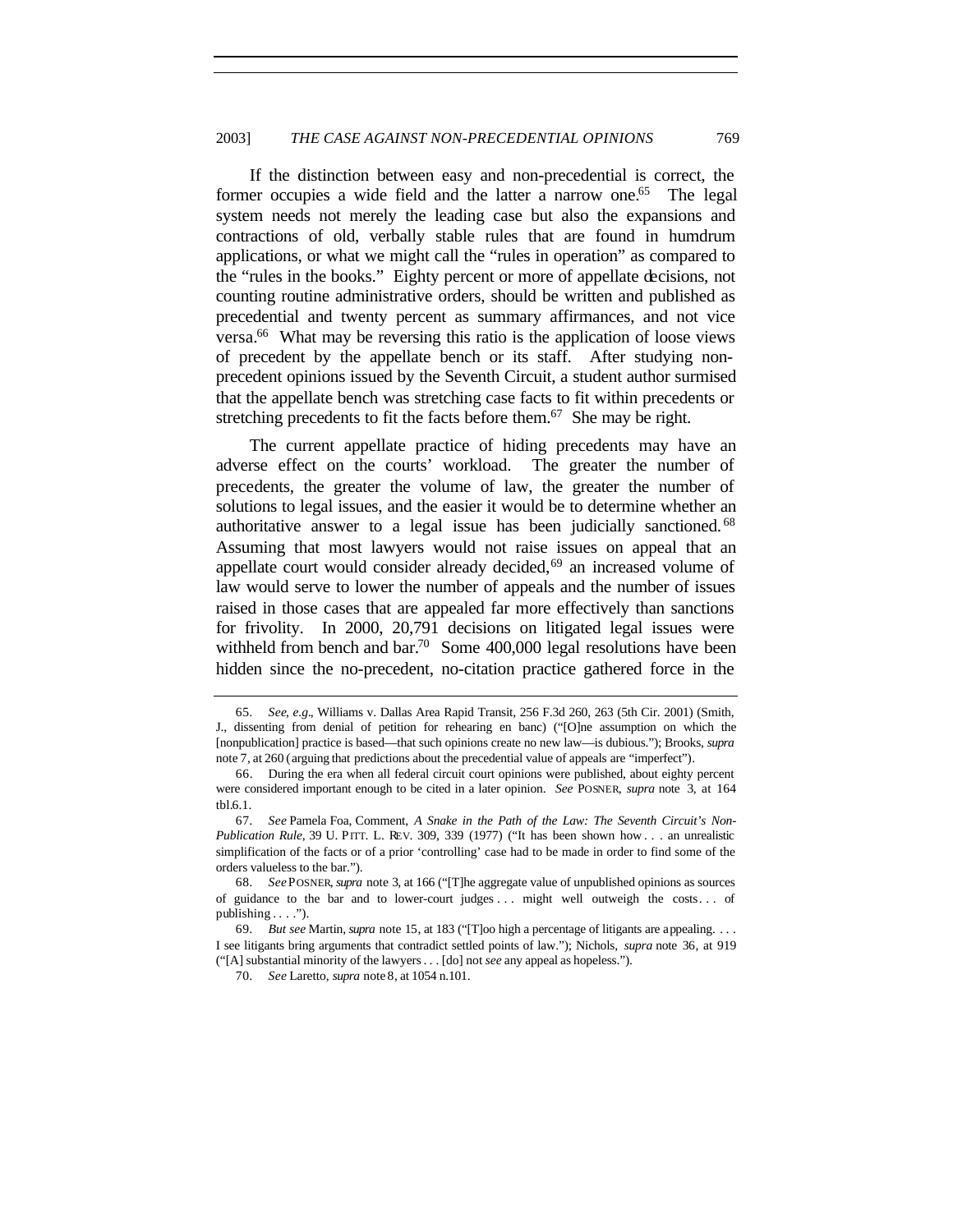1980s.<sup>71</sup> It is difficult to doubt that considerable numbers of issues have been unnecessarily and inefficiently relitigated in both appe llate and trial courts. The computer has made access to relevant case law simple, swift, and efficient, meaning that if a comparable legal issue has already been litigated, lawyers and judges will know and benefit from it.

It is interesting to compare publication and precedential practices in France, a civil law country. What officially surfaces there are nonprecedential opinions scantily reasoned as mere application of civil code provisions to meagerly and abstractly stated case facts.<sup>72</sup> Hidden from view is a court's full reasoning, including sociopolitical considerations, which is buried in court archives.<sup>73</sup> The documents that form the underworld of elaborate judicial reasoning in France are the *conclusions*, which are akin to amicus briefs to the court prepared by a judicial officer who advises the court of the government's views, and the *rapports*, which are briefs submitted to the full court by the judge who is assigned primary responsibility for the particular case.<sup>74</sup> This is ironic because of the total reversal: The non-precedential, briefly reasoned decisions form our American legal underground whereas only fully reasoned court decisions are officially brought into public view. But this irony runs even deeper. Although French legal theory officially denies that judicial precedents are sources of  $\text{law}^{75}$  its underground opinions treat judicial decisions as having normative force.<sup>76</sup> In contrast, while the doctrine of binding judicial precedent officially reigns in the United States, a large quantity of precedents are stripped of this value by the policies of the courts of appeals discussed in this Article.

To say that non-precedential decisions are infrequent is not to say that federal appellate judges make law on every issue appealed.<sup>77</sup> The quality of the rules being applied is the variable that determines the extent to which the court will have to make law—the substance of which ranges from

<sup>71.</sup> For the 1981–2000 period, one researcher counted 340,866 unpublished opinions. *See* Michael Hannon, *A Closer Look at Unpublished Opinions in the United States Courts of Appeals*, 3 J. APP. PRAC. & PROCESS 199, 205 (2001). Twenty thousand per year is the average for the latest years, *see id.* at 202 tbl.1, so some 40,000 can be added for 2001 and 2002, totaling approximately 390,000.

<sup>72</sup>*. See* Cappalli, *supra* note 62, at 97 n.33.

<sup>73</sup>*. See generally* Mitchel de S.-O.-l'E. Lasser, *Judicial (Self-) Portraits: Judicial Discourse in the French Legal System*, 104 YALE L.J. 1325, 1326–27 (1995) (seeking to "correct the skewed common law accounts of how the French judicial system actually functions" and exposing "an entire sphere of French judicial discourse that is kept largely hidden from the general public").

<sup>74</sup>*. See id.* at 1355–57.

<sup>75</sup>*. See id.* at 1330–31.

<sup>76</sup>*. See id.* at 1377–81.

<sup>77</sup>*. See* Hart v. Massanari, 266 F.3d 1155, 1160 (9th Cir. 2001).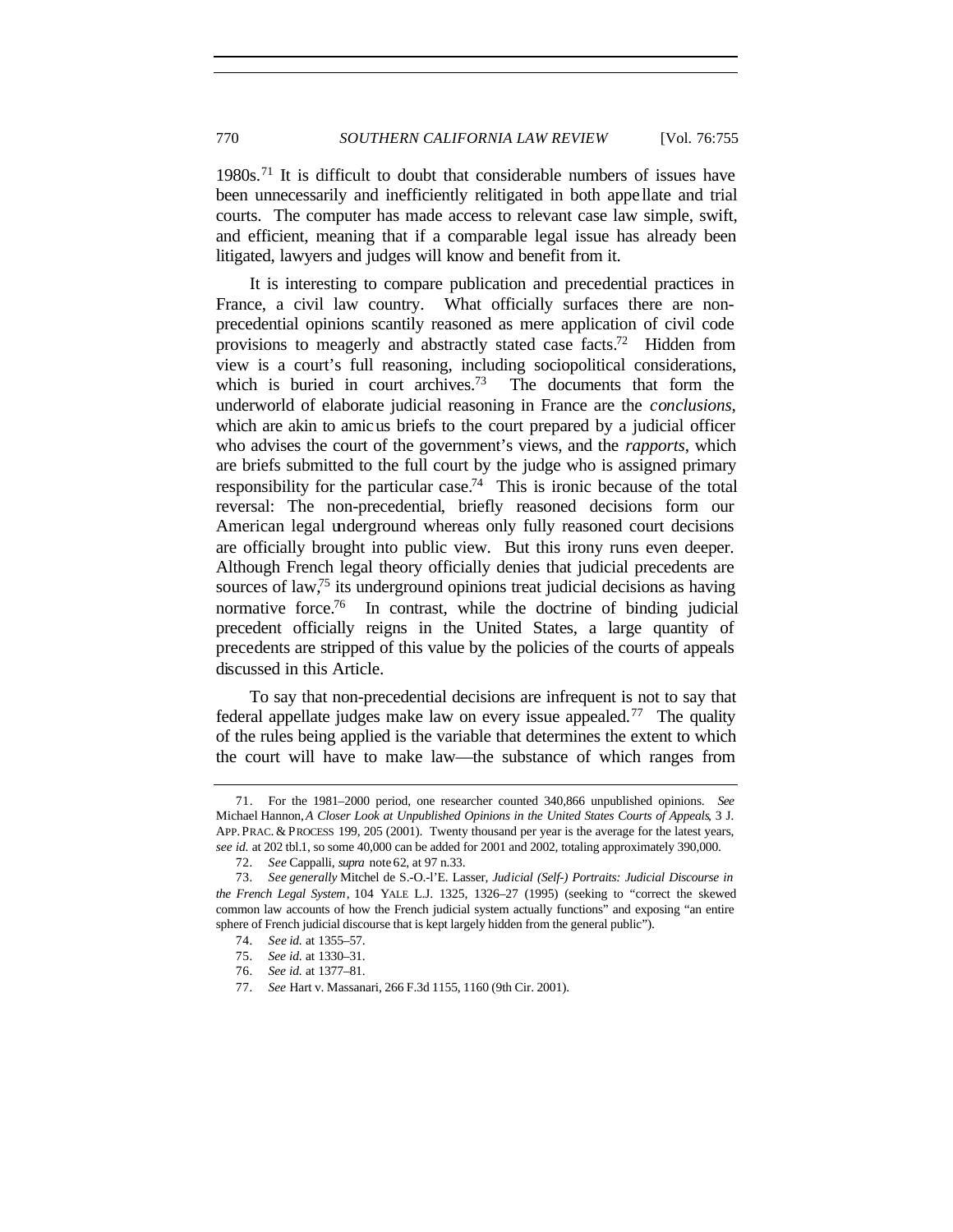highly determinate regulatory language to highly indeterminate multifactor analysis ordinarily linked to a balancing process. When rules are in the determinate category, the field of relevant facts narrow, thereby reducing the number of instances arguably within the rules' ambit. Once the disputable ten or so instances are decided, future cases do not make law but merely apply it. But this is an abnormal situation. Contrary to the views of the federal appellate bench, the number of instances in which law is being made—even while general standards, principles, or rules are being applied—are multitudinous, and perhaps constitute the bulk of appealed issues.

One writer has suggested that the quantity of legal reasoning needed to reach a decision is what determines whether judicial decisions qualify as precedential authority. No publication is justified if an opinion contains negligible or no legal reasoning at all.<sup>78</sup> This is an impossibility because all judicial action is controlled by law.<sup>79</sup> Every decision on an appealed issue is decided on the basis of a rule of law and requires, at a minimum, selection of the relevant rule and its syllogistic application to the facts before the court—not all the facts, just those that the court identifies as material to the rule. These components of legal reasoning are an absolute floor.

The idea is equally troublesome should it mean that some issues require only a modicum of legal reasoning. By definition, this justifies the location of all non-precedential opinions at an inferior level. The panel that concludes on superficial examination<sup>80</sup> that an appellate issue is decided by settled law will write a non-precedential memorandum that contains scanty reasoning. After all, one remaining purpose of non-precedent policy is to free appellate judges from the onus of writing lengthy, careful opinions. Under the modicum of reasoning thesis, all the opinions in this case law underworld are rightly non-precedential.

Below, the classes of appellate determinations that deserve only short opinions will be classified. $81$  These are pure fact determinations, decisions based solely on the particular case record and reviews for abuse of discretionary decisions made by trial judges on the sui generis case incidents before them. Also eligible for short opinions are cases that only

<sup>78</sup>*. See* Laretto, *supra* note 8, at 1050–51 ("[J]udicial decisions are precedential authority unless they contain a negligible amount of legal reasoning . . . . [W]hat if the court need not engage in legal reasoning to reach its result?").

<sup>79</sup>*. See supra* note 39.

<sup>80</sup>*. See infra* Part V.

<sup>81</sup>*. See infra* Part VI.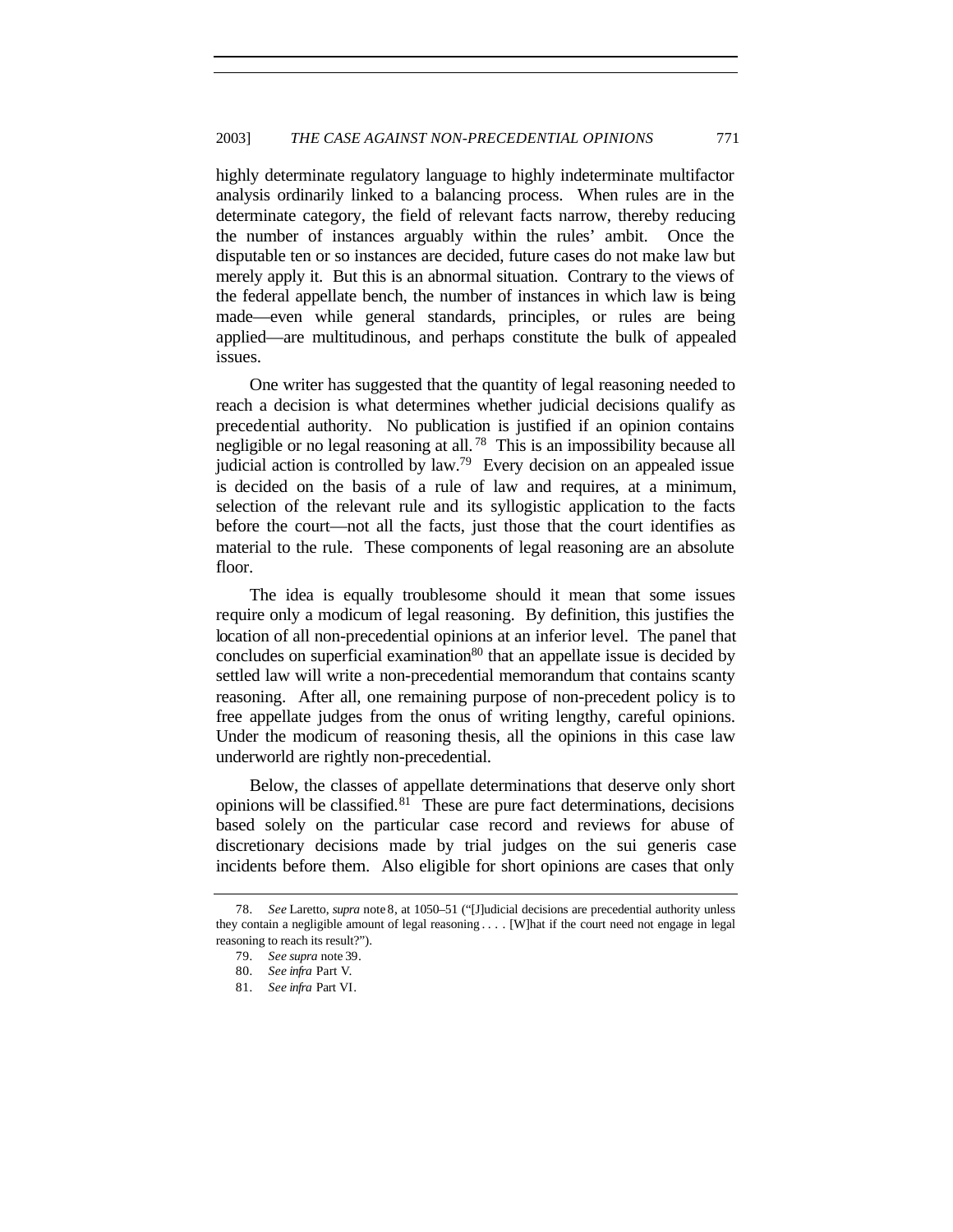slightly extend or retract doctrine. This leaves a large balance of appealed issues that require considerable thought and are all prime candidates for lean but carefully considered opinions.

What is worrisome about any quantity of reasoning approach is that it is simple to make it appear that an appellate issue can be resolved by a modicum of reasoning. What about the appellate judge who uses the verbal expression of a rule taken from an opinion in the precedent bank without considering its factual context and the differences in the current case facts, which might, if the reasons behind the rule were understood, serve as a ground for a rule variation or exception? What about broad language in higher court opinions or same level opinions being treated with more reverence and decisional power than it intrinsically deserves, or bald dicta being treated as if it were a binding holding? In all these cases of weak methodology, decisional grounds in the non-precedential memorandum are likely to be sparse while carrying a false aura of certainty. The competent lawyer for the losing party knows how the panel has skipped past decent contrary arguments and readings of precedents that merited deeper discussion. The above worries are based on the assumption that each appellate panel has a lead judge for each case assigned to that panel.<sup>82</sup> The nonlead judges are busy writing comprehensive court opinions on "for publication" appeals assigned to them for writing. The lead judge can write the current case as a simple decision despite its real difficulties and easily swing the other panelists down the non-precedent path.

## C. WHO DECIDES THE WORTH OF A PRECEDENT?

The non-precedent regimen starkly reverses centuries of common law tradition. From early on, the premise has been that a court's duty is to decide a controversy by applying a general rule, carved out of the precedents, to the case facts selected as material to the rule. The court has been free to add justifications for its decisional rule, and modern courts liberally spice their opinions with policy considerations. The judicial opinion justifying the decision has traditionally had four essential elements: selection of material facts, the decisional rule, the bases for the rule, and syllogistic application of the rule to the facts. The duty of determining the

<sup>82</sup>*. See, e.g.*, Arnold, *supra* note 12, at 221 ("On my court, the decision whether to publish is, as a practical matter, always made by the writing judge."). In the French legal system, the analogue is the "reporting judge," who formulates and researches the legal issues and presents reasoning and a recommended solution to the full panel. *See* Lasser, *supra* note 73, at 1356.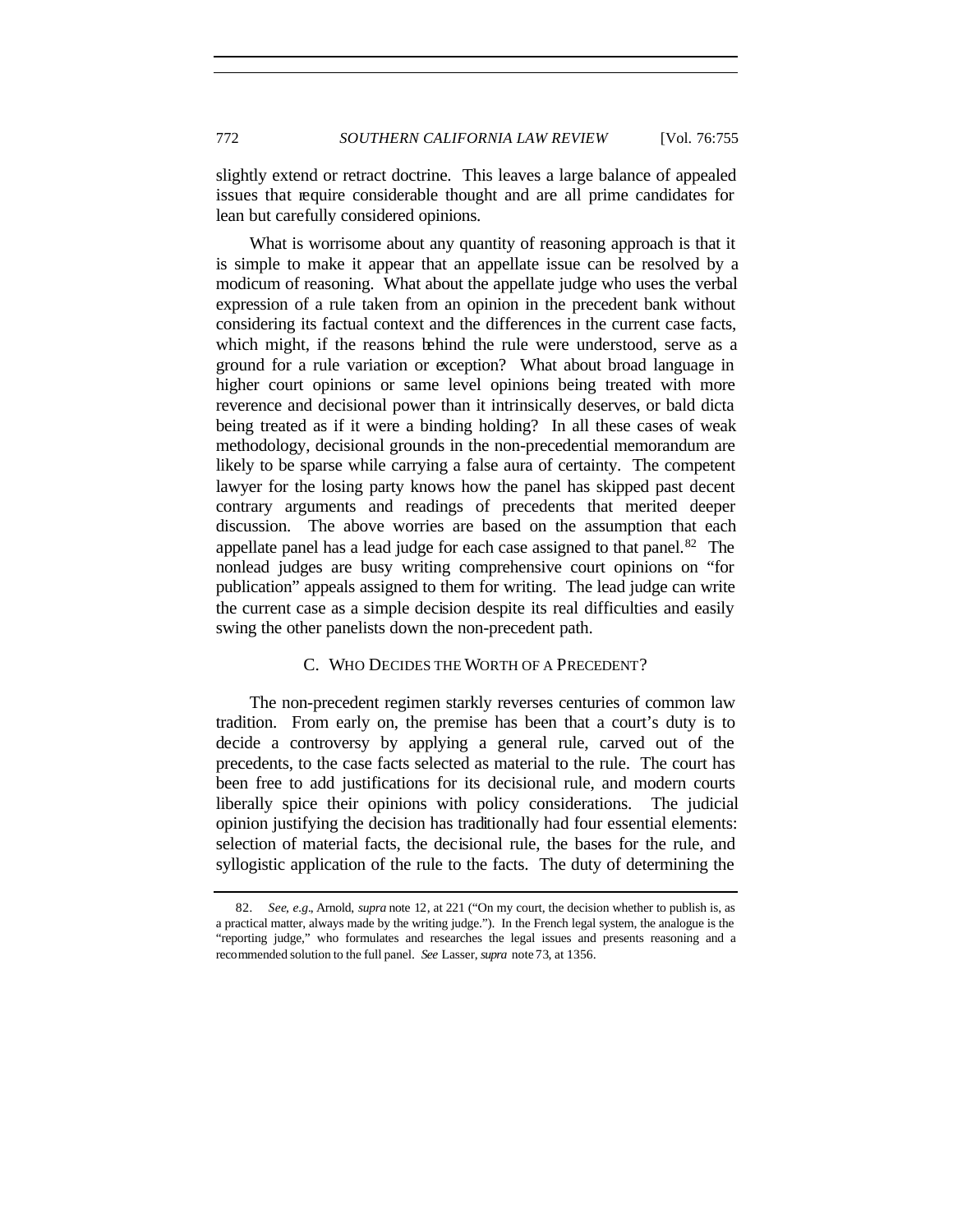precedential impact of the decision-with-opinion belonged not to the precedent-setting court but to the precedent-applying court.<sup>83</sup>

Should the decisional court determine precedential force, we have to ask, "With respect to what?" The "what" must be a later case to which lawyers and judges seek to apply the precedent. Only when a case comes along with arguably comparable facts does the precedential relevance of an earlier decision-with-opinion arise. This point naturally leads one to question how an appellate panel can, ex ante, determine the precedential significance of its ruling. Lacking omniscience, an appellate panel cannot predict what may come before its court in future days. Judge Kozinski presumes such omniscience in the following passage from *Hart v. Massanari*: "Rules that empower courts of appeals to issue nonprecedential decisions . . . have a . . . limited effect: They allow panels of the courts of appeals to determine whether future panels, as well as judges of the inferior courts of the circuit, will be bound by particular rulings."<sup>84</sup>

Judge Kozinski is not saying that the ruling has been so scantily considered that it may be wrong and its error should not proliferate. All supporters of the current policy defend the quality of these nonprecedential rulings.  $85$  He is saying that: (1) We will determine ex ante that this case makes no usable law *under whatever circumstances may arise*, (2) having made that determination, we see no need to write a careful opinion, and (3) because of our guess as to the ruling's future inutility, and because our ruling is rough, we prefer to hide it in a file. It seems insulting to future judges to assume their inability both to assess a decision's worth and, even though accompanied by an opinion of lesser worth, extract the rule on which the resolution rests. An appellate bench that presumes the power to prejudge a precedent's future course should not assume that the bench itself, and those below, will misread and misapply non-precedential decisions.

<sup>83</sup>*. See* CAPPALLI, *supra* note 38, at 45–50. The word "precedent" derives from the root verb "precede," which mandates that something come later. The rule-quality of a precedent became relevant only when it sought recognition in a later case. Before the 1970s, in America it was always the later court that determined the precedential effect of an earlier reported case.

<sup>84.</sup> 266 F.3d 1155, 1160 (9th Cir. 2001).

<sup>85</sup>*. See id.* at 1177 ("That a case is decided without a precedential opinion does not mean it is not fully considered. . . ."); Martin, *supra* note 15, at 192 ("The publication decision is . . . almost invariably an easy call to make. . . . [W]e as judges . . . seldom . . . make mistakes in dividing up the cases . . . ."). *Cf. infra* Part V.B.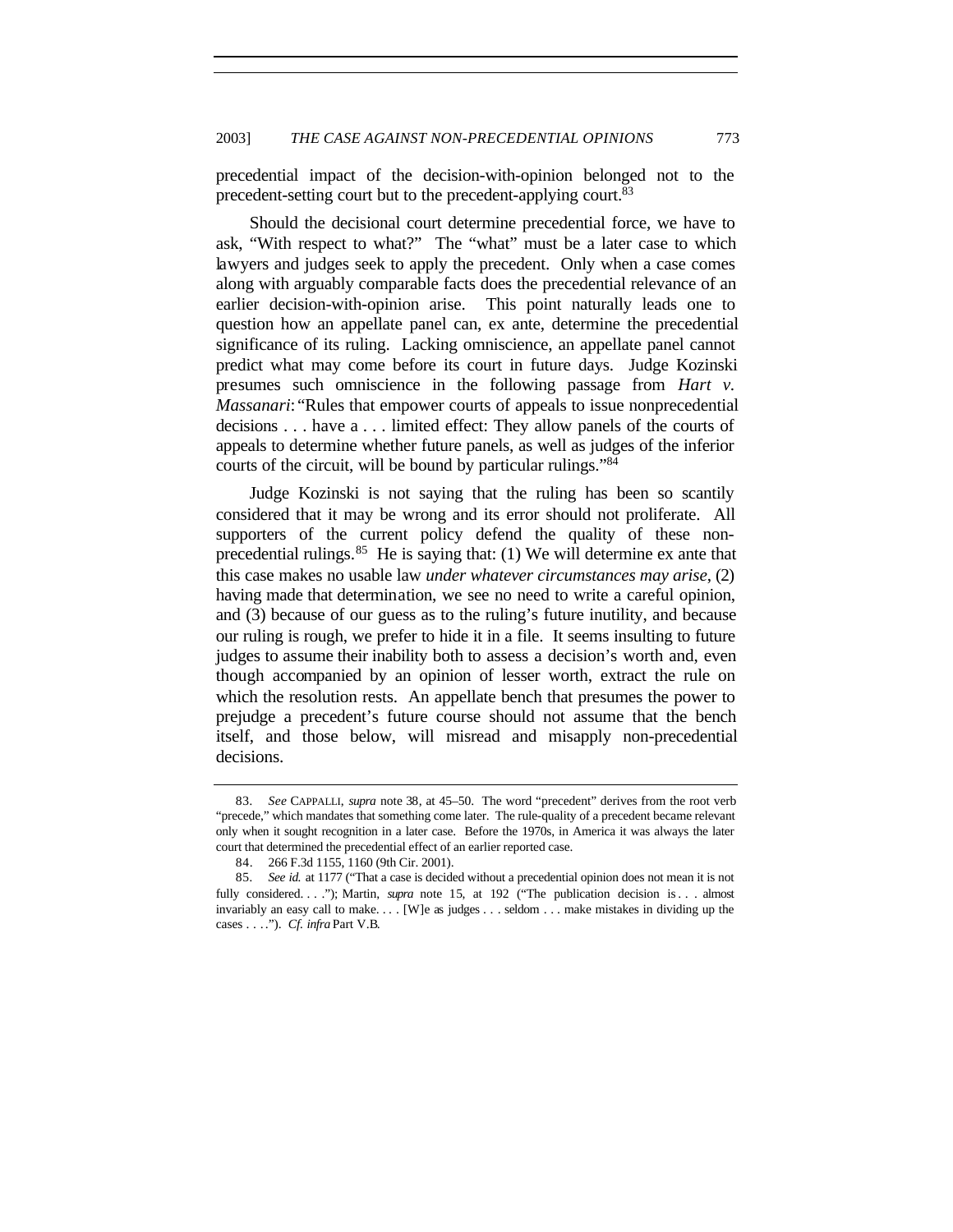## 774 *SOUTHERN CALIFORNIA LAW REVIEW* [Vol. 76:755

#### D. DO JUDGES WRITE LAW?

One who is trained in legal method must have difficulty accepting Judge Kozinski's views about an appellate judge's duties in creating law. Throughout *Hart*, he talks of appellate courts "announcing" their rules of decision. <sup>86</sup> Such announcements are of course common, usually taking the form, "We hold . . . ." It is sound practice for appellate courts to estimate the rules they craft to decide the case. $87$  This serves to avoid misinterpretations and misapplications of the precedent by future courts. Still, it is only an *estimate* because the power to determine the holding of a judicial precedent resides in future judges applying it.

Further, there is nothing disgraceful about an opinion that discusses general legal principles, selects relevant and discards irrelevant facts, matches the facts against the principles to reach a decision, and explains why the decision is fair. Within all this is an inchoate rule of law, but nothing obliges the decisional court to phrase it in an explicit fashion. Often, it is sensible for the issuing court not to attempt such a formulation because it does not have a handle on the future path its decision may take. Not only must it select the elements of its rule but it must also select the words that express each element in an abstract form, each one generalizing from the precise case facts.<sup>88</sup> The rule broadens or narrows depending on these choices. The decisional court might rightly consider itself in a poor position to make such choices, declining to anticipate and decide in advance unknown future controversies.

When Judge Kozinski stated in *Hart* that the "rule must be phrased with precision and with due regard to how it will be applied in future cases,"<sup>89</sup> he confused the judicial with the legislative role. Every word of a statute is law; no word of a judge is law. Judge Kozinski even placed the duty on the precedential court to consider "not only . . . the facts of the immediate case, but . . . also envision the countless permutations of facts that might arise in the universe of future cases."<sup>90</sup> This statement of duty is its own refutation. The common law method accepts the impossibility of

<sup>86</sup>*. See Hart*, 266 F.3d at 1170, 1172, 1176.

<sup>87</sup>*. See* CAPPALLI, *supra* note 38, § 3.13(a), at 37; Richard Cappalli, *Improving Appellate Opinions*, 83 JUDICATURE 286, 319 (May–June 2000) ("To control future readings of the law created by the decision-with-opinion, the court must . . . state the court's holding explicitly, as carefully as if it had the power to write law.") [hereinafter Cappalli, *Improving*].

<sup>88</sup>*. See* CAPPALLI, *supra* note 38, §§ 5.05–5.08, at 53–54, § 6.05, at 71–72.

<sup>89</sup>*. Hart*, 266 F.3d at 1176.

<sup>90</sup>*. Id.*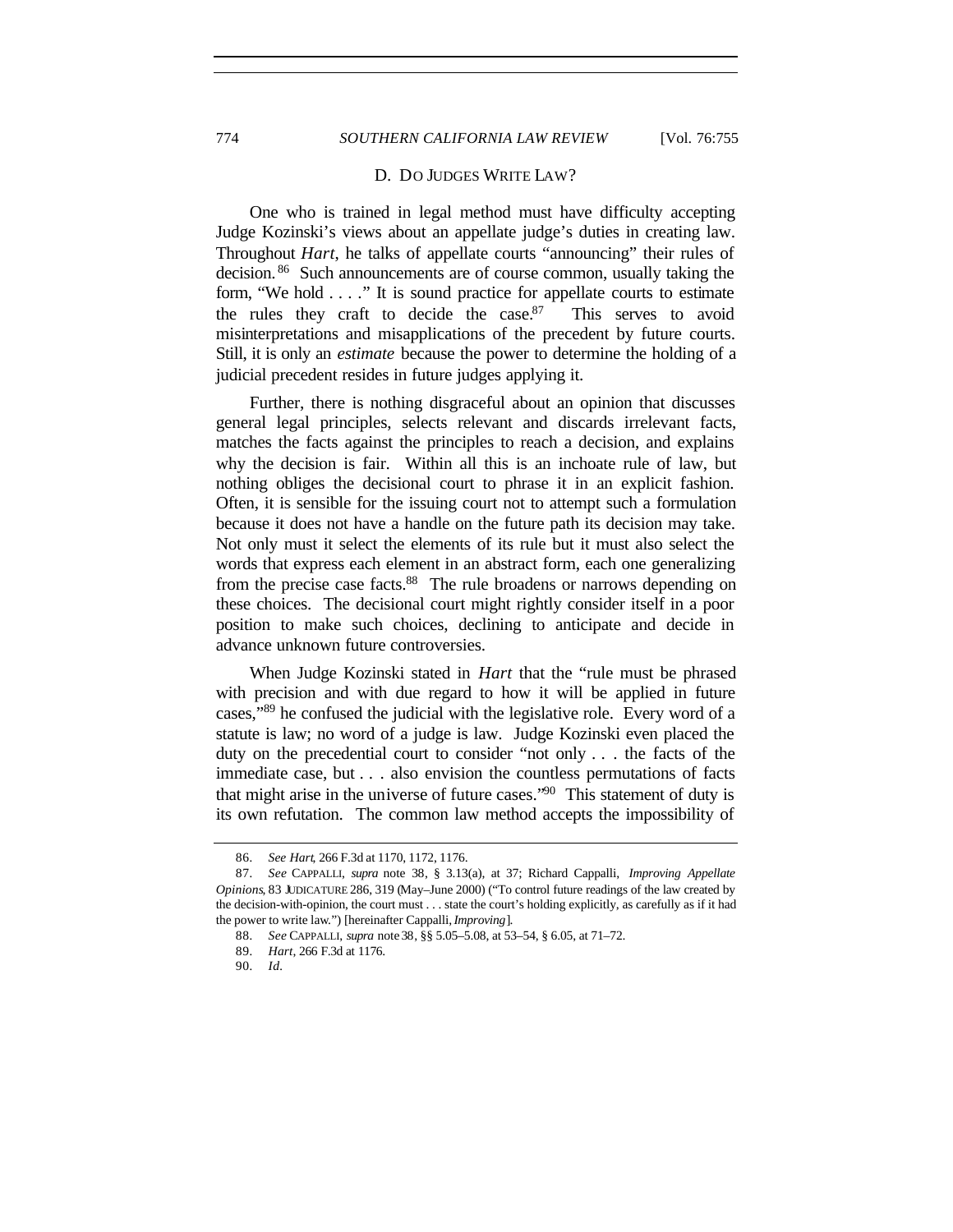such prevision by judges and wisely leaves the implications of a precedent in the hands of future courts.

Language in a judicial opinion is, of course, the medium judges employ to express their decision and rationale. Critical to precedential force, however, is the idea, not the language expressing the idea. The court writes to tell us which facts were material or immaterial, and why, and which precedents and principles were relevant or irrelevant, and why. It writes to explain why the decisional rule is the best choice. Users construct the precedent's holding from their appreciation of these ideas. This interpretive process is affected by the quality of an opinion's writing.<sup>91</sup> To the extent an opinion is opaque, interpretive error is enhanced, and vice versa. Still, the process of interpreting and applying a precedent is in the hands of the future user, and even the sharply reasoned and written opinion loses control to these users when it is issued.

These are old, traditional ideas. Judge Kozinski and others have posited a new common law in which a precedent controls not through its ideas but through its verbal expression. This reverses the maxim, "[I]t is not what a court says, but what it does." To some, this has been the contribution of legal realism, which pierces theory and bald axioms and exposes how judges actually behave.<sup>92</sup> Given the new preeminence of an opinion's language, the care with which judges express themselves gains increasing importance and justifies non-precedent policy.

Now that legal method is taught at only a handful of law schools, <sup>93</sup> one may rightly suspect considerable slippage in the judicial use of traditional techniques. Yet this can only be a suspicion because it is a highly empirical question whether a new language-oriented American common law has emerged in recent decades. Thousands of judges interpreting millions of precedents would be the field of study. This author's guess based on impressions from decades of reading judicial opinions is that the old common law method continues to hold sway, despite the occasional judge who knows only to obey language from the precedents. What counts is that a hugely important appe llate policy now sits on the shaky foundation of guesswork concerning the interpretive practices of trial and appellate judges.

<sup>91</sup>*. See generally* CAPPALLI, *supra* note 38, at ch. 3 (describing the techniques available to common law courts to influence the future course of their precedent).

<sup>92</sup>*. See* Boggs & Brooks, *supra* note 60, at 17.

<sup>93</sup>*. See generally* Richard B. Cappalli, *The Disappearance of Legal Method*, 70 TEMP. L. REV. 393 (1997) (studying the decline of legal method instruction in American law schools).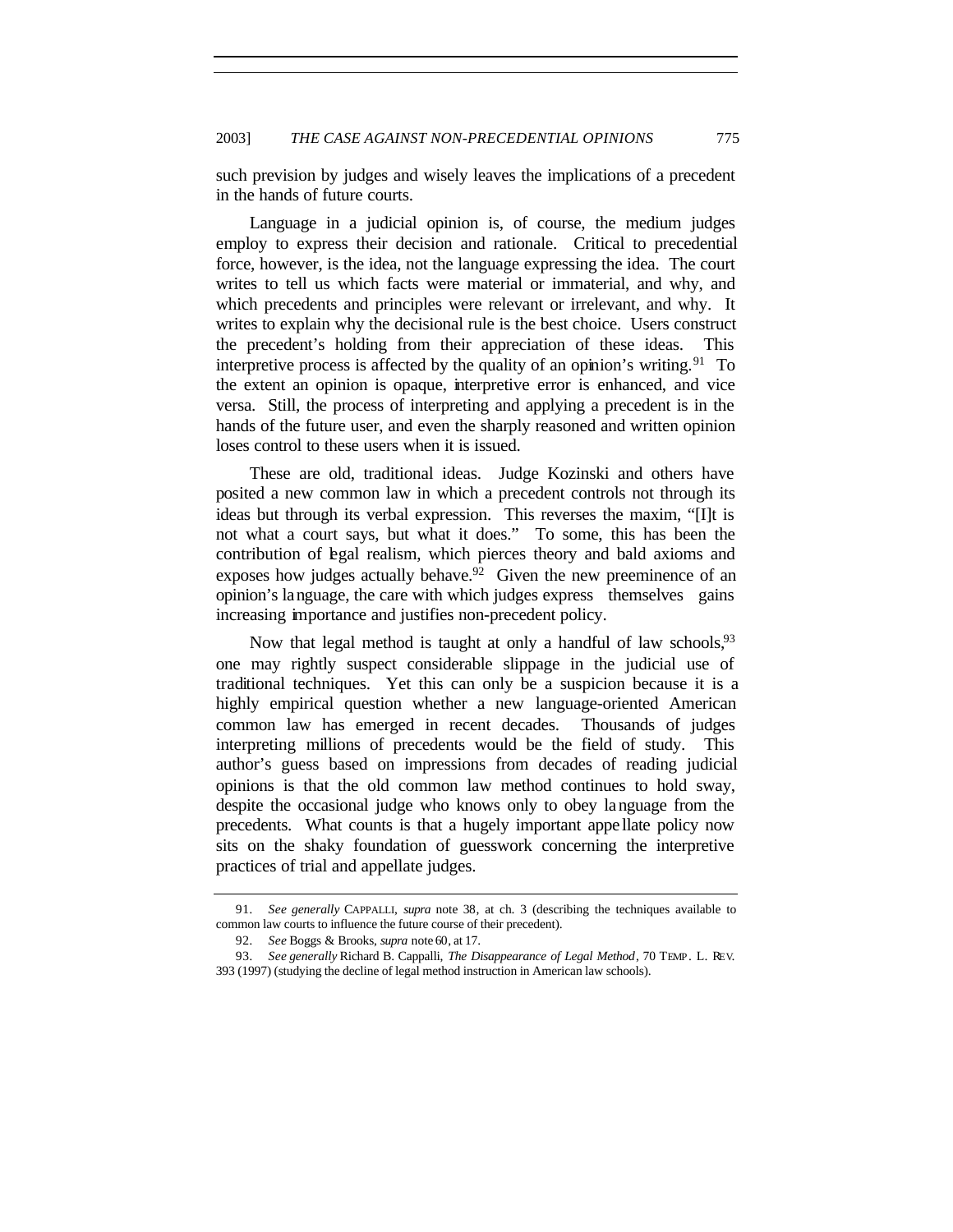776 *SOUTHERN CALIFORNIA LAW REVIEW* [Vol. 76:755

## III. DO WORDS COUNT? AN EVALUATION OF TWO OPINIONS BY JUDGE KOZINSKI

[T]he reason and spirit of cases make law; not the letter of particular precedents.

> Lord Mansfield *Fisher v. Prince*<sup>94</sup>

A main defense of non-precedent policy is that the judicial time and energy saved by economizing on unimportant appeals can be directed toward careful writing in precedential cases.<sup>95</sup> This defense assumes the importance of the phraseology of a precedent, which in turn is based on the assumption that those who look to the precedent for law will be led to a more correct interpretation if precedent writers take care in choosing words and phrases.<sup>96</sup> Should these assumptions be mistaken, an important foundation of non-precedent policy crumbles.

One way to assess the validity of these assumptions is to observe how judges use the actual language of prior opinions. Were a judge to paraphrase an idea found in a precedential opinion, the precedent's exact word formation could be presumptively considered unimportant, as long as the precedential idea was expressed with reasonable clarity. Consequently, this Section focuses mostly on quotations taken from prior opinions. Yet even the premise that quotations are more powerful evidence than paraphrases is problematic. Judges may use quotations not because they consider the particular words and their conjunction to be critical but simply because it is faster to quote than to rephrase. Judges may see no need to formulate their own expression of the idea when the prior statement aptly does so.

This Section examines some recent opinions written by Judge Kozinski,<sup>97</sup> a chief defender of non-precedent policy,<sup>98</sup> to examine how he

<sup>94.</sup> 97 Eng. Rep. 876, 876 (K.B. 1762). It is instructive to observe the misquotation in Judge Kozinski's *Hart* opinion, which perverts Lord Mansfield's meaning: "[A] court considers not merely the 'reason and spirit of cases' but also 'the letter of particular precedents.'" 266 F.3d at 1170.

<sup>95</sup>*. See, e.g.*, *Hart*, 266 F.3d at 1178–79. Surveyed judges have stated that writing opinions is their most time-consuming task. *See* STANDARDS, *supra* note 8, at 1. The premise that time is saved and can be redirected to important opinions may be false. *See* Reynolds & Richman, *An Evaluation*, *supra* note 8, at 595–97 (hypothesizing that the contention that limited publication improves productivity is not supported by the evidence).

<sup>96</sup>*. See* Kozinski & Reinhardt, *supra* note 36, at 44 ("[W]hat does *precedent* mean? Surely it suggests that the three judges on a panel subscribe not merely to the result but also to the phrasing of the disposition.").

<sup>97.</sup> These opinions are examined for suggestive information, not empirical validity.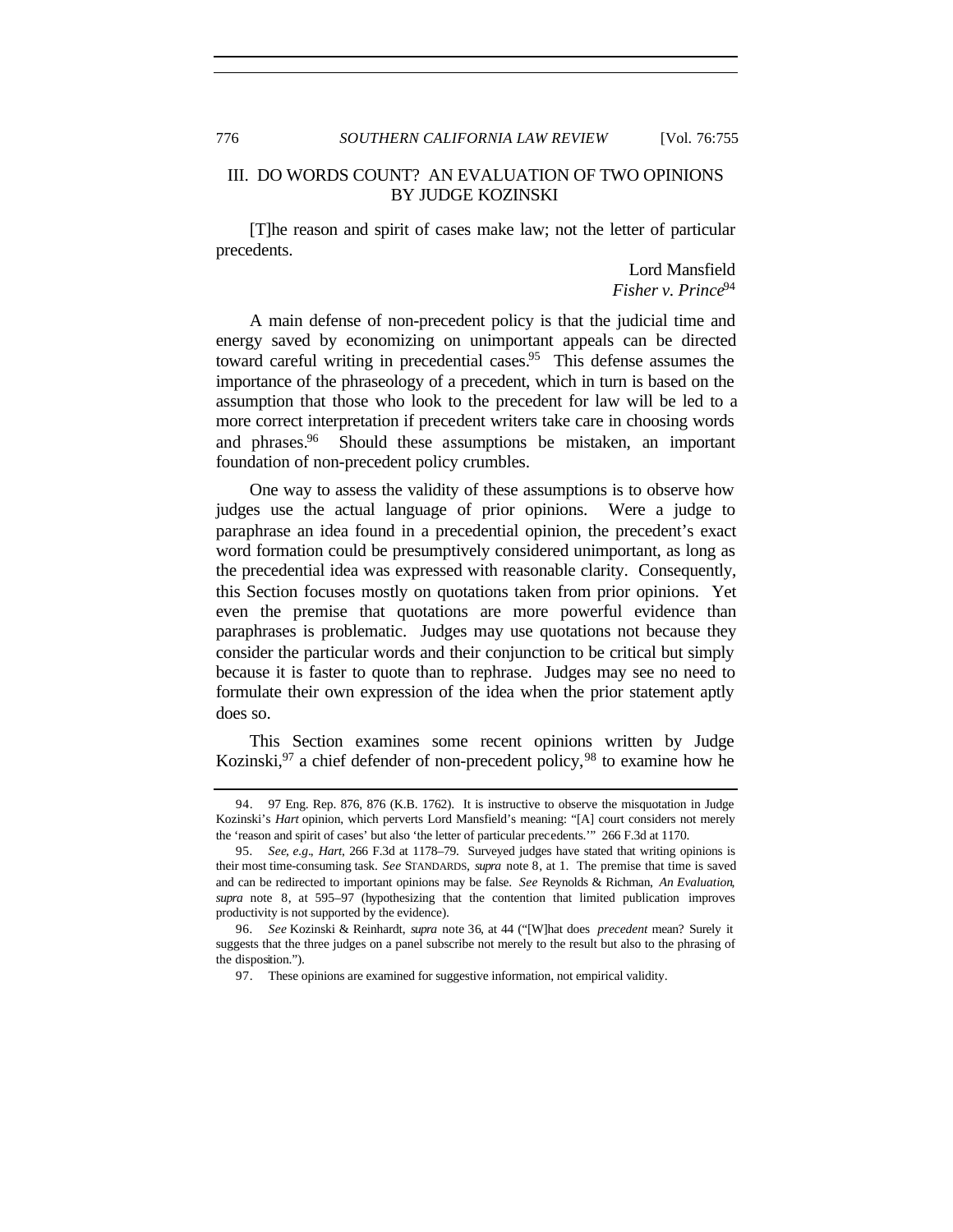uses past judicial language in expressing his holdings in general and his practice of quoting from precedents in particular. This Section will assess how critical precision was in past judicial expressions to the judge's thinking process on the cases before him or her.

The first case to be examined is *Mattel, Inc. v. MCA Records, Inc.*<sup>99</sup> a "palming off" trademark infringement action. Mattel claimed a song entitled "Barbie Girl" on a record album infringed its "Barbie" doll trademark.<sup>100</sup> Judge Kozinski's opening analysis used three precedential quotations. One stated the general purpose of trademark law: "It is the source-denoting function which trademark laws protect, and nothing more."<sup>101</sup> Understanding and effectuating the goals of law, whether constitutional, statutory, or decisional, is a critical element of the judicial process, and it is sound craftsmanship to launch the reasoning process with statements of purpose. But beyond the baseline function of comprehensibility, no particular words or combination of words is necessary; dozens of word choices and combinations would serve equally well in expressing a law's purpose. For example, Judge Kozinski could have written, "Trademark rules serve only to enable consumers to identify the source of a product or service without confusion." But the words he quoted were precise, concise, emphatic, and punchy, relieving the judge from fresh effort.

Two other initial quotations express an important limitation on trademark rights: Freedom of expression enables one to use the mark to communicate an idea or express a viewpoint as long as it is not used as a source identifier. Judge Kozinski used two quotations to express this idea,<sup>102</sup> as well as a paraphrase.<sup>103</sup> This is no more than a general trademark principle, and again, a multiplicity of words and word combinations can be used to express it without depending on any

<sup>98</sup>*. See supra* note 29 and accompanying text. *See generally* Kozinski & Reinhardt, *supra* note 36 (co-authoring an article regarding the validity of disallowing citations to unpublished opinions).

<sup>99.</sup> 296 F.3d 894 (9th Cir. 2002).

<sup>100</sup>*. See id.* at 898–99.

<sup>101</sup>*. Id.* at 900–01 (citing Anti-Monopoly, Inc. v. Gen. Mills Fun Group, 611 F.2d 296, 301 (9th Cir. 1979)).

<sup>102</sup>*. See id.* at 900 (citing L.L. Bean, Inc. v. Drake Publishers, Inc., 811 F.2d 26, 29 (1st Cir. 1987)) (stating that trademark rights "do not entitle the owner to quash an unauthorized use of the mark by another who is communicating ideas or expressing points of view"); *see id.* (citing Yankee Publ'g, Inc. v. News Am. Publ'g, Inc., 809 F. Supp. 267, 276 (S.D.N.Y. 1992)) ("[W]hen unauthorized use of another's mark is part of a communicative message and not a source identifier, the First Amendment is implicated in opposition to the trademark right.").

<sup>103</sup>*. See id.* ("Were we to ignore the expressive value that some marks assume, trademark rights would grow to encroach upon the zone protected by the First Amendment.").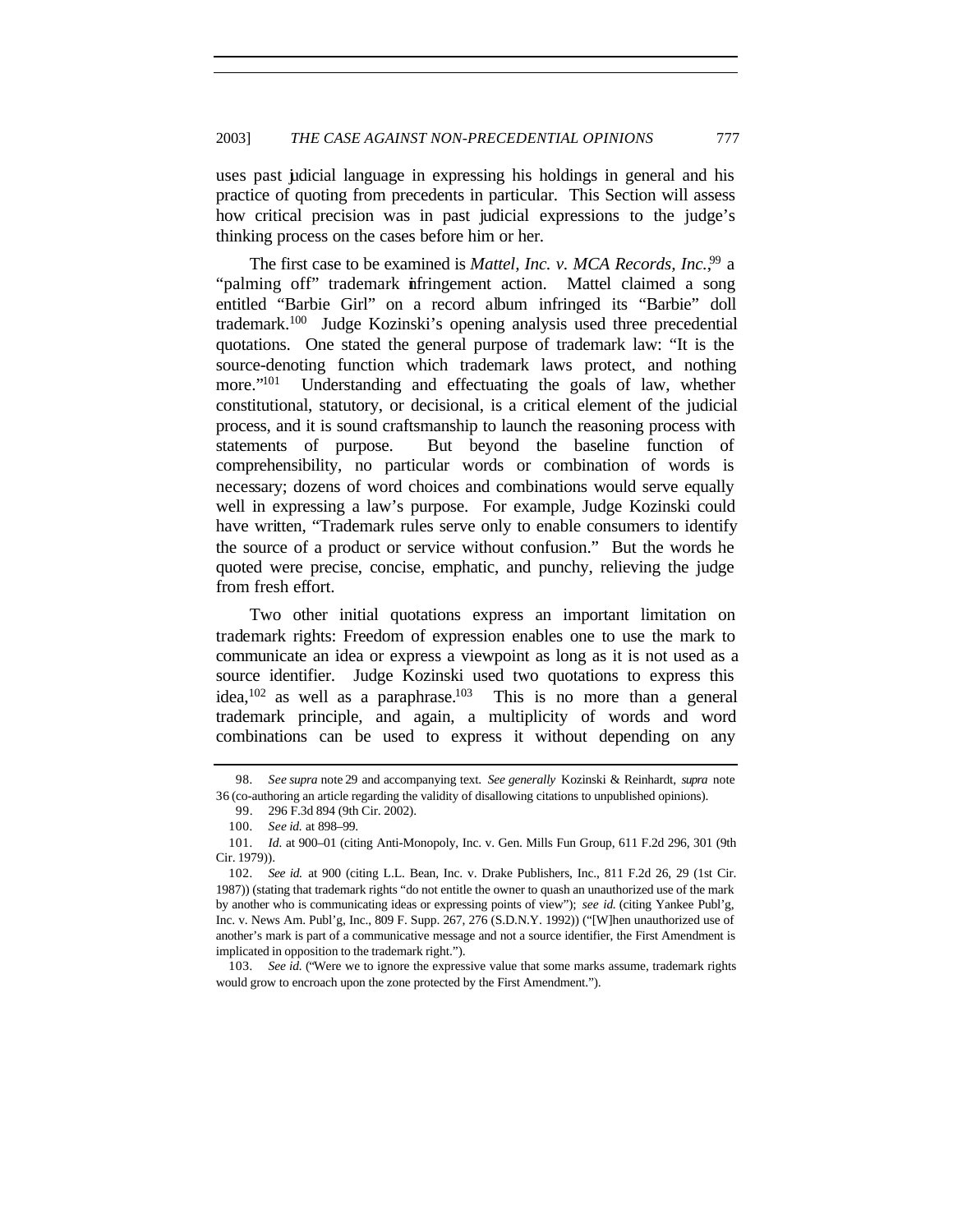phraseology in particular. The varying expression of the principle proves the point, and its redundancy reveals the tendency of federal judges to overwrite. Note that at the initial stage of judicial reasoning, when the law's purposes and general principles are featured, judges may reach outside their jurisdiction and into affiliated courts and even lower court opinions for quotable expressions of broad ideas. They have no rule-like binding force and may be freely adopted both in essence and in their precise verbal form.

Quotations may also serve as steps in a court's reasoning, and again, no particular words are essential to the concept itself. We find several examples in Judge Jon Newman's superb opinion in *Rogers v. Grimaldi*,<sup>104</sup> the precedent chiefly utilized by Judge Kozinski in *Mattel*. One is the dogma that statutes should be read, if possible, in a way that will avoid clashes with the Constitution. This is a familiar thumb on the scale, and the presumption favoring constitutional readings needs no particular verbiage to express its essence. Judge Newman quotes from a United States Supreme Court case, $105$  but only to bolster his own crafted phraseology: "Because overextension of Lanham Act restrictions in the area of titles might intrude on First Amendment values, we must construe the Act narrowly to avoid such a conflict."<sup>106</sup>

The next quotation from *Mattel* comes closer to the point where it might be critical for the precedential court to write in the legislative mode, that is, where every word counts as law. Judge Kozinski adopts, on behalf of the Ninth Circuit, language taken from *Rogers*, the Second Circuit trademark case.<sup>107</sup> He described the following language as a "standard" for determining infringement:<sup>108</sup> "'[U]nless the title has no artistic relevance to the underlying work whatsoever, or, if it has some artistic relevance, unless the title explicitly misleads as to the source or content of the work [unconsented use of a trademark in a work's title is not an infringement]."<sup>109</sup>

This looks like a rule, not a standard; indeed, the quotation expresses three different rules.

<sup>104</sup>*. See* Rogers v. Grimaldi, 875 F.2d 994, 999–1000 (2d Cir. 1989).

<sup>105</sup>*. See id.* at 998 (citing Edward J. DeBartolo Corp. v. Fla. Gulf Coast Bldg. & Trades Council, 485 U.S. 568, 575 (1988)) ("[T]he Court will construe [a] statute to avoid [serious constit utional problems] unless such construction is plainly contrary to the intent of Congress.").

<sup>106</sup>*. Id.* (citations omitted).

<sup>107</sup>*. See Mattel*, 296 F.3d at 902 ("We . . . adopt the *Rogers* standard as our own.").

<sup>108</sup>*. See id.*

<sup>109</sup>*. Id.* (quoting *Rogers*, 875 F.2d at 999).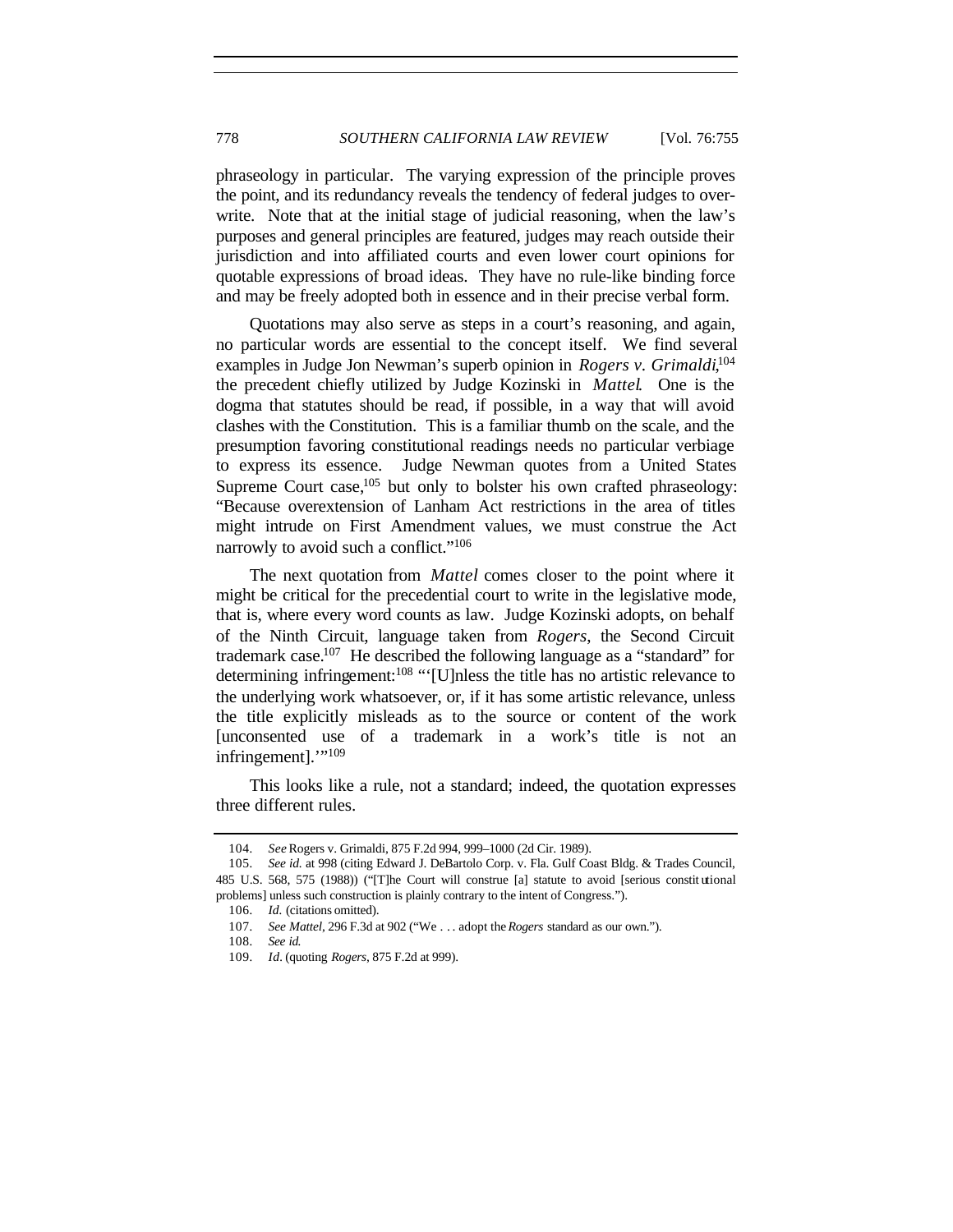Rule 1: If  $(1)$  a trademark is  $(2)$  used  $(3)$  in a title  $(4)$  of a work of art (5) without authorization and (6) has no artistic relevance to the underlying work, then it is a trademark infringement.

Rule 2: If (1) a trademark is (2) used (3) in a title (4) of a work of art (5) without authorization and (6) has some artistic relevance to the underlying work but (7) explicitly misleads as to the *source* of the work, then it is a trademark infringement.

Rule 3: If  $(1)$  a trademark is  $(2)$  used  $(3)$  in a title  $(4)$  of a work of art (5) without authorization and (6) has some artistic relevance to the underlying work but (7) explicitly misleads as to the *content* of the work, then it is a trademark infringement.

How important is the precise verbal formulation of these rules to future courts? Lawyers and judges would certainly say that they are of little importance. As examples, we could readily substitute the word "name" for "title" and "consent" for "authorization" and the words "music, literature, painting, sculpture, and film" for "work of art" and "expressive relevance" for "artistic relevance," and these substitutions would have no impact on the rules' content. Indeed, the common law insists that far more important than verbiage to the understanding of a decisional rule is an appreciation of the case facts that generated the rule. The precedent's factual underpinning helps the lawyer or judge understand whether the precedent's holding is broader or narrower than its verbal formulation in the precedential opinion.

Judge Kozinski also used a quotation from *Rogers* to express what the precedent held:<sup>110</sup> "'[I]n general the [Lanham] Act should be construed to apply to artistic works only where the public interest in avoiding consumer confusion outweighs the public interest in free expression."<sup>111</sup> Although Judge Kozinski has a general right to express himself freely when writing opinions, he must take greater care in using names and titles in order to avoid confusing his legal consumers. Lawyers typically reserve the words "held," "hold," and "holding" to connote the rule of law established by a precedent, although one finds considerable variability on the matter. The quotation from *Rogers* does not express a rule, principle, or standard. It states a balancing process. Dozens of word combinations would express the balance and the factors to be balanced with equal accuracy. Consequently, the quotation by Judge Kozinski is merely another energy saver with no magic attributed to the quoted words.

<sup>110</sup>*. See id.* at 901.

<sup>111</sup>*. Id.* (citations omitted).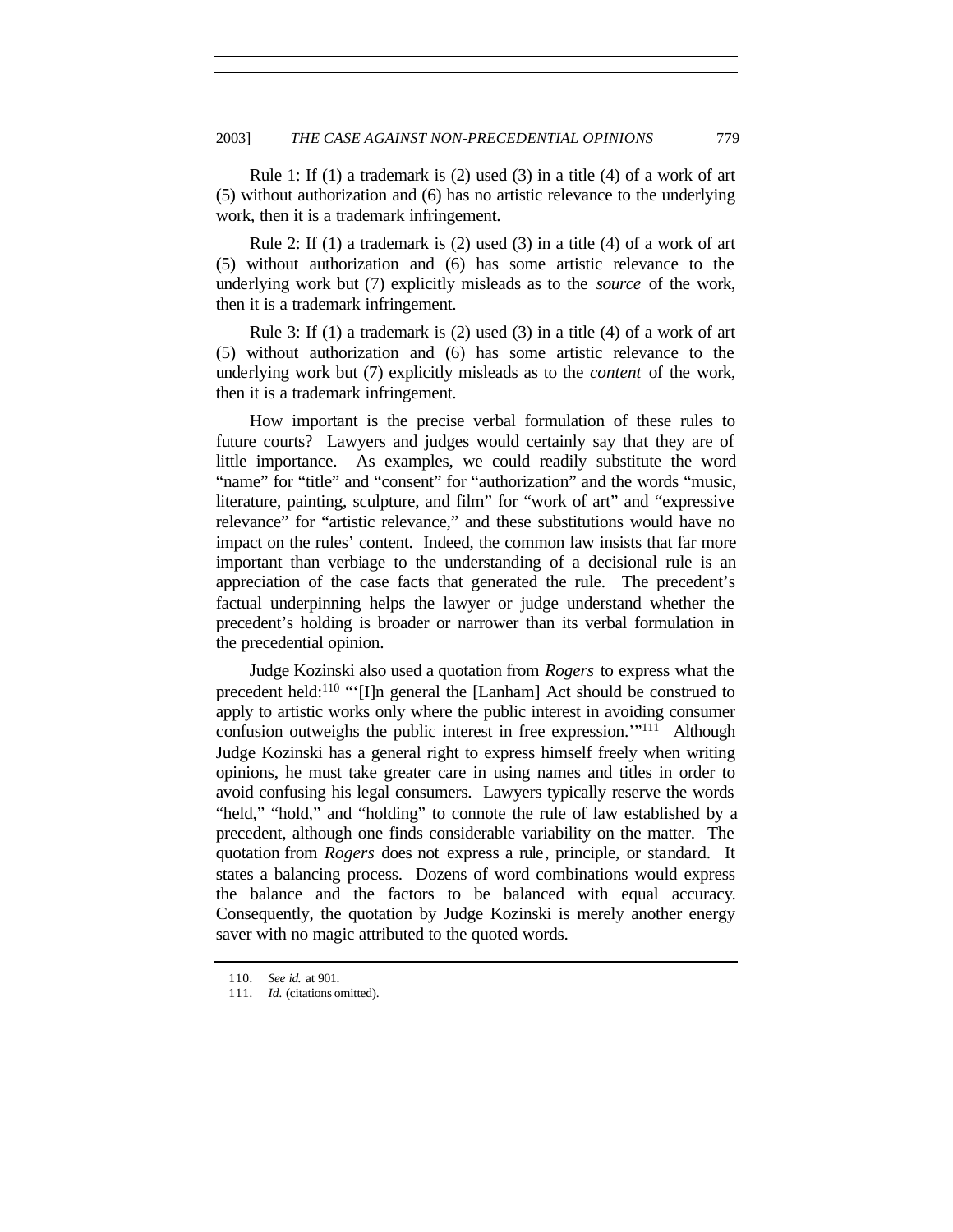The second case by Judge Kozinski that was studied, *Ramirez v. Butte-Silver Bow County*, <sup>112</sup> demonstrates the judge's enormous reliance on quotations from past precedents. The judge managed to cram twenty-three such quotations into a four page opinion. This stringing together of quotations borders on the obsessive. Let us speculate why this style appeals to the judge. One possibility is that the very problem that nonprecedent policy seeks to address, case overloads, has produced this awkward cut-and-paste style. It is easier and faster to express an idea by quoting from a source than by paraphrasing the idea through one's own word combination choices. This also removes any fear of inadvertent plagiarism. One may also say, quite debatably, that this style enhances the sense that the decision reached was inevitable under the precedents.

But recall that we are examining whether word choices in a judicial opinion are of critical importance—critical enough to justify the vast underworld of non-precedential opinions. We are coming at that question indirectly by studying quotations within opinions taken from past judicial authority, the idea being that when writers quote, they believe that the particular combination of words has special force and meaning. Recall that Judge Kozinski defends non-precedent policy on the ground that it conserves time and energy so that judges may write carefully in precedential opinions.<sup>113</sup> Thus, when we observe Judge Kozinski quoting, we may reasonably infer that he sees opinion writers whom he has quoted as having written for his benefit and instruction, picking nouns and verbs with great care for his edification and to ensure that he and other judges and lawyers will not distort their thoughts.

Yet the quotations in *Ramirez* hardly fit this bill. It would be unduly boring and repetitious to describe and evaluate them one by one. There are quotations explaining the purpose of the rules, with nothing resting on the verbiage employed. <sup>114</sup> Similarly, quotations are used to describe the means for achieving a rule's purposes, again, with nothing hinging on the particular words quoted.<sup>115</sup> A quote is also used to convey the background

<sup>112.</sup> 298 F.3d 1022 (9th Cir. 2002).

<sup>113</sup>*. See Hearing*, *supra* note 1 (Judge Kozinski's testimony).

<sup>114</sup>*. See, e.g.*, *Ramirez*, 298 F.3d at 1026 (quoting United States v. Lacy, 119 F.3d 742, 746 n.7 (9th Cir. 1997)); *id.* (quoting Coolidge v. New Hampshire, 403 U.S. 443, 467 (1971)) ("The [Fourth Amendment's] particularity requirement protects the individual from a 'general, exploratory rummaging in [his] belongings.'"). Surely a paraphrase like "aimlessly searching through one's possessions" would do as well.

<sup>115</sup>*. See, e.g.*, *id.* at 1026 (quoting United States v. McGrew, 122 F.3d 847, 850 (9th Cir. 1997)) (stating that the Fourth Amendment's particularity rule keeps officials from rummaging around by "'limit[ing] the officer's discretion' and by 'inform[ing] the person subject to the search what items the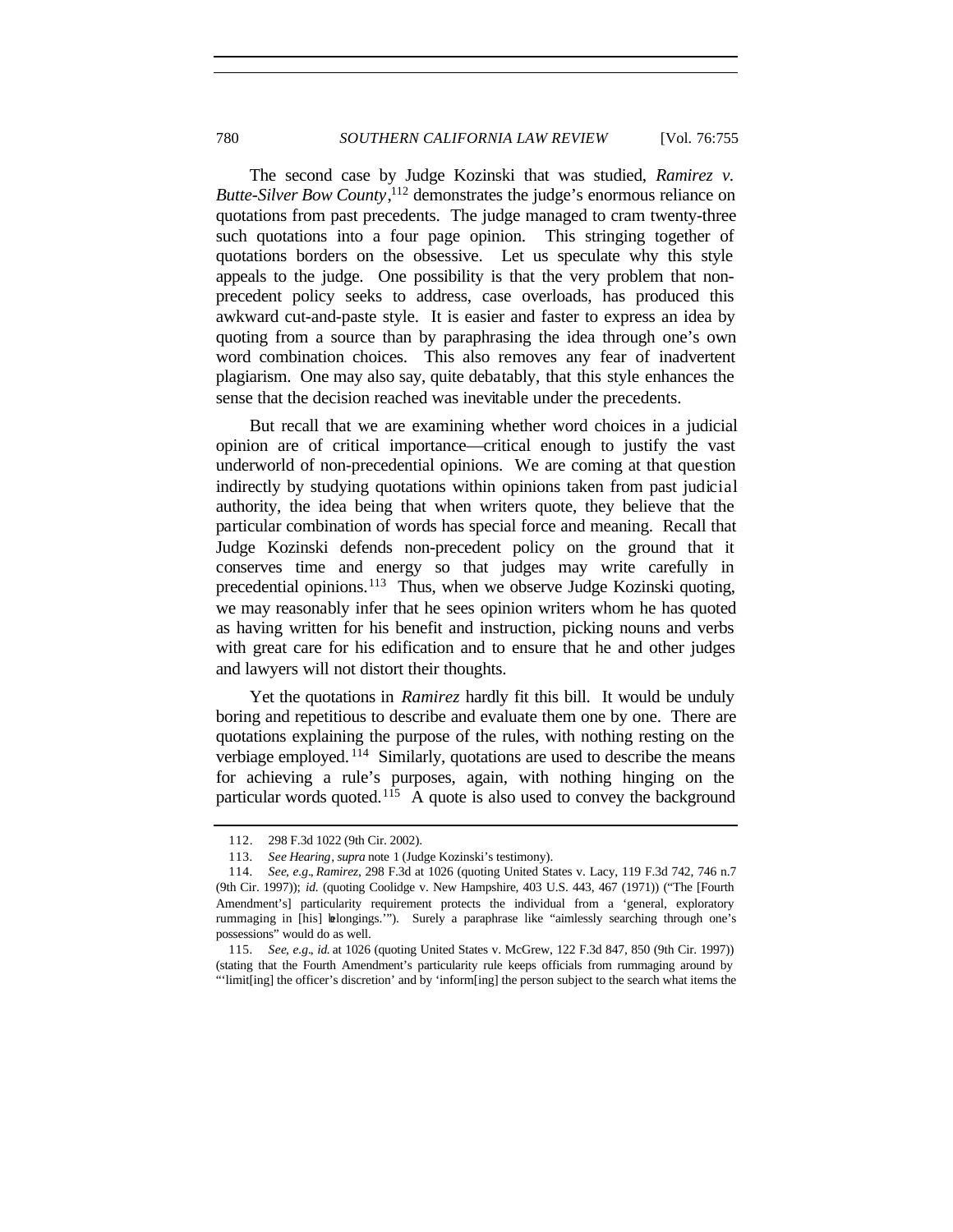policy information that police searches require "'cooperation and division of labor,'"<sup>116</sup> something that he could have easily expressed in his own words. It is interesting to note that when Judge Kozinski stated the case's decisional rule, which makes the officer who led the search liable, he does not quote from the precedents. He cited the most relevant Ninth Circuit precedent, *United States v. McGrew*, <sup>117</sup> for his own proposition that "[w]hen officers fail to attach the affidavit to a general warrant [that lacks particularity], the search is rendered illegal because the warrant neither limits their discretion nor gives the homeowner the required information."<sup>118</sup> One would think that his duty as a writer is to ensure perfect rule expression, but a quick glance uncovers nothing more than humdrum. He also used his own words to describe the rule that relieved some of the other defendants from liability: "Law enforcement officers are entitled to qualified immunity if they act reasonably under the circumstances, even if the actions result in a constitutional violation."<sup>119</sup> Here, too, there is nothing of importance in the rule's verbal formulation.

## IV. DUBIOUS DEFENSES OF NON-PRECEDENT POLICY

## A. CAUTIOUS PRECEDENT SELECTION ENHANCES CASE LAW **CONSISTENCY**

The body of law created by judicial precedents is notoriously untidy. This law emerges from judicial opinions written to justify the courts' decisions on legal questions brought for resolution. These opinions are written by judges of disparate abilities, free from all controls but tradition. They might write copiously or stingily, clearly or obscurely, carefully or loosely, decisively or ambivalently. As the corpus of a jurisdiction's case law builds up, thousands and thousands of legal principles, doctrines, standards, rules, maxims, moralities, presumptions, policy justifications, and other types of ideas come to inhabit the case reporters and electronic databases. It becomes possible for a lawyer to craft out of this mass an argument to support literally any result no matter how far-fetched.

officers executing the warrant can seize'"). Surely a paraphrase like "details in a search warrant tell the searchers and the searched what can and cannot be done" could substitute for the quotation without a loss.

<sup>116</sup>*. Id.* at 1027 (quoting Guerra v. Sutton, 783 F.2d 1371, 1375 (9th Cir. 1986)).

<sup>117.</sup> 122 F.3d 847 (9th Cir. 1997).

<sup>118</sup>*. Ramirez*, 298 F.3d at 1026 (citation omitted).

<sup>119</sup>*. Id.* at 1027 (citations omitted).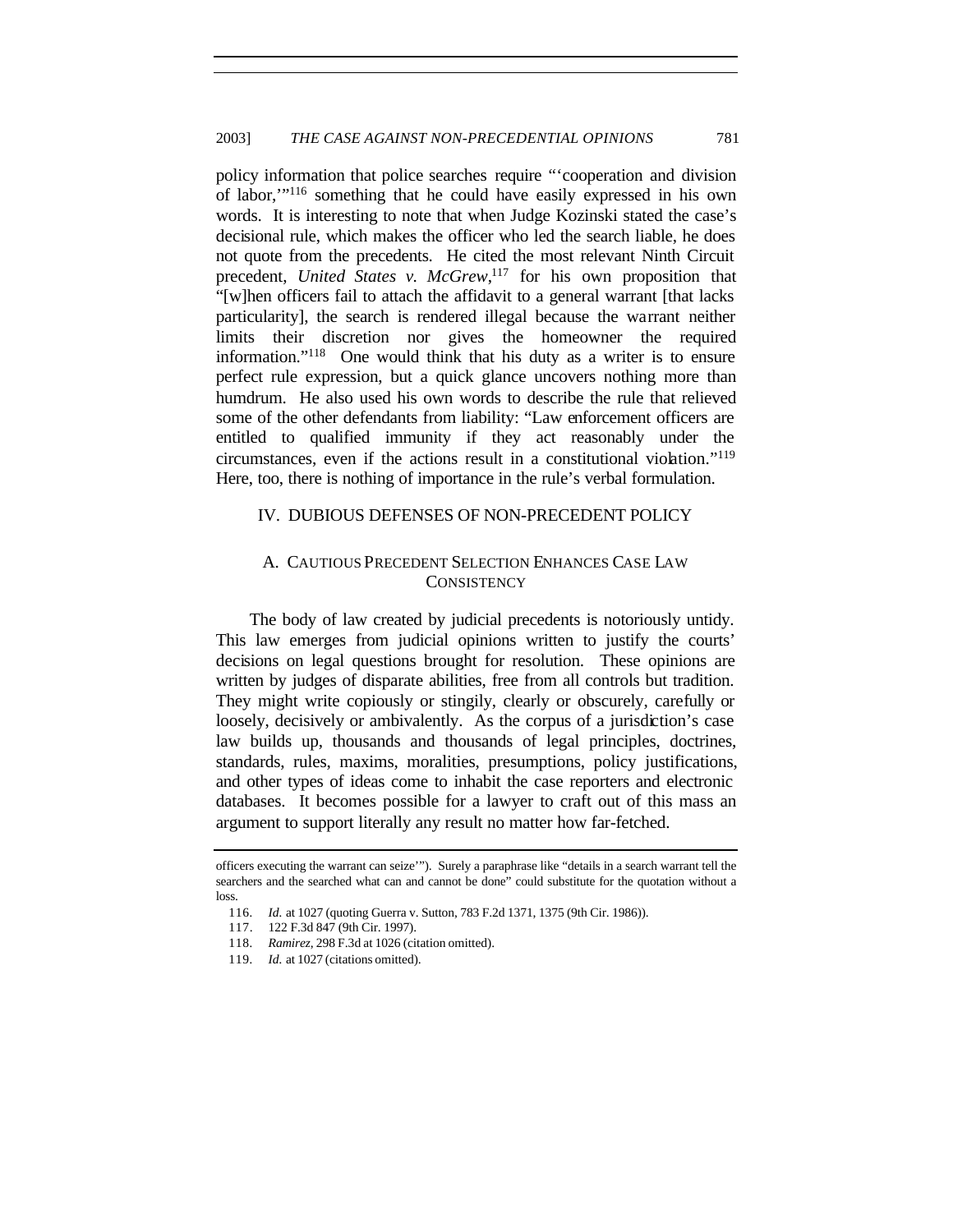How does the common law bring order in light of and to this morass? It has developed over the centuries a set of understandings and techniques that gather under the label "legal method." It is beyond this Article to explore that vast field in any depth, but a few ideas may reacquaint the reader with the common law's ordering and evaluation techniques.

Categorization of legal principles, doctrines, and rules into different fields begins the ordering process. It is difficult but possible to transport material across these categorical boundaries because each field of law is erected on its own set of foundational goals, assumptions, principles, policies, and practices. Within a field, the concept of dicta plays a critical role in evaluating the weight of ideas expressed in judicial opinions.<sup>120</sup> Analogical reasoning can be used to expand rules, synthesis of rules into broader doctrine can introduce order, and the process of distinguishing precedents is available to set in motion new lines of authority and to contract the old. All these methods are cabined by what we can call "protocols": sets of understandings about proper and improper use of these methods.

Symmetry and perfect consistency are not attainable because within a jurisdiction's case law bank sit clashing principles, doctrines fighting exceptions, multiple and often conflicting policy goals, concurrences, dissents, close calls, and ambiguities. Yet overall, an attorney and judge well trained in legal methodology can usually extract from relevant authority the better decisional rule—one that is reasonably consistent with prior decisions and that responsibly identifies and advances the goals of relevant case law.

Judge Kozinski defends the no-cite, no-precedent practice by focusing on the need to limit publication in order to enable judges to maintain consistency in circuit law when these judges execute the "difficult and delicate" task of writing precedent that can be cited.<sup>121</sup> This claim deserves further examination.

<sup>120</sup>*. See generally* Richard B. Cappalli, *What is Authority? Creation and Use of Case Law by Pennsylvania's Appellate Courts*, 72 TEMP. L. REV. 303 (1999), *available at* http://legalmethod.com/whatis.htm (offering varying explanations of the concept of dicta).

<sup>121</sup>*. See Hearing*, *supra* note 1 (Judge Kozinski's testimony). *See also* Symbol Techs., Inc. v. Lemelson Med., Edu. & Research Found., 277 F.3d 1361, 1368 ("Courts contribute to the growing imprecision, uncertainty and unpredictability of the law by issuing repetitive opinions on subjects that have been thoroughly irrigated."); STANDARDS, *supra* note 8, at 6 ("Unlimited proliferation of published opinions constitutes a burden and a threat to a cohesive body of law."); Martin, *supra* note 15, at 192 ("We are creating a body of law. There is value in keeping that body cohesive and understandable . . . .").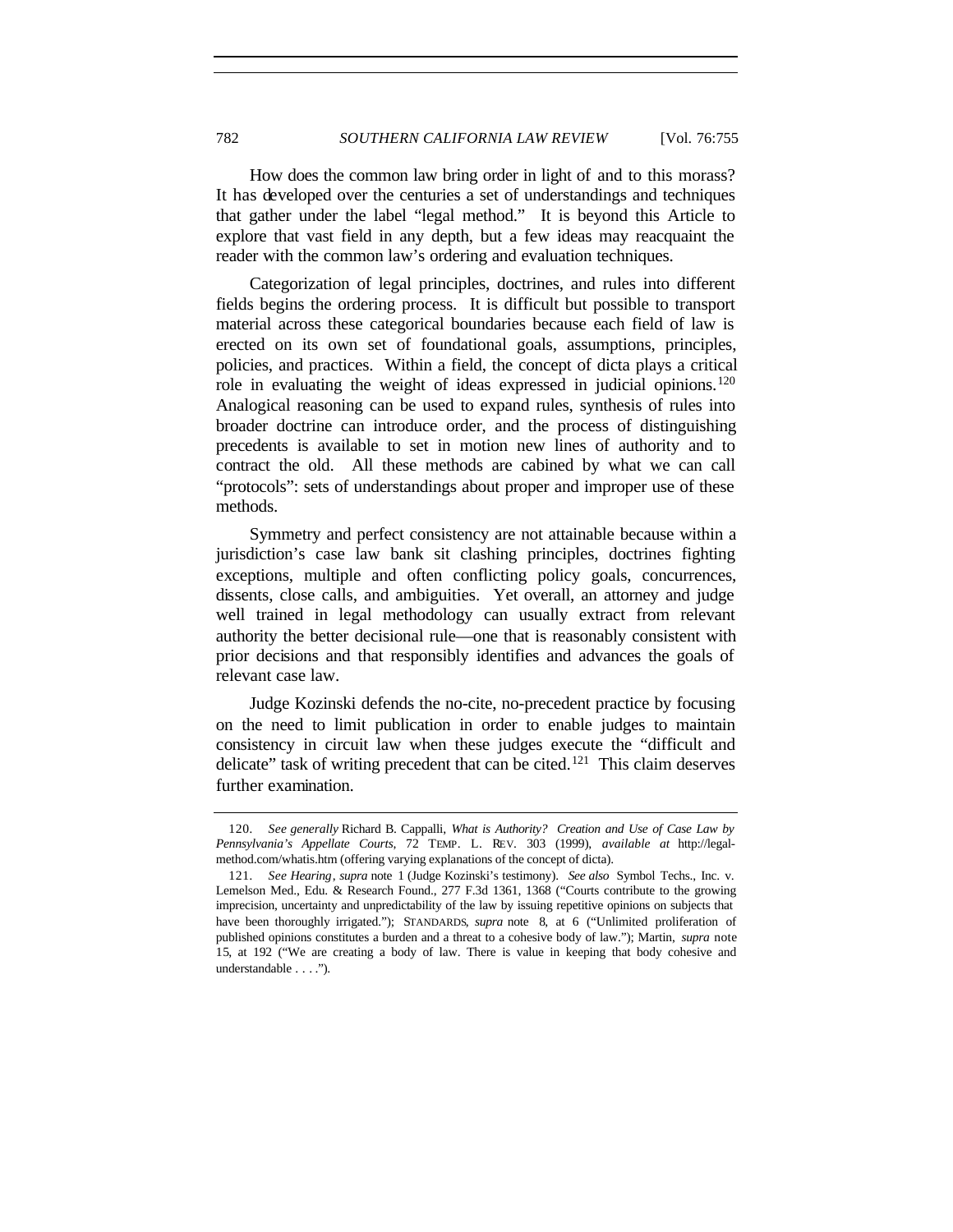The opinion writing task of judges is not that of the treatise writer, who seeks to organize large batches of law. On an appealed issue, the judge faces not a plethora of doctrines and rules but a discrete subset. The job is to create a single decisional rule out of relevant statutory materials and judicial precedents, a rule that is generated by the facts before the court and tested against principles, doctrines, rules, and policies found in the relevant precedents. Should a line of authority be advanced but rejected, the reasons for distinguishing those precedents should be explained. Further efforts at achieving consistency would seem unnecessary and likely counterproductive. It is the focus on case facts that enables a court to think clearly and decisively. <sup>122</sup> When a court ventures into the realm of abutting doctrines, off point exceptions, parallel situations in other fields, and comparable tangents, its speculative work necessarily degenerates in quality.

Should these sidelines be what Judge Kozinski means by achieving consistency, his vision violates the common law's wisdom in insisting on singular determinations on singular issues reasoned narrowly<sup>123</sup> and its insistence that general expressions in court opinions be understood in light of the peculiar case facts that generated them.<sup>124</sup> He might mean, however, no more than a judge should reconcile today's decision with past case law that may superficially appear to be in conflict. If so, nothing laborious is involved. The panel has already done the mental work of distinguishing these authorities, assuming that full consideration is a reality. The opinion merely writes up the facts and factors that serve to avoid these past precedents: "Appellee has advanced . . . as the controlling authorities, but this court believes them to be distinguishable because  $\dots$  ."<sup>125</sup> Judge Kozinski surely does not mean that appellate judges are obliged to comb past cases for potentially conflicting dicta. It is only arguably contrary

<sup>122</sup>*. See* PAUL J. MISHKIN & CLARENCE MORRIS, ON LAW IN COURTS: AN INTRODUCTION TO JUDICIAL DEVELOPMENT OF CASE AND STATUTE LAW 146–47 (1965).

<sup>123</sup>*. See* Antonin Scalia, *The Rule of Law as a Law of Rules*, 56 U. CHI. L. REV. 1175, 1178–80 (1989).

<sup>124</sup>*. See* Cohens v. Virginia, 19 U.S. (6 Wheat.) 264, 399–400 (1821). According to Chief Justice John Marshall,

It is a maxim not to be disregarded, that general expressions, in every opinion, are to be taken in connection with the case in which those expressions are used. If they go beyond the case, they may be respected, but ought not to control the judgment in a subsequent suit when the very point is presented for decision.

*Id.* at 399.

<sup>125</sup>*. See, e.g.*, Campbell v. Kincheloe, 829 F.2d 1453, 1465 n.7 (9th Cir. 1987) ("Our decision in *United States v. Harper*, 729 F.2d 1216 (9th Cir. 1984), is distinguishable. There we struck down the death penalty provision of the federal espionage statute because it provided no statutory guidelines to control the sentencer's discretion . . . .").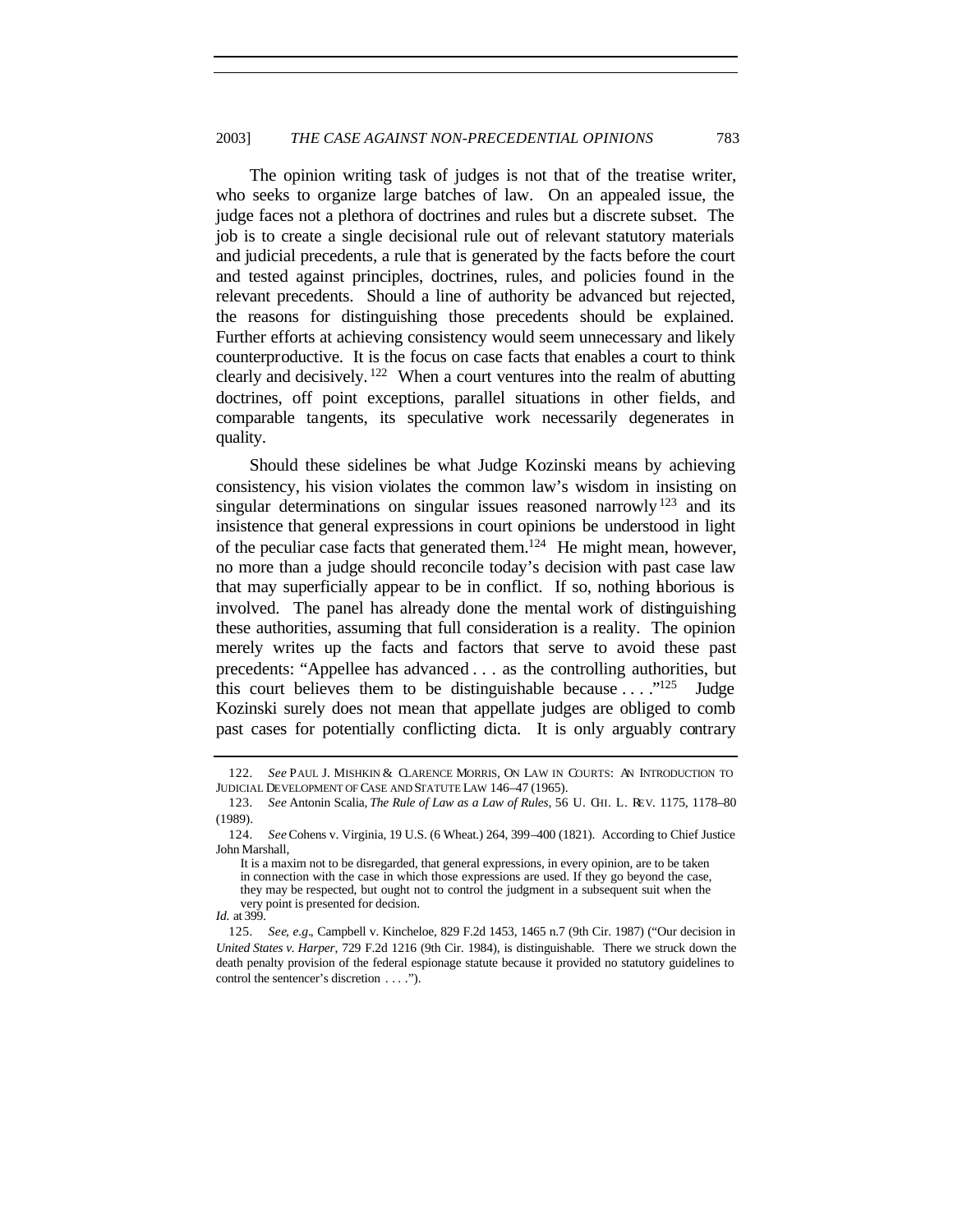*authority* that needs to be distinguished. Arguably contrary *language* in past opinions, even those issued by higher courts, can be safely ignored under accepted concepts of what constitutes binding authority.

#### B. JUDGES ARE BURDENED TO WRITE CLEAR LAW

The argument framed by Judge Kozinski also advances the judges' need for more time to write clear law.<sup>126</sup> This implicates competence, not burden: Judges who cannot write clearly likely do not think clearly either. They will have difficulties even in the twenty percent of appellate opinions labeled precedential. Somehow, federal appellate judges believe that time must be spent picking the precise words to insert in their opinions.<sup>127</sup> This may be the new American common law, within which words chosen by judges for their opinion have some controlling future force, just like a statute. In contrast, the traditional understandings give force only to the ideas expressed in a judicial opinion, ideas that can be expressed using a variety of words and phrases. Good judicial practice requires that such ideas be expressed in an understandable way so that later users can understand a case's material facts, the precedential rules and principles being applied, the court's estimate of the rule it has devised to resolve the issue, and the bases for the rule. But nothing precedential hangs on the choice of a word. It is the later courts that have the power to extract the precedent's holding and to phrase it according to their judgments about its content and breadth.

Judge Samuel Alito has expressed worry about precedent abuse by future lawyers.<sup>128</sup> The antidote is not the creation of an underworld of careless opinions, but rather lean writing by judges<sup>129</sup> because "every" unnecessary word in a judicial opinion is a candidate for future abusive use by lawyers creating arguments."<sup>130</sup>

Most defenders of no-cite, no-precedent rules speak of the need to free appellate judges from the duty to write carefully.  $131$  This assumes that

<sup>126</sup>*. See Hearing*, *supra* note 1 (Judge Kozinski's testimony).

<sup>127</sup>*. See id.* ("If unpublished dispositions could be cited as precedent, conscientious judges would have to pay much closer attention to their precise wording"); *see id.* (Judge Alito's testimony) ("The opinion must be crafted with the recognition that some future litigants may seize on any ambiguity in order to achieve an unwarranted benefit or escape the opinion's force.").

<sup>128</sup>*. See supra* note 1 (Judge Alito's testimony).

<sup>129.</sup> Cappalli, *Improving*, *supra* note 87, at 318. *See also* 11TH CIR. R. 36–3, IOP 5 ("Judges . . . will exercise appropriate discipline to reduce the length of opinions by the use of those techniques which result in brevity without sacrifice of quality.").

<sup>130.</sup> Cappalli, *Improving*, *supra* note 87, at 318.

<sup>131</sup>*. See, e.g.*, *Hearing*, *supra* note 1 (Judge Kozinski's testimony).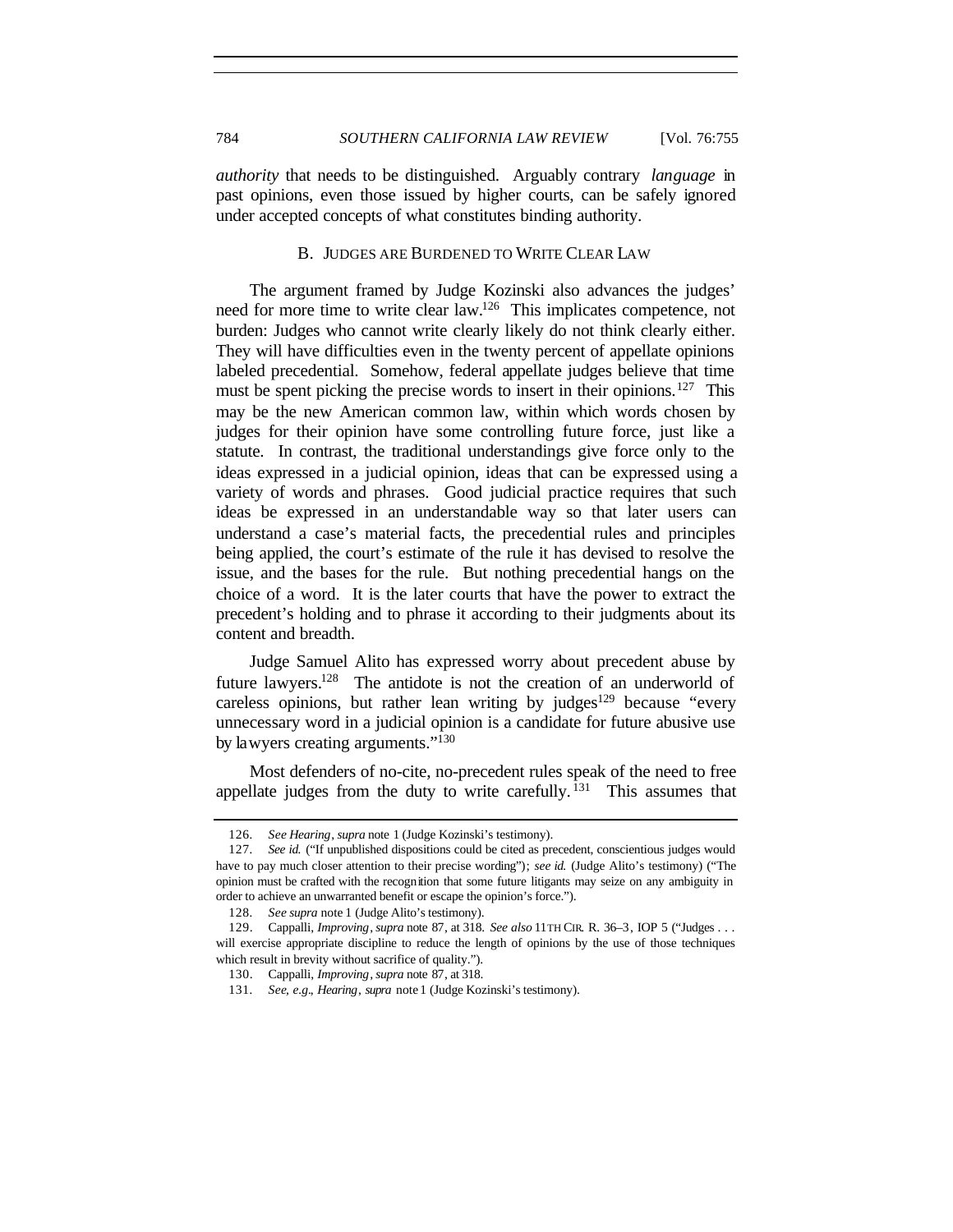reasoning and writing are not linked, that is, that clarity characterizes the panel's thinking about the proper decisional rule, but writing out that clear thinking is too burdensome. The opposite is likely true, however. Imprecise and inadequately informed thinking leads a panel to an unwise decision, an error that can only be revealed when the panel writer seriously puts pen to paper.<sup>132</sup> If it "won't write" it is because impressionistic thinking does not translate into logical, sensible handling of precedent and policy. Yet it appears that non-precedential opinions are written not by panel judges but by clerks and staff attorneys.<sup>133</sup> This means that appeals selected for second-class processing are never deeply considered by panel judges. These judges may not have read the briefs and certainly did not read the authorities cited in the briefs. The early non-precedent decision<sup>134</sup> means that the vast majority of these appeals had no oral argument.<sup>135</sup> Finally, without the writing responsibility, no panel judge has been forced to consider the appealed issues and relevant authorities deeply and thoroughly.

## C. THE UNCOMMON LAW: "ZONE OF DISCRETION"

Arthur Hellman suggested at a congressional hearing that a new judicial process has emerged, which he calls the "zone of discretion."<sup>136</sup> This process is engendered by the judicial or legislative lawmaker's creation of rules that lack definitive elements. Instead, such rules require assessment of a multiplicity of factors or require consideration of the entire factual context within which an action, such as a police search and seizure, occurs. The United States Supreme Court has referred to the latter as the "totality of the circumstances."<sup>137</sup> The governing legal principle is too

<sup>132</sup>*. See* STANDARDS, *supra* note 8, at 2 ("Most people find that their thinking is disciplined by the process of written expression."); BAKER, *supra* note 37, at 120 ("[T]he very writing of an opinion reinforces the decisionmaking and ensures correctness. . . . A decisionmaker who must reason through to a conclusion in print has reasoned in fact."). One federal appellate judge suggests that opinions selected for non-precedent status may be made precedential when writing judges discover they need several pages to justify the panel's decision. *See* Nichols, *supra* note 36, at 915.

<sup>133</sup>*. See* POSNER, *supra* note 3, at 169; Stephen L. Wasby, *Unpublished Decisions in the Federal Courts of Appeals: Making the Decision to Publish* , 3 J. APP. P RAC. & P ROCESS 325, 332–34 (2001).

<sup>134</sup>*. See infra* note 144 and accompanying text.

<sup>135.</sup> Most non-precedent cases were not accorded oral argument. *See* Wasby, *supra* note 133, at 332 (quoting JUDITH A. MCKENNA, LAURAL L. HOOPER & MARY CLARK, CASE MANAGEMENT PROCEDURES IN THE FEDERAL COURTS OF APPEALS 19 (2000)) ("'Oral argument is strongly associated with opinion publication overall.'"). One appellate judge has stressed the importance of oral argument in "engag[ing] the attention of judges and mak[ing] them think . . . ." Gilbert S. Merritt, *The Decision Making Process in Federal Courts of Appeals*, 51 OHIO ST. L.J. 1385, 1386 (1990).

<sup>136</sup>*. See Hearing*, *supra* note 1 (Hellman's testimony).

<sup>137</sup>*. See, e.g.*, United States v. Arvizu, 534 U.S. 266, 273 (2002).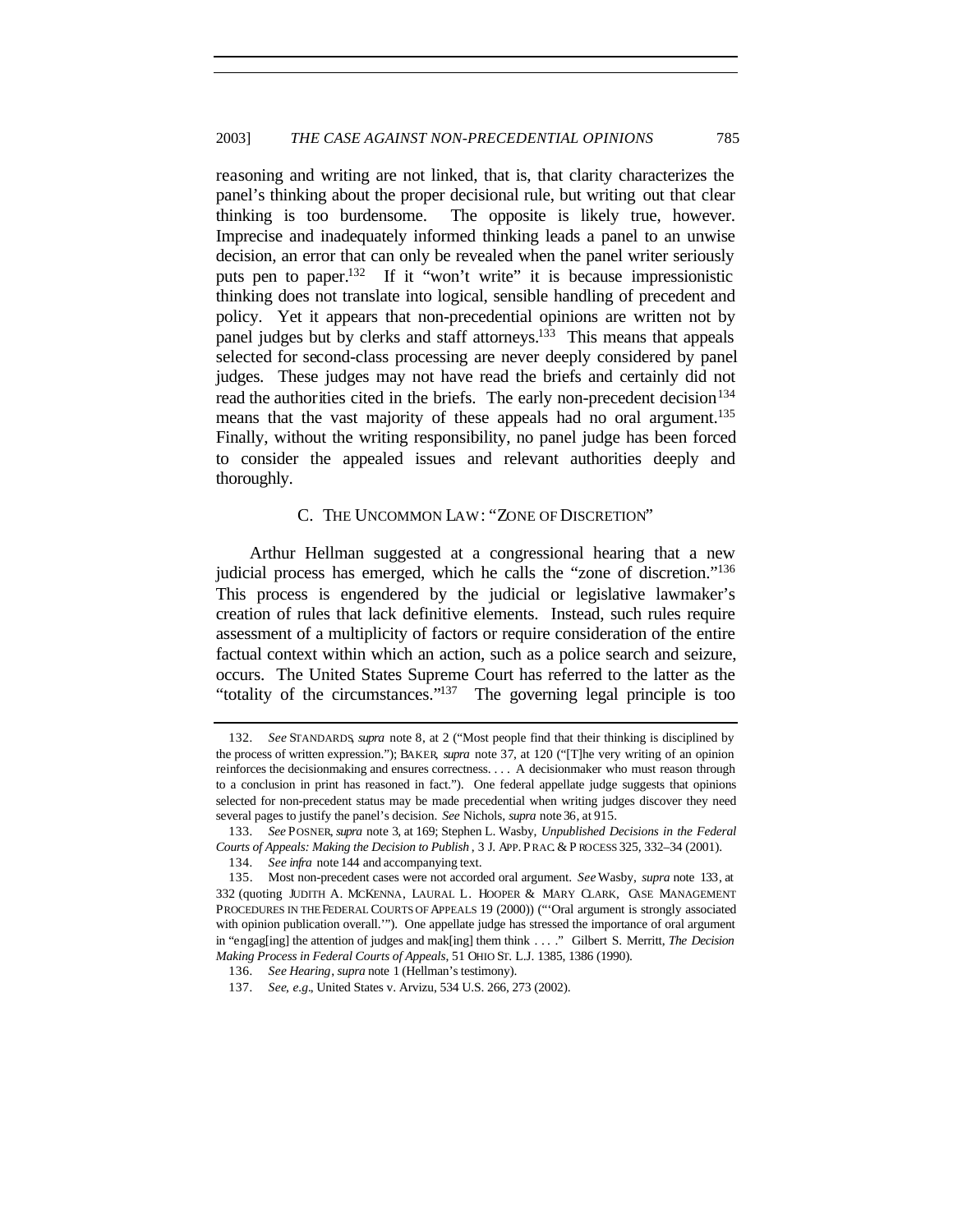abstract to be called a rule, and instead is traditionally called a standard the standard of reasonableness being a common one, as in "unreasonable search and seizure." Whenever an appellate court engages in legal analysis by judging case facts under such standards, it enters Hellman's zone of discretion. According to Hellman, when decisions are rendered within that zone, precedent is not formed because the likelihood of the same constellation of facts recurring is too small to justify the decisional court writing it up as a precedent. Consequently, that type of decision can pass comfortably into the underworld of unpublished, non-precedential appellate decisions.

This is the precise category of appellate decision where precedent is most needed. When the relevant legal standard provides weak decisional signals, arbitrariness and inconsistency are avoided only by means of a precedential system in which each appellate panel's decision, conscientiously explained in a published decision, is available for consultation, whether as out-of-jurisdiction persuasive authority or as possibly controlling in-jurisdiction precedent. Not only does precedent instruct as to what was or was not reasonable, unconscionable, bad faith, or reckless disregard, but specific case facts begin to be categorized and rules start to be spun out of the standards.

Let us pretend that in the past twenty-five years the federal circuits have judged the reasonableness of 2500 police searches. The zone of discretion theory would have remitted each of those decisions into the nonprecedential underworld. This would have deprived panels of their predecessors' thoughts about proper police conduct, the instructive function of judicial precedent. Further, it would have blocked the rule generation process by which later courts both examine the reasoning and fact emphases within the most comparable precedents and extract rules of law. Those rules then acquire increasing definitiveness as they attract new cases for inclusion or exclusion. Over time, when case volume is large, a host of quite determinate rules of law are generated from the same starting-point standard being applied in the same genre of cases. These rules then control courts and whatever area of society is governed by them, like the police, in their future judgments and conduct.

Notice the perverse effects of the Hellman zone of discretion thesis. Each scantily written appellate decision within the zone disappears unknown into a case file. Today's panels have no guidance from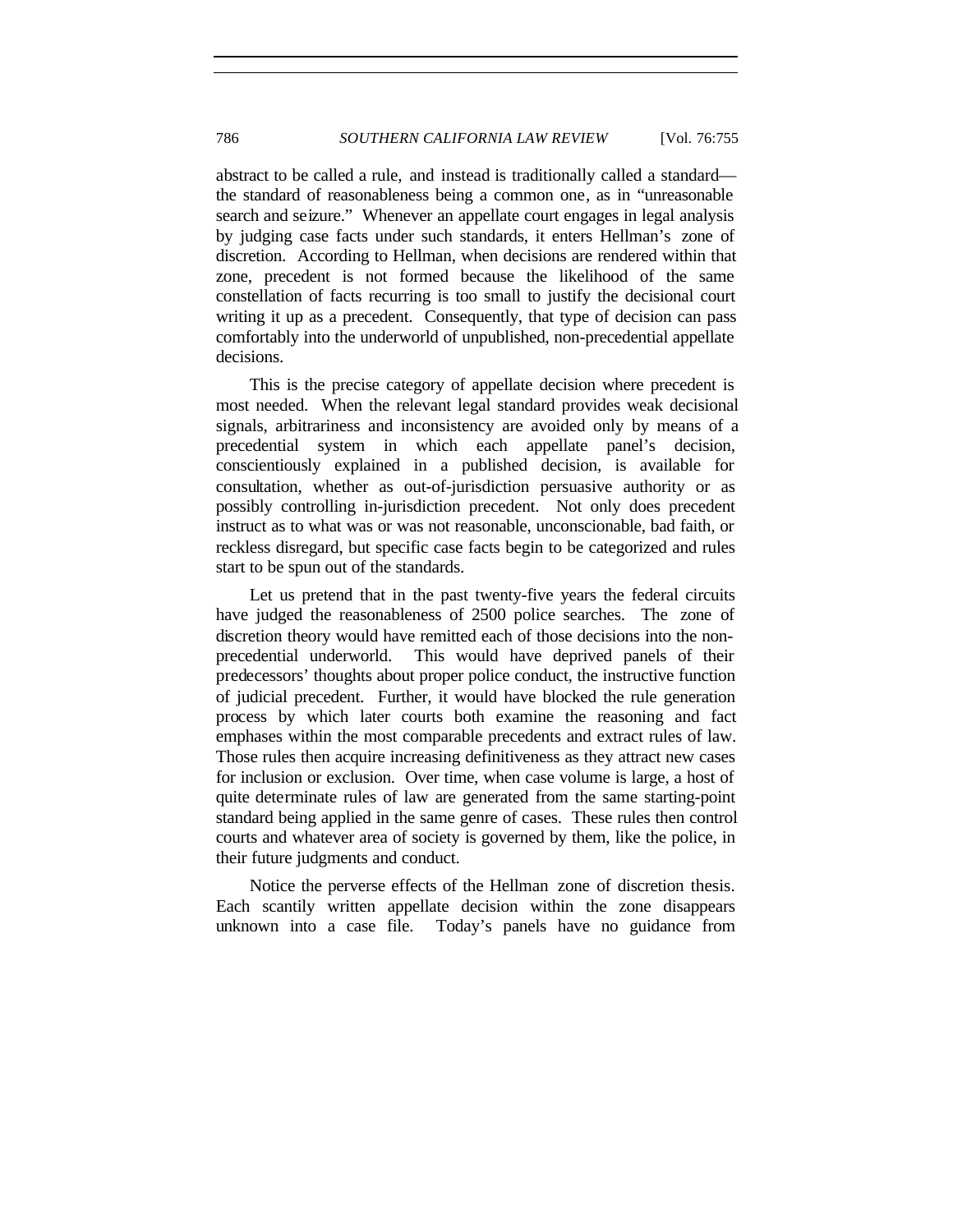yesterday's.<sup>138</sup> Each appeal is treated as a case of first impression, regardless of the actuality that it is the 2500th "impression." Today's appellant wins and tomorrow's appellant loses on the same basic facts. Perhaps an even worse consequence is that appellate panels, operating discretionally, do not have to reason deeply or thoroughly. Freed from the constraints of precedents and past judicial thinking, they may let their biases and personal preferences decide not only the appealed issue but also the processes by which that decision was reached by denying oral argument and writing scanty, non-precedential opinions.

A recent United States Supreme Court case that generated Hellman's zone of discretion idea, *United States v. Arzivu*, <sup>139</sup> is easily turned against it. The case concerned the Fourth Amendment reasonableness of a border patrol stop that uncovered a large quantity of marijuana in two bags, one under the feet of two children in the back seat. Although the Court emphasized the need to look at all the circumstances asserted to justify the reasonableness of a police search and seizure, it emphasized that district court decisions on motions to suppress evidence are subject to de novo appellate review precisely to enable these courts to develop usable law out of the particulars of case decisions. The Court stated that contrary results in trial court decisions may be prevented by allowing appellate courts to "clarify legal principles," "unify precedent," give "tools" to law enforcement officials to assist them in acting lawfully, and look at decisions together so as to "usefully add to the body of law."<sup>140</sup>

Utilizing common law methodology, we can extract a rule of law from *Arzivu* itself. The Court discussed the case facts in extreme detail, even appending a map to the opinion. The detailed discussion was mandated by the totality approach. Yet it ultimately selected critical facts and stated them in abstract form.<sup>141</sup> Taking its cues, the common law specialist might extract the following rule from the precedent:

When an experienced border patrol officer stops a vehicle commonly used by smugglers on a smugglers' route, its occupants engage in abnormal and suspicious behavior upon seeing the officer, and no lawful reason appears for using a difficult road instead of an easier one, the officer has a particularized and objective basis to suspect wrongdoing and has sufficient cause to make a reasonable stop under the Fourth Amendment.

<sup>138</sup>*. See*POSNER, *supra* note 3, at 166 ("[A] surprising fraction of federal appeals . . . are difficult to decide . . . because there are too few [precedents] on point.").

<sup>139</sup>*.* 534 U.S. at 266.

<sup>140</sup>*. Id.* at 273–74 (quoting Ornelas v. United States, 517 U.S. 690, 697–98 (1996)).

<sup>141</sup>*. See id*. at 275–76.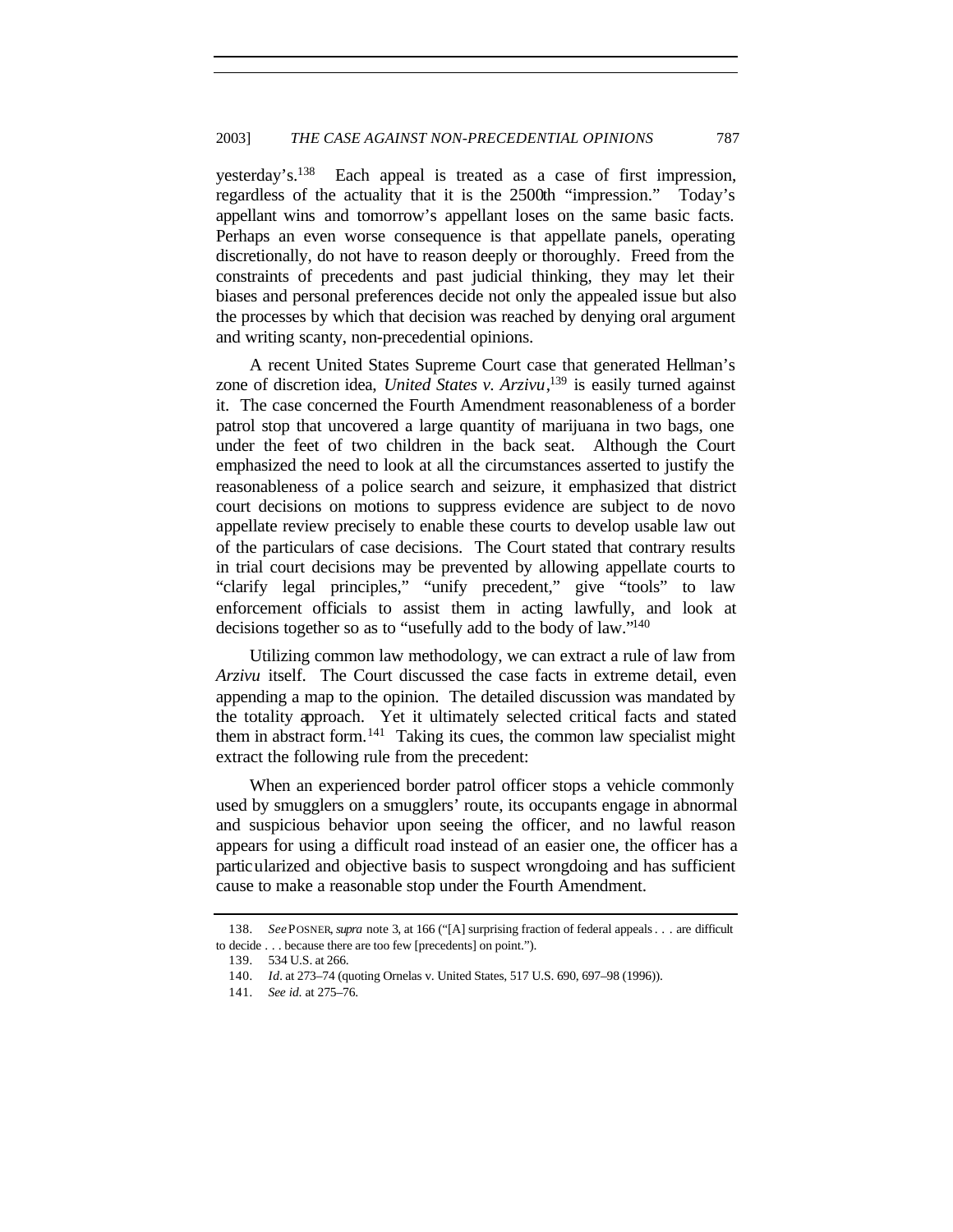Had a circuit court used Hellman's zone of discretion theory to bury the *Arzivu* holding in the netherworld of non-precedential opinions, law enforcement officers would have lost one comprehensible and reasonably definitive rule to guide their conduct in apprehending suspected criminals.

## V. ARE NON-PRECEDENT CASES CAREFULLY SELECTED AND FULLY CONSIDERED?

#### A. SELECTION AND CONSIDERATION

Defenders of the no-precedent, no-citation practice assert that cases are fully considered even though a panel decides to issue only a nonprecedential memorandum opinion to the parties.<sup>142</sup> Great faith is required to believe this.<sup>143</sup> Full consideration means deep study of the statutes, legislative history, regulations, case law, and relevant secondary materials surrounding the legal issues presented on appeal. Ascertaining legislative desires on an issue not overtly considered by a legislative body is a complex, difficult, and time-consuming process. Analysis of precedents is comparably demanding. Digging rationales out of opaque opinions, reconciling seemingly conflicting lines of authority, and determining whether new facts or missing facts call for a different result are just some of the legal method challenges an appellate panel faces. Teasing the best legal rule out of difficult source materials and competently applying it to current case facts is how one should interpret full consideration of appealed issues.

There is cause to doubt that those 400,000 non-precedential cases decided in the past two decades received that treatment. Justifying my doubt is the practice of appellate panels to make the non-precedent decision as early in the review process as possible.<sup>144</sup> Further, according to

<sup>142.</sup> Hart v. Massanari, 266 F.3d 1155, 1177 (9th Cir. 2001) ("That a case is decided without a precedential opinion does not mean it is not fully considered . . . ."); Martin, *supra* note 15, at 190 ("[W]e bring the same standards of excellence to unpublished opinions as we do to published opinions . . . .").

<sup>143.</sup> "It is reasonable to assume that every proposition of law relied on in the [published] opinion received some attention from the members of the panel. But when the opinion is unpublished, we have no such confidence." *Hearing*, *supra* note 1 (Hellman's testimony). *See also* POSNER, *supra* note 3, at 165 ("[T]he unpublished opinion provides a temptation for judges to shove difficult issues under the rug . . . ."); Arnold, *supra* note 12, at 223 (arguing that there is a temptation for judges to use the unpublished opinion option for decisions that are hard to justify).

<sup>144</sup>*. See* Martineau, *supra* note 35, at 125; Wasby, *supra* note 133, at 333. This follows the suggestion of the Advisory Council on Appellate Justice and aims to "avoid wasted effort[s]." *See* STANDARDS, *supra* note 8, at 11.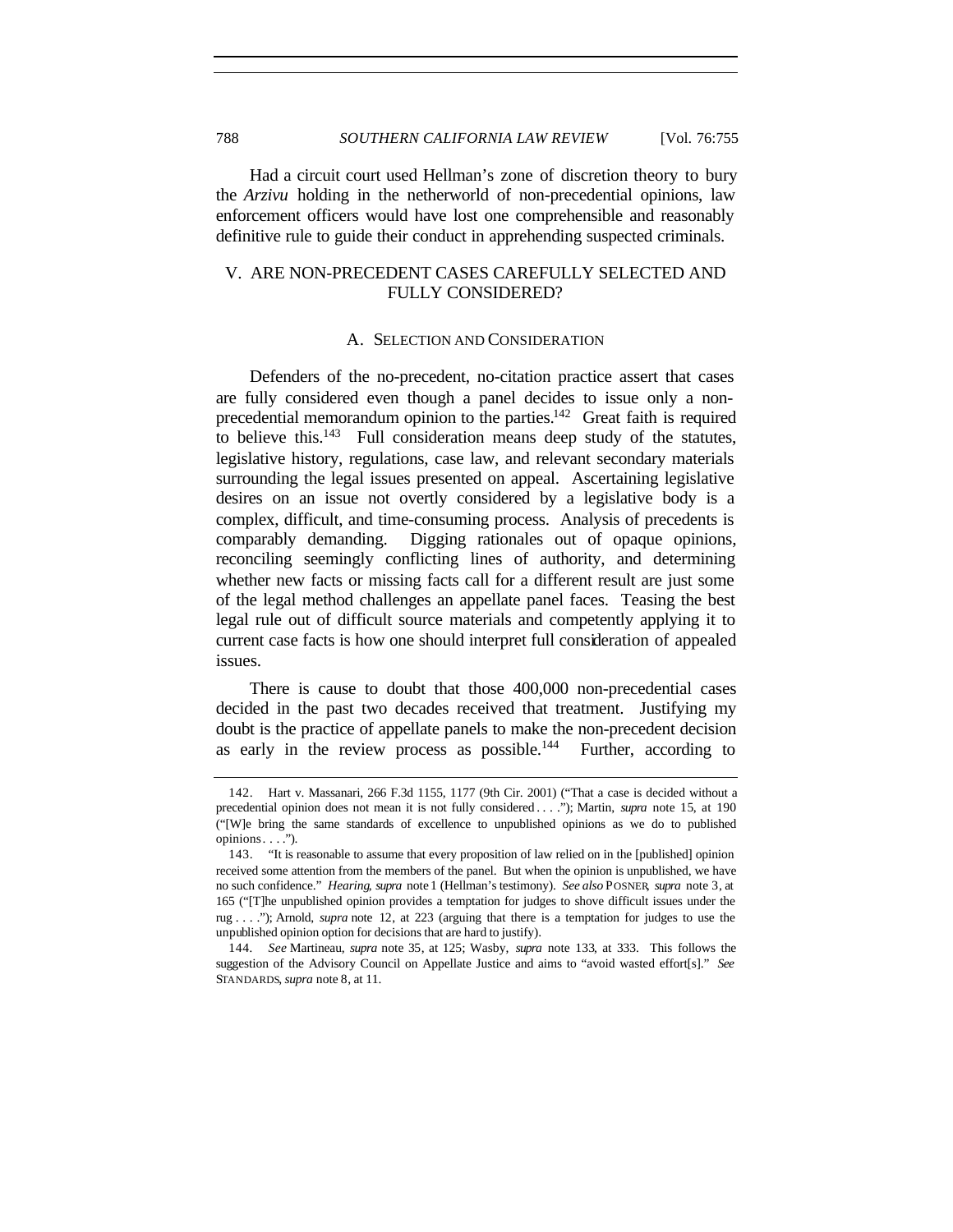empirical evidence, the distinction between the trivial and the important case is not made with accuracy.<sup>145</sup>

Not having access to the workings of an appellate judge's chambers, the decisional process is speculative, and there may be as many processes as there are federal appeals court judges.<sup>146</sup> Some observations are intuitive, however. Without public accountability, an appellate panel is likely to be less conscientious regarding its decision and the accompanying justifications.<sup>147</sup> Further, if a legal issue is fully considered, as described above, writing it up is a simple matter. The future parties need not know of every idea and every source considered by judges and their clerks, nor every argument made by the parties to the appeal. Four or five pages suffice to inform the future parties about the issue, the relevant and irrelevant facts, the guiding principles and precedents, and the core rationale underlying the expressed holding.<sup>148</sup> The American legal system would likely be stronger without two-thirds of the pages in the Federal Reporter, Third Series. Unfortunately, the discursive, endless federal appellate opinion is a common feature of the legal landscape. Rather than offering sound, decisive guidance to courts and lawyers facing comparable issues in future disputes, these discursive opinions offer a grab-bag of arguments to be raised on all sides of an issue. Rather than resolving future disputes, discursive federal appellate opinions generate more controversy. Judges should be writing practical, focused opinions, leaving scholarship to the academics.<sup>149</sup>

<sup>145</sup>*. See* Foa, *supra* note 67, at 315; Songer, Smith & Sheehan, *supra* note 4, at 984. *See also* Nichols, *supra* note 36, at 924 ("[E]rrors... justify giving more thought to the selections [for nonpublication].").

<sup>146.</sup> One circuit's process concerning the decision to publish has been studied by a political scientist. *See* Wasby, *supra* note 133, at 331 (studying the federal courts of appeals, but drawing primarily from his "extended observation" of the Ninth Circuit).

<sup>147</sup>*. See* William M. Richman & William L. Reynolds, *Elitism, Expediency, and the New Certiorari: Requiem for the Learned Hand Tradition*, 81 CORNELL L. REV. 273, 284 (1996) (declaring that "unpublished opinions are . . . dreadful in quality"). The authors of the adjective "dreadful" empirically identified large numbers of unpublished opinions that presented no discernible justification for their decision. *See* Reynolds & Richman, *An Evaluation*, *supra* note 8, at 600–04. *But see* Martineau, *supra* note 35, at 132 ("If a court is intent upon acting irresponsibly, it can do so with a published opinion, just as well as without one.").

<sup>148</sup>*. See* Cappalli, *Improving*, *supra* note 87, at 319 (stating that opinions should avoid unnecessary verbiage).

<sup>149.</sup> Judge Kozinski equates the writing of an opinion to the writing of a law review article. *See Hearing*, *supra* note 1 (Judge Kozinski's testimony).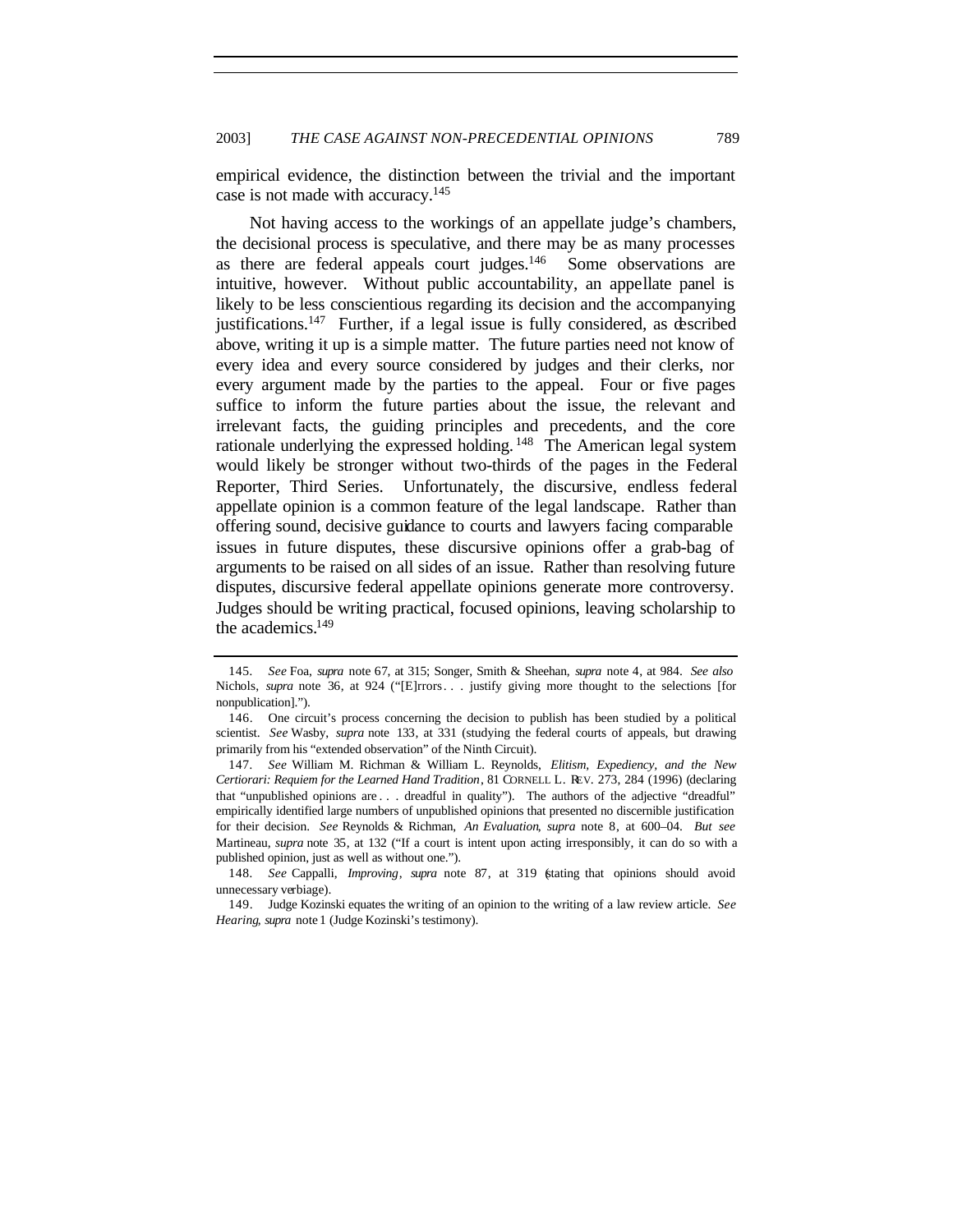A point supported by research is that judges rely on their clerks for the bulk of this screening process.<sup>150</sup> Batches of appeals never make it to merits panels based on recommendations of central staff attorneys who conclude that these appeals deserve non-precedent status.<sup>151</sup> Of those appeals that reach merits panels, many are disposed of non-precedentially by law clerks' memoranda.<sup>152</sup> Federal appellate judges have insufficient time to consult the authorities cited by the parties in their thirty page briefs. In 1999, the Ninth Circuit judges faced a minimum of 900 briefs.<sup>153</sup> Should there be a modest twenty citations in each brief, the judges would have to study 18,000 sources—an impossibility.<sup>154</sup>

Dependent on clerks fresh out of law school to advise them on whether issues raise new questions or are decided by controlling authority, the appellate judge can guarantee neither careful sorting nor full consideration of those appeals labeled non-precedential. Studies show that these new lawyers know little of legal method, that is, the skills and understanding needed to interpret and apply case law and statutes.<sup>155</sup> They do not extract holdings or deeply study legislative purpose, but instead look for dispositive language in source materials. Having located relevant dicta, the search for the appropriate legal solution ends and the case is found to be controlled by past authority, leading to a non-precedential decision on the briefs without argument.

Instead, full consideration likely means that a panel judge's instinct on an issue coincides with the recommendation in a clerk's memorandum.<sup>156</sup> Not consulting the authorities backing the arguments on the other side of the issue, the appellate judge is not in a position to challenge the clerk's viewpoint. It is not clear if all members of a panel and their staff make an

<sup>150</sup>*. See* Richman & Reynolds, *supra* note 147, at 275 ("Clerks and central staff screen the appeals to determine how much judge time should be allocated to each case. These para-judicial personnel also recommend whether oral argument should be granted and whether a full opinion (or, indeed, any opinion) should be written.").

<sup>151</sup>*. See* Wasby, *supra* note 133, at 332.

<sup>152</sup>*. See id.* at 333. *See also* Richman & Reynolds, *supra* note 147, at 290 ("[S]taff members . . . write opinions in cases decided without oral argument.").

<sup>153</sup>*. See* Hart v. Massanari, 266 F.3d 1155, 1178 n.37 (9th Cir. 2001).

<sup>154.</sup> When Judge Kozinski says "we read the applicable authorities," *Hearing*, *supra* note 1 (Judge Kozinski's testimony), "we" must mean someone in his chambers, in addition to or in lieu of himself.

<sup>155</sup>*. See generally* Cappalli, *supra* note 93 (studying the revealing lack of legal method instruction in American law schools).

<sup>156.</sup> One federal circuit judge worried about judges "unreflectively adopting their law clerks' view rather than developing their own view through reflection." Merritt, *supra* note 135, at 1387.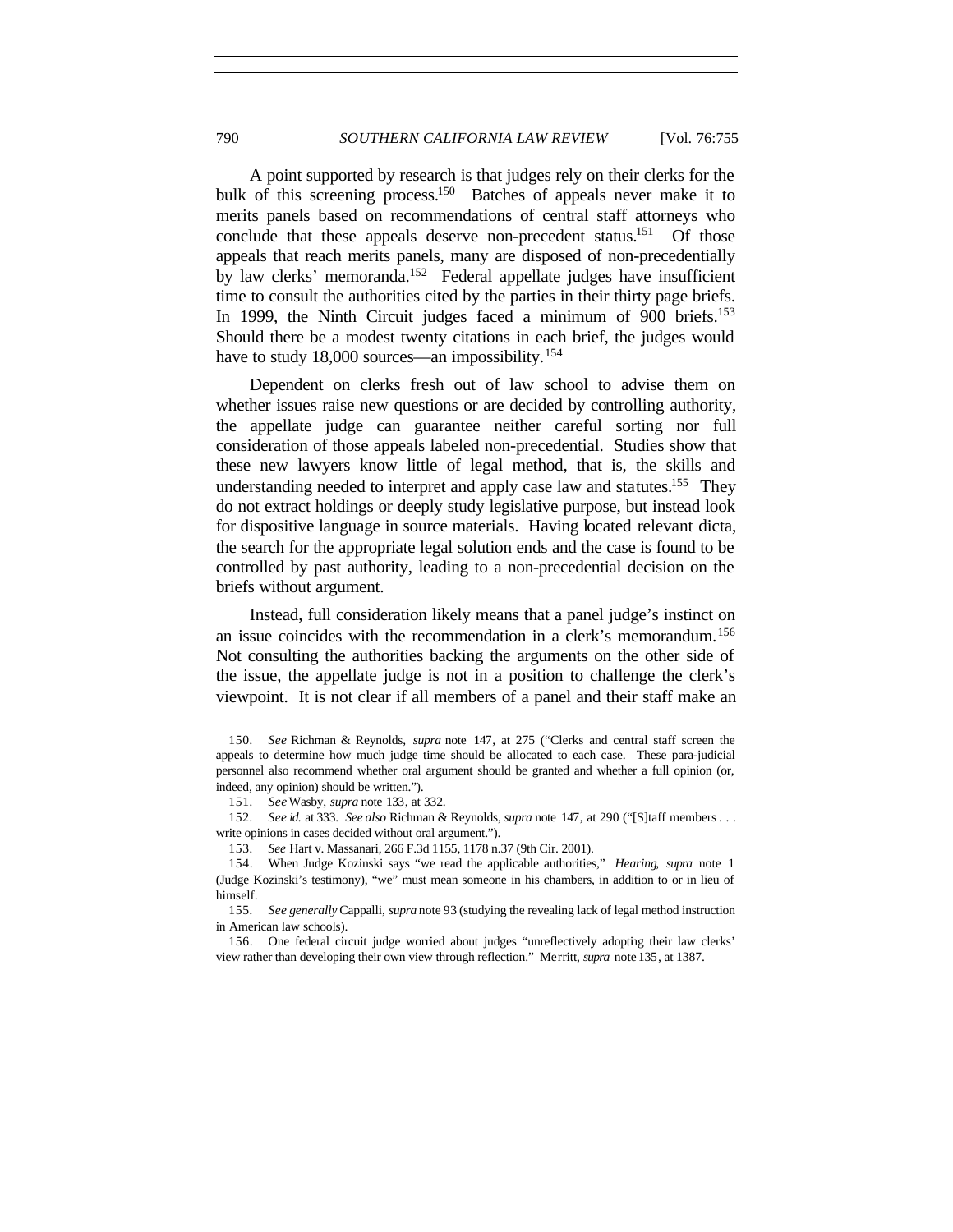independent and thorough preliminary assessment.<sup>157</sup> Should this be the case, when all panel members and their clerks concur on the same result and reasoning, a valid non-precedential decision may have occurred. But this should be rare indeed, especially if one understands the true meaning of "controlled by authority."

Regardless of the distinct formulations in the no-precedent rules— "settled" issues do not "establish a new rule of law," do not "resolve an apparent conflict of authority," and do not "modify" a rule of law—the normal application of these formulations is when a relevant precedent or line of precedents from the same or a higher court cannot be distinguished. Yet all lawyers know that squarely on point precedents are infrequent. If what is meant, instead, is that precedents easily stretch to cover the new case by analogy, by treating new case facts as immaterial or by expanding the scope of the precedential rule, appellate courts do a disservice to the legal system by not explaining the movement of law in a concise but wellreasoned opinion. The bulk of those 400,000 non-precedential decisions likely fits this bill rather than the controlling authority disguise.

# B. THE DARK SIDE: THE VAST UNDERWORLD OF NON-PRECEDENTIAL **DECISIONS**

Research supports the hypothesis that appeals are often incorrectly assessed as non-precedential. An empirical study of Eleventh Circuit unpublished decisions shines a light into the dark side of this underworld of non-precedents.<sup>158</sup> On legal issues, the circuit does not publish when "an opinion would have no precedential value."<sup>159</sup> One would expect publication of all reversals on issues of law out of respect for the district judge's legal viewpoints. Within the non-precedent decisions, the researchers found that twelve percent ended in reversing the lower court, leading the authors to conclude that "many controversial cases are ending up in unpublished opinions."<sup>160</sup> They also found a correlation between the political ideology of the judges and their underworld decisions, which is

<sup>157.</sup> It seems unlikely that they do. *See* Wasby, *supra* note 133, at 341 ("[J]udges often defer to each other's choices . . . ."). Empirical evidence demonstrates that circuits that require a panel majority to determine whether or not to publish do not publish more than circuits that place that power in the hands of a single judge. *See* Reynolds & Richman, *An Evaluation*, *supra* note 8, at 592–93.

<sup>158</sup>*. See* Songer, Smith & Sheehan, *supra* note 4, at 963 (concluding that "the written rule governing publication offers little guidance to the judges and is often applied inconsistently within the circuit").

<sup>159.</sup> 11TH CIR. R. 36–1.

<sup>160.</sup> Songer, Smith & Sheehan, *supra* note 4, at 975–76.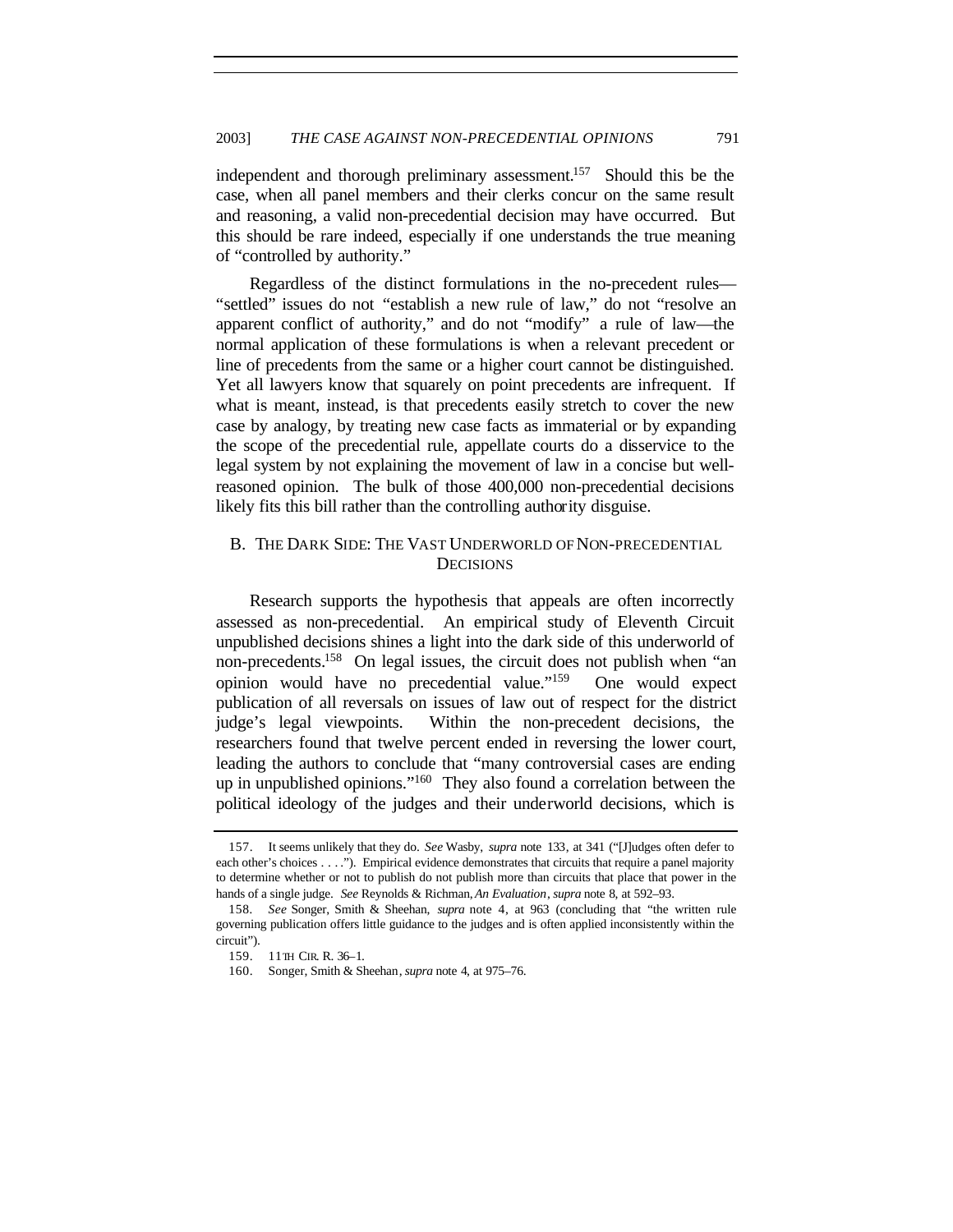surprising in light of the supposedly trivial nature of non-precedents.<sup>161</sup> Further, they discovered that governments and corporations, and the issues related to them, had a significantly greater chance of having their decisions published than "underdogs"—criminals, civil rights appellants, prisoner appellants, and welfare beneficiaries.<sup>162</sup> This last finding was confirmed by studies undertaken by two professors who are experts in appellate practice.<sup>163</sup>

Another empirical study displayed similar results:<sup>164</sup>

[W]e found that the unpublished opinions we studied included a surprising number of reversals, dissents, and concurrences. Even more important, we discovered that outcomes among unpublished opinions showed significant associations with political party affiliation, specific professional experiences, and other characteristics of judges adjudicating the cases. Together, these findings suggest that panels authoring unpublished opinions reach some results with which other reasonable judges would disagree. Such divergent views are likely to reflect both differences as to the meaning of legal principles and disagreement over the proper application of seemingly settled law.<sup>165</sup>

A third study that searched online databases similarly revealed significant numbers of reversals, dissents, and concurrences in unpublished opinions.<sup>166</sup>

What inhabits this underworld of non-precedential decisions? Judge Kozinski would welcome an audit.<sup>167</sup> Our legal system needs to know the extent to which this zone is filled with precedents truly controlled by past authority or otherwise not deserving citation status. It might well be filled with decisions that defied past authority, or were reasoned so poorly so as to call into question the decision, or were too dubious or controversial to see the light of day. Nothing controls a panel's choice of nonpublication, and given pressing caseloads, it would only be human for panels to utilize the tactic excessively, especially if a court's judges felt the need to write a

<sup>161</sup>*. See id.* at 976–79.

<sup>162</sup>*. See id.* at 980–83.

<sup>163</sup>*. See* Richman & Reynolds, supra note 147, at 277 ("[T]hose without power receive less (and different) justice.").

<sup>164.</sup> *See* Deborah Jones Merritt & James J. Brudney, *Stalking Secret Law: What Predicts Publication in the United States Courts of Appeals*, 54 VAND. L. REV. 71, 79–82 (2001) (stating that over a seven year period, 1140 decisions reviewing unfair labor practice claims reached the federal circuit courts).

<sup>165</sup>*. Id.* at 119.

<sup>166</sup>*. See* Hannon, *supra* note 71, at 215–16, 221–23.

<sup>167</sup>*. See Hearing*, *supra* note 1 (Judge Kozinski's testimony).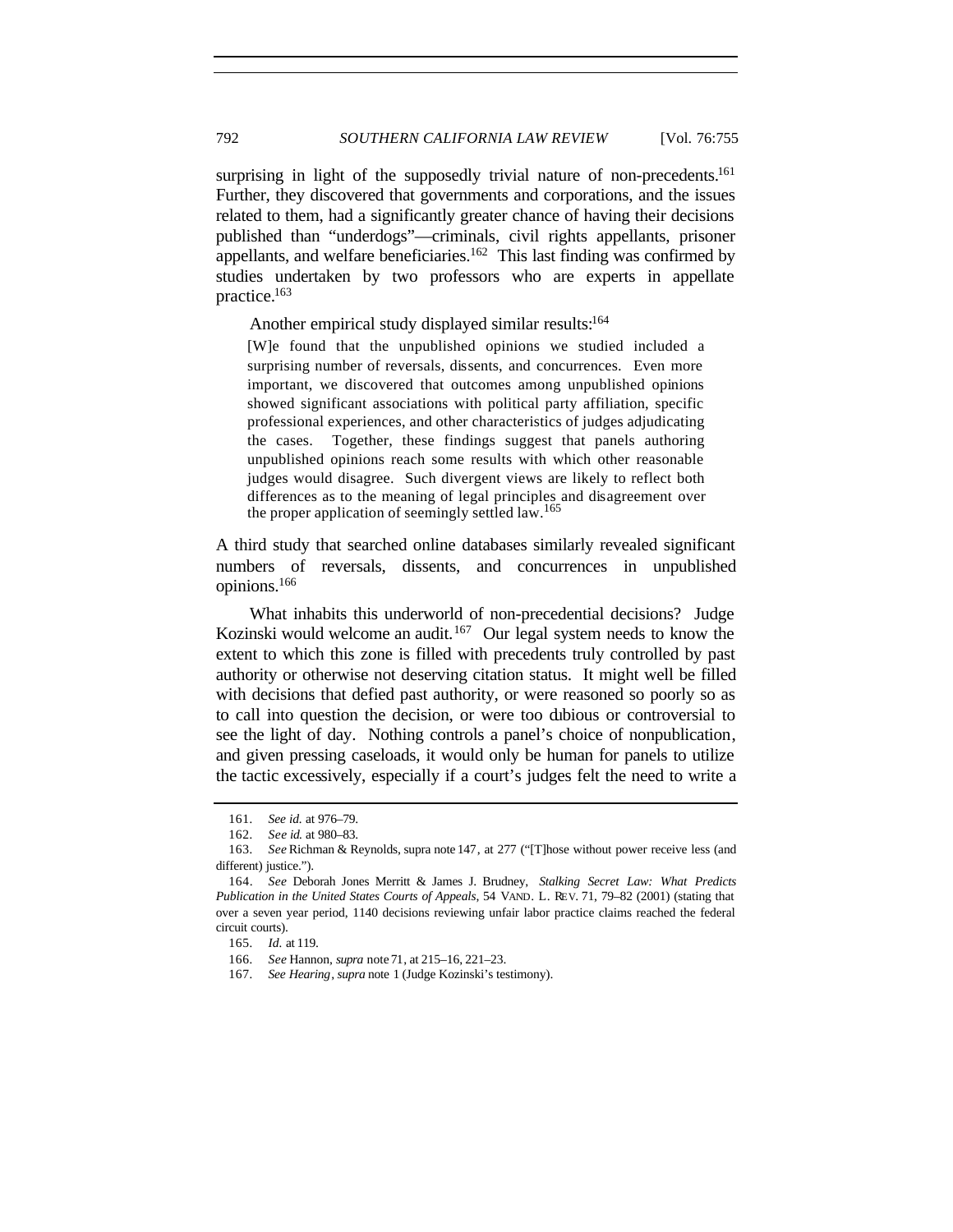law review-like opinion in every case.<sup>168</sup> Surely the eighty percent statistic  $169$  by itself strongly suggests overuse. It is doubtful that eight of ten appeals are controlled by past authority in any but the loosest sense of controlled.

## VI. A SENSIBLE COMPROMISE: SHORT OPINION CASES

Because most federal appeals cases are now decided without oral argument,<sup>170</sup> which is another development weakening the American legal system, parties to an appeal do not know if the appellate panel has heard their arguments and studied their authorities. Hellman rightly suggests that an "explanatory memorandum . . . provides some evidence that the judges have confronted the issues presented by the appeal. $171$  A sensible compromise that recognizes the great workload that besets the appellate bench is the short opinion, which can perform this explanatory function for the parties while simultaneously explaining why the particular opinion is likely not precedential.<sup>172</sup> This Section further suggests that appellate decisions that are actually controlled by settled law—the main criterion in the no-citation, no-precedent rules—must be added to the jurisdiction's case law bank, and that by utilizing a short opinion, no significant investment of additional judicial resources is necessary.

It is simply untrue that appellate judges must write all opinions copiously if they are to be available for citation. Many appellate issues are questions of fact that are relevant only to the particular case. Summary judgment motions, for example, involve determining whether the nonmoving party's proof, which is directed to an element of its cause of action, has created a genuine issue for trial. Despite Federal Rule of Civil Procedure 56's reference to the moving party's entitlement to a "judgment as a matter of law," this is often a matter of factual proof requiring a certain level of sufficiency. The trial judge thinks the plaintiff nonmover's proof is insufficient for a reasonable jury to find for him or her and grants judgment to defendant. The appellate court, looking at the same documentation, agrees or disagrees. In either case, nothing that can be replicated in a

<sup>168</sup>*. See* Laretto, *supra* note 8, at 1042 ("The underlying critique of no-citation rules . . . is that they give judges too much discretion in deciding which cases do not merit publication.").

<sup>169</sup>*. See supra* note 66 and accompanying text.

<sup>170</sup>*. See Hearing*, *supra* note 1 (Hellman's testimony).

<sup>171</sup>*. Id.*

<sup>172</sup>*. See* BAKER, *supra* note 37, at 122 ("Insufficient attention has been given to what might be called the abridged opinion, a written opinion primarily addressed to the parties, which identifies the issue on appeal, announces the court's disposition, and gives the principled basis for the ruling.") (citation omitted); JUDICIAL CONFERENCE , *supra* note 8, at 11 (recommending "succinct" opinions).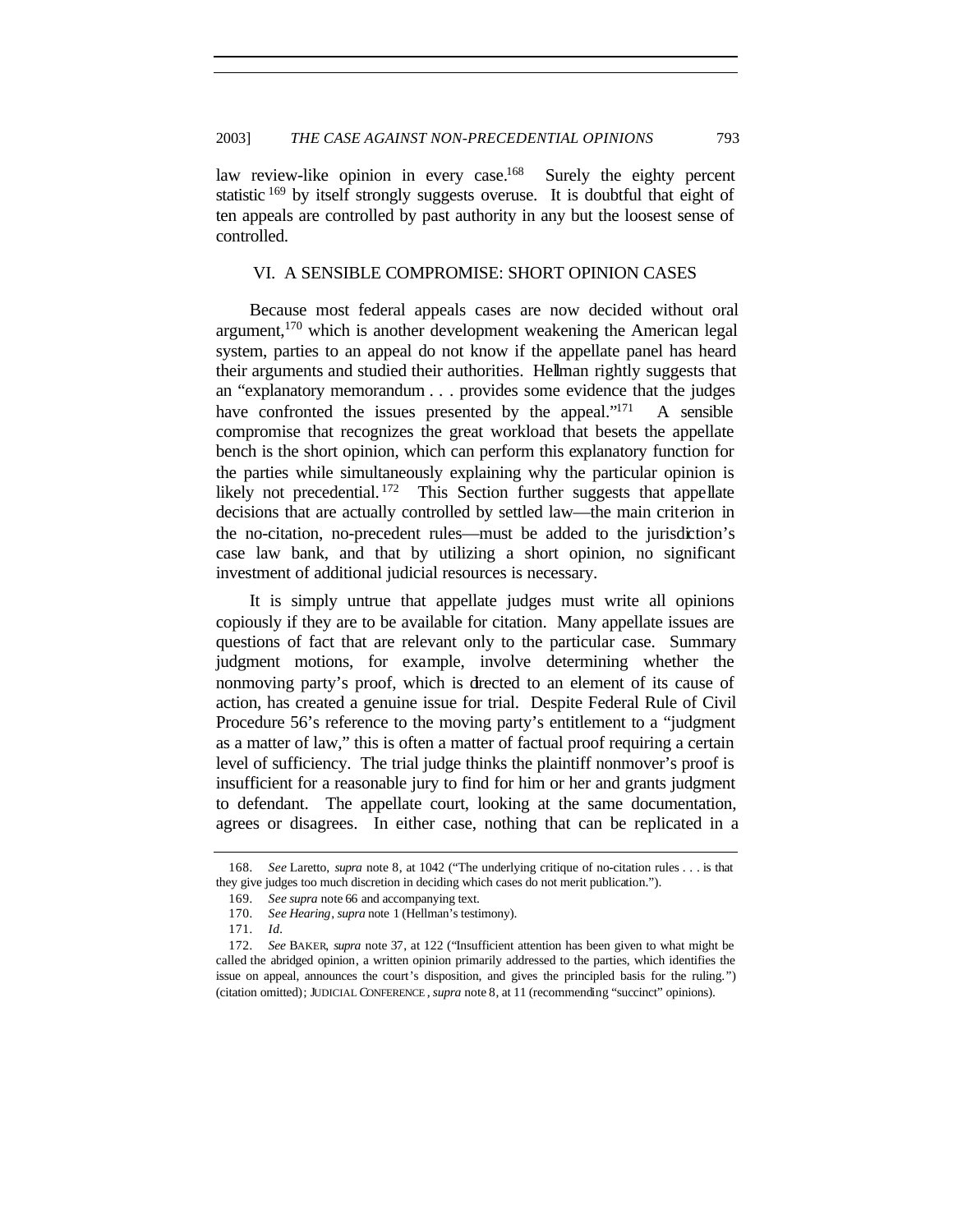future case has occurred and no need arises to write a copious opinion. Yet nothing prevents the court from publishing something about its rationale. Current practice is to say nothing more than "affirmed" or "reversed" in a laundry-list table of dispositions. Yet why not reveal the basis of decision, such as "Affirmed. In a racketeering claim, plaintiff's proof failed to create a genuine issue as to a continuing threat of illegal activity required by *Smith v. Smith*"?<sup>173</sup>

Similarly, short opinions could justify appellate affirmances or reversals concerning denials of new trial motions based on the weight of the evidence or concerning fact-based lower court action granting or denying judgments as a matter of law. Because the trial records in such cases are quite unlikely to be repeated—same witnesses, same testimony, and same documents—no precedential reason exists to delve into the facts publicly. An appellate panel might feel obliged to offer details of its factual conclusions to the parties in a letter memorandum, but its public face need only say, for example, "After reviewing the facts of record, we agree that the new trial motion was correctly denied. Affirmed."

Another category of cases meriting short opinions is comprised of appellate reviews for prejudicial error in evidentiary matters. Assume the trial judge legally erred in admitting or excluding a piece of evidence. Should this be an evidentiary issue that is likely to arise in future cases, the appellate decision ought to be fully written because the legal world needs to know what evidence is admissible and why. On the other hand, determining whether the admission or exclusion of evidence was prejudicial involves a study of the entire record and thus becomes sui generis and need not appear in the public record. For example, "We have carefully reviewed the case record and conclude that the evidentiary error was not prejudicial."

Many discretionary choices by trial judges revolve around casespecific facts that will never be seen again. Sanction decisions, such as for violations of Federal Rule of Civil Procedure 11 or for violations of discovery rules and orders, are in this category. The pattern of behavior that led to the sanction is unlikely to reappear. These trial court judgments are made in light of the particular claims, defenses, parties, lawyers, case events, and impact on the litigation. Only in the roughest form might a future litigation possess some similarity, and thus, its insistence on the same result would be misguided. Again, no reason exists for a full

<sup>173</sup>*. See, e.g.*, Rogers v. Grimaldi, 875 F.2d 994, 1005 (2d Cir. 1989) (affirming summary judgment because "[t]he film is manifestly not about [Ginger] Rogers.").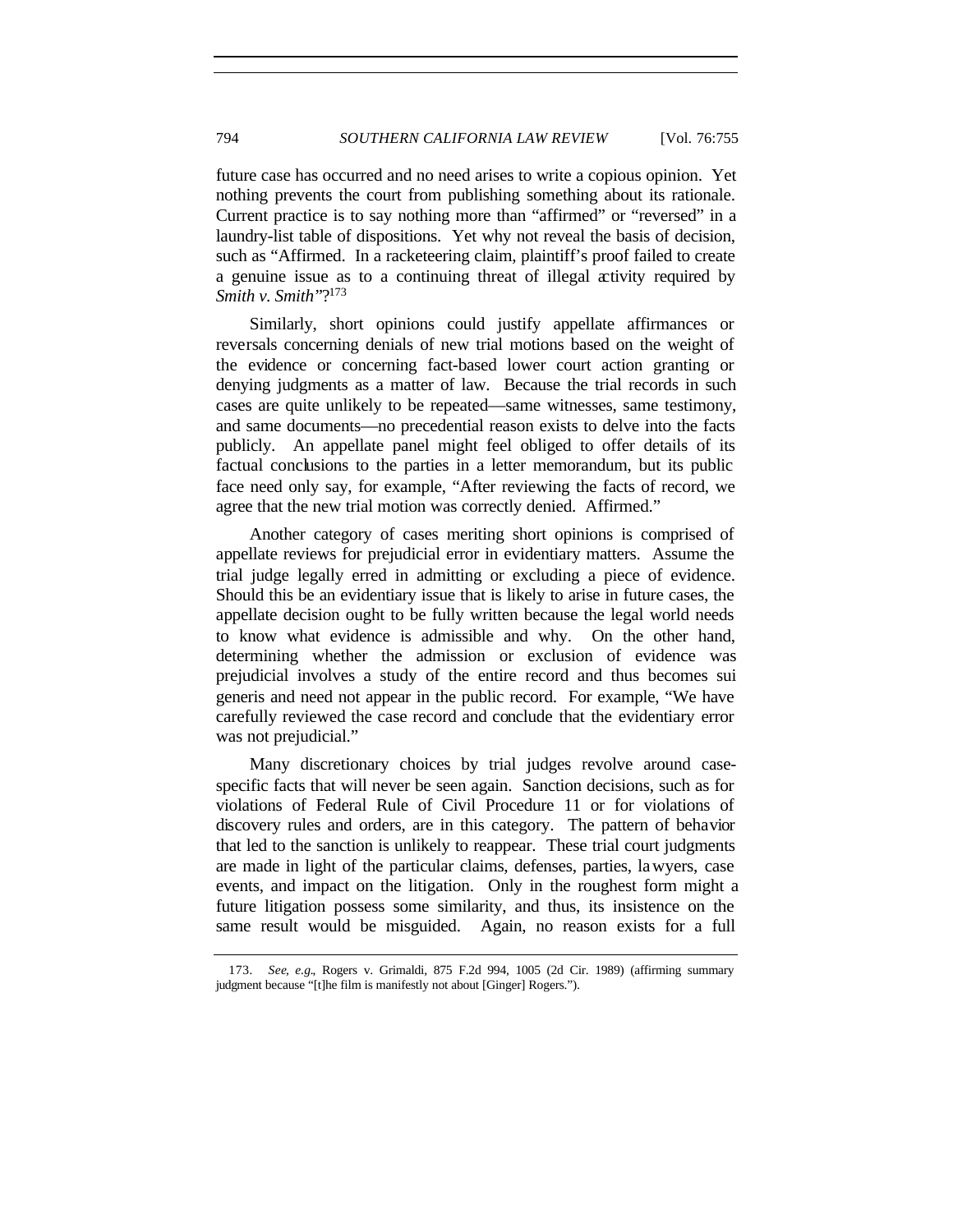appellate opinion affirming the sanction, although for common unacceptable attorney conduct the court might wish to instruct the bar by publicly describing the acts considered as sanctionable. Keep in mind that defenders of the no-precedent, no-cite rules assert that even nonprecedential cases are fully considered. If so, little extra work would be required to write and publish a brief explanation for the affirmance. In the same vein, both sentencing decisions under rigid guidelines and appeals from administrative records when the court is operating under a deferential review standard need not be written beyond a word or two.

A different category of short opinion would be the appellate resolution of an issue based on controlling authority. Judge Kozinski would have us believe that most non-precedential decisions are controlled by precedents that are materially indistinguishable.<sup>174</sup> He may employ a loose view of precedent under which a prior authority somewhat close in fact, with a stretchable rationale, or with some relevant language is considered on point. Assuming the contrary, that he means "rigid precedent" as he seems to, then the fully considered appellate decision is quite simple to write up. The panel writer can state the issue, write a short statement of material facts, mention any facts found immaterial, and then cite the controlling authority. For example, "We affirm on the basis of *Jones v. Jones*." Because the case has in theory been fully considered already, writing the opinion should require one hour of a clerk's time and five minutes for the judge to review the clerk's draft. The value to the legal system is that future litigants can assess a doctrine's strength by its constant use.<sup>175</sup>

The short opinion task is one executed daily by appellate judges. Rarely are appeals based on a single ground; more typically, appellants and cross-appellants will raise multiple issues. One or two of these might be perceived by the appeals panel, or clerks and staff, as significantly arguable and important, justifying placement of the appeal on the precedential course. Once there, however, the court adjudicates all properly preserved issues, including the frivolous or borderline frivolous ones we may call "tag-along."

On these tag-along issues, writing judges have two options. First, judges may simply refuse to invest any time and effort in writing up the justification for their decisions on these claims. The court may state, for example, "We have considered appellant's remaining issues and arguments

<sup>174</sup>*. See* Hart v. Massanari, 266 F.3d 1155, 1179 (9th Cir. 2001).

<sup>175</sup>*. See* Schuldberg, *supra* note 8, at 561–62.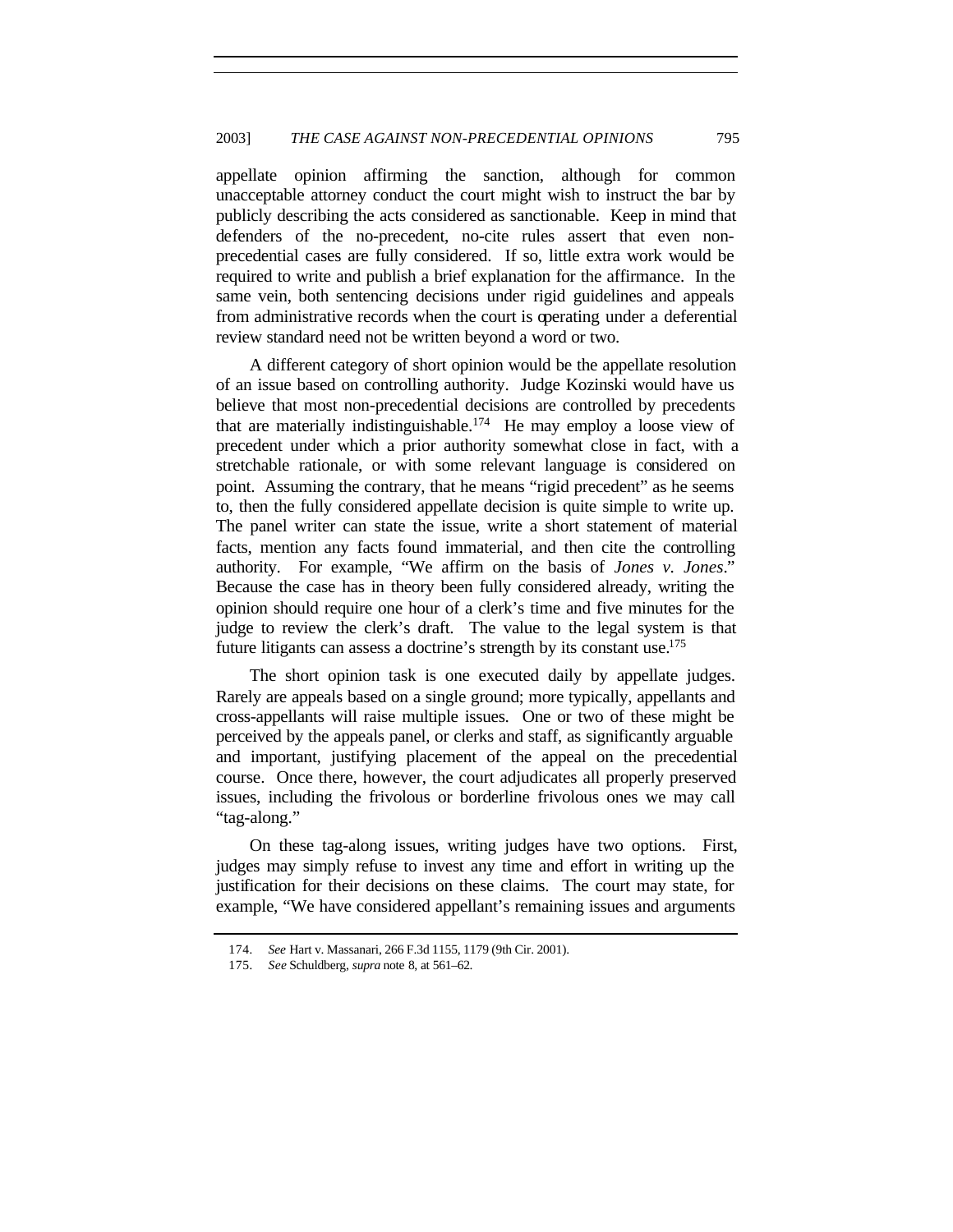and consider them without merit."<sup>176</sup> Parties to an appeal can hardly complain about not being heard when they are privileged to have oral argument and a writing on their substantial claims, that is, full consideration. Should tag-along issues be insubstantial in the true sense of being either factually unsupported or quickly and decisively answered by on point law, such treatment is justified. It disserves neither the system of legal precedent nor the parties, and it conserves scarce judicial resources. Such resources can be redirected toward the appeals currently being treated cursorily as non-precedential.

More typically, however, writing judges choose the second option of including some discussion of tag-along issues in their opinions. They dispose of them in a paragraph or two, which includes a summary of the case facts relevant to the issues.<sup>177</sup> This is what has been referred to as a short opinion, and these short opinions ought to be utilized for the eighty percent of appeals now being archived as non-precedential. Should a policy reversal occur and appellate judges begin to treat all appeals as precedential, no judicial retraining would be necessary. Nor would retraining be necessary under a system where brief, published explanations are required.

#### VII. CONCLUSION

Dismantling a system that has spread so widely and deeply will be arduous, especially when appellate judges could be expected to fear encroachment on their valuable time. These judges will surely disagree with two of this Article's points. The first is that great numbers of appeals taken in the past quarter century have not received due attention from judicial panels, a point that is obvious to most neutral observers. Although preliminary judicial tasks may be delegated to clerks and staff attorneys, all appeals merit, at some point, a significant degree of personal attention from the judges themselves, and non-precedents likely have not.<sup>178</sup> Forced to publish a signed opinion, appellate judges will not escape public scrutiny and will, being human, tend toward a superior work product. Nonskeptical lawyers believe that numerous legal issues have correct answers, and

<sup>176</sup>*. See* POSNER, *supra* note 3, at 165 (implicitly stating that one-line treatment may be appropriate for frivolous appeals).

<sup>177</sup>*. See, e.g.*, Mattel, Inc. v. MCA Records, Inc., 296 F.3d 894, 899–900, 908 (9th Cir. 2002) (Kozinski, J.) (briefly disposing of the personal jurisdiction and defamation tag-along issues).

<sup>178</sup>*. See* Wasby, *supra* note 133, at 334 (citation omitted) ("'[W]e spend very little judge time [on non-precedent cases] . . . but rely on recent graduates of law schools for the writing and most of the editing.'") (quoting an anonymous judge).